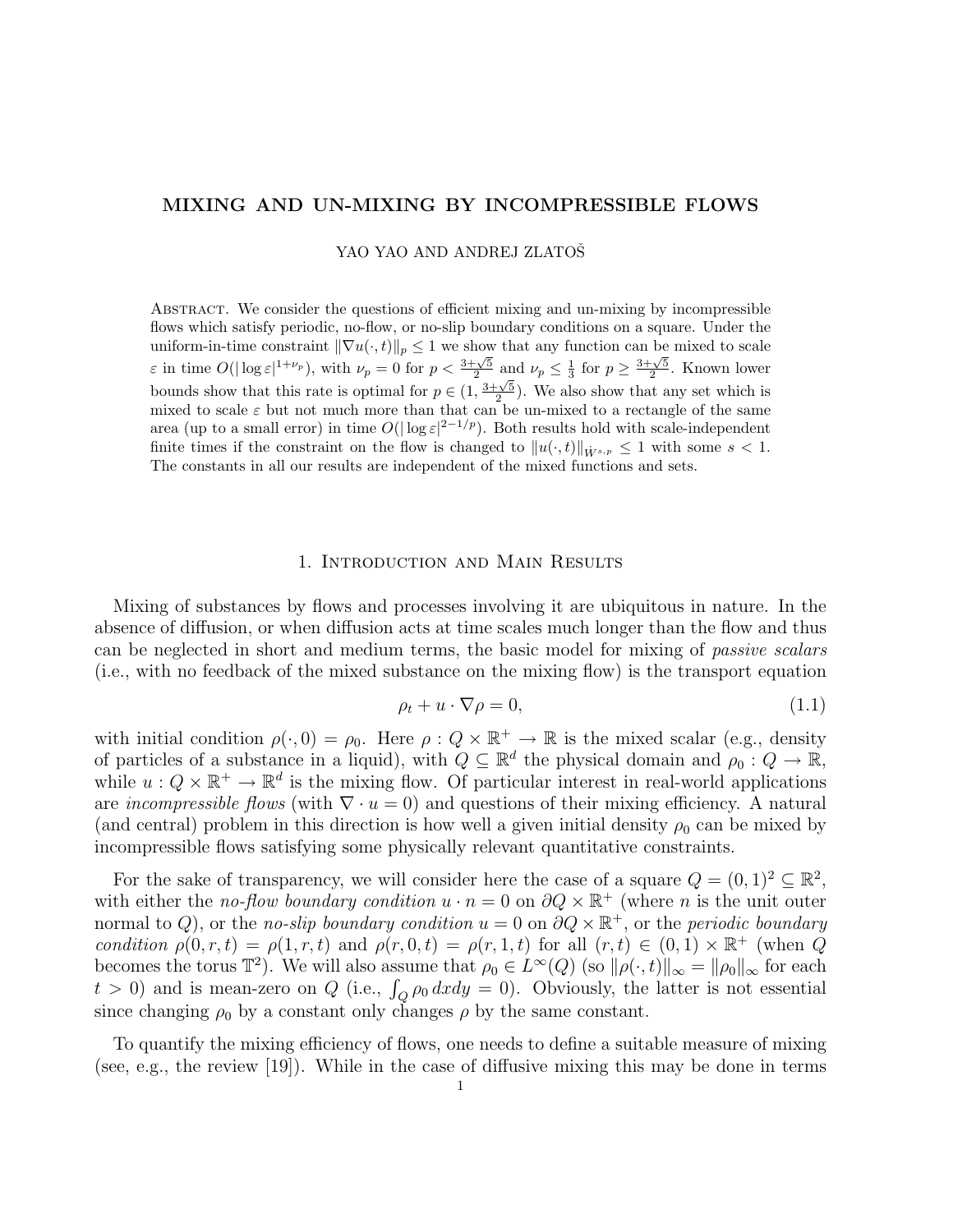of global quantities, such as the decay of  $L^p$  norms of (a mean-zero)  $\rho$  in time [5, 8, 18, 20], solutions of (1.1) have a constant-in-time distribution function, so we need to look at small scale variations of  $\rho$  instead. In the present paper we will consider the following natural definition, in which  $f_A f dx dy = |A|^{-1} \int_A f dx dy$  is the average of the function f over a set A.

**Definition 1.1.** Let  $f \in L^{\infty}(Q)$  be mean-zero on Q and let  $\kappa, \varepsilon \in (0, \frac{1}{2})$  $\frac{1}{2}$ . We say that f is  $\kappa$ -mixed to scale  $\varepsilon$  if for each  $(x_0, y_0) \in Q$ ,

$$
\left| \int_{B_{\varepsilon}(x_0,y_0)\cap Q} f(x,y)dxdy \right| \leq \kappa \|f\|_{\infty}.
$$

If now  $\rho_0 \in L^{\infty}(Q)$  is mean-zero, we say that an incompressible flow  $u: Q \times \mathbb{R}^+ \to \mathbb{R}^2$   $\kappa$ -mixes  $\rho_0$  to scale  $\varepsilon$  by time  $\tau$  if  $\rho(\cdot, \tau)$  is  $\kappa$ -mixed to scale  $\varepsilon$ , where  $\rho$  solves (1.1) with  $\rho(\cdot, 0) = \rho_0$ .

Remark. Another natural definition of mixing that has been used recently is in terms of the  $H^{-1}$ -norm [1,9–11,16] of f. (Other  $H^{-s}$  norms [12] or the Wasserstein distance of  $f_+$  and f<sub>-</sub> [2, 15–17] have also been used.) In this case there is no  $\kappa$  and the mixing scale is given by  $||f||_{H^{-1}}||f||_{\infty}^{-1}$ . We discuss the relation of this definition to Definition 1.1 and our main results after Corollary 1.5 below.

The motivation for Definition 1.1 comes from a paper by Bressan [3], whose definition is a special case of ours. He considered the case  $Q = \mathbb{T}^2$  (i.e., periodic boundary conditions),  $\kappa = \frac{1}{3}$  $\frac{1}{3}$ , and  $\rho_0 = \chi_{(0,1/2)\times(0,1)} - \chi_{(1/2,1)\times(0,1)}$ , and conjectured that if an incompressible flow u 1  $\frac{1}{3}$ -mixes  $\rho_0$  to some scale  $\varepsilon \in (0, \frac{1}{2})$  $\frac{1}{2}$  in time  $\tau$ , then

$$
\int_0^\tau \|\nabla u(\cdot, t)\|_1 dt \ge C |\log \varepsilon|
$$

(with some  $\varepsilon$ -independent  $C < \infty$ ). Or, equivalently (after an appropriate change of the time variable, as in the proof of Theorems 1.2–1.4 below), that there is  $C < \infty$  such that if an incompressible flow u satisfies

$$
\sup_{t>0} \|\nabla u(\cdot, t)\|_{1} \le 1\tag{1.2}
$$

and  $\frac{1}{3}$ -mixes  $\rho_0$  to some scale  $\varepsilon \in (0, \frac{1}{2})$  $\frac{1}{2}$  in time  $\tau$ , then  $\tau \ge C |\log \varepsilon|$ . One should think of  $\|\nabla u(\cdot, t)\|_1$  as an instantaneous cost of the mixing at time t, and as we note in Remark 2 after Corollary 1.5 below, the critical order of derivatives of u here is indeed 1.

The above *rearrangement cost conjecture* of Bressan [3, 4] remains an intriguing open problem. However, its generalized version, with any  $\kappa > 0$  and (1.2) replaced by

$$
\sup_{t>0} \|\nabla u(\cdot, t)\|_{p} \le 1\tag{1.3}
$$

for some  $p \ge 1$  (for  $p = 2$  this is the *bounded enstrophy* case), was proved for any  $p > 1$  by Crippa and De Lellis [6]. Due to a relationship between mixing in the sense of Definition 1.1 and in terms of the  $H^{-1}$ -norm, discussed after Corollary 1.5, this can be extended to the same result for mixing in the latter sense [9, 16].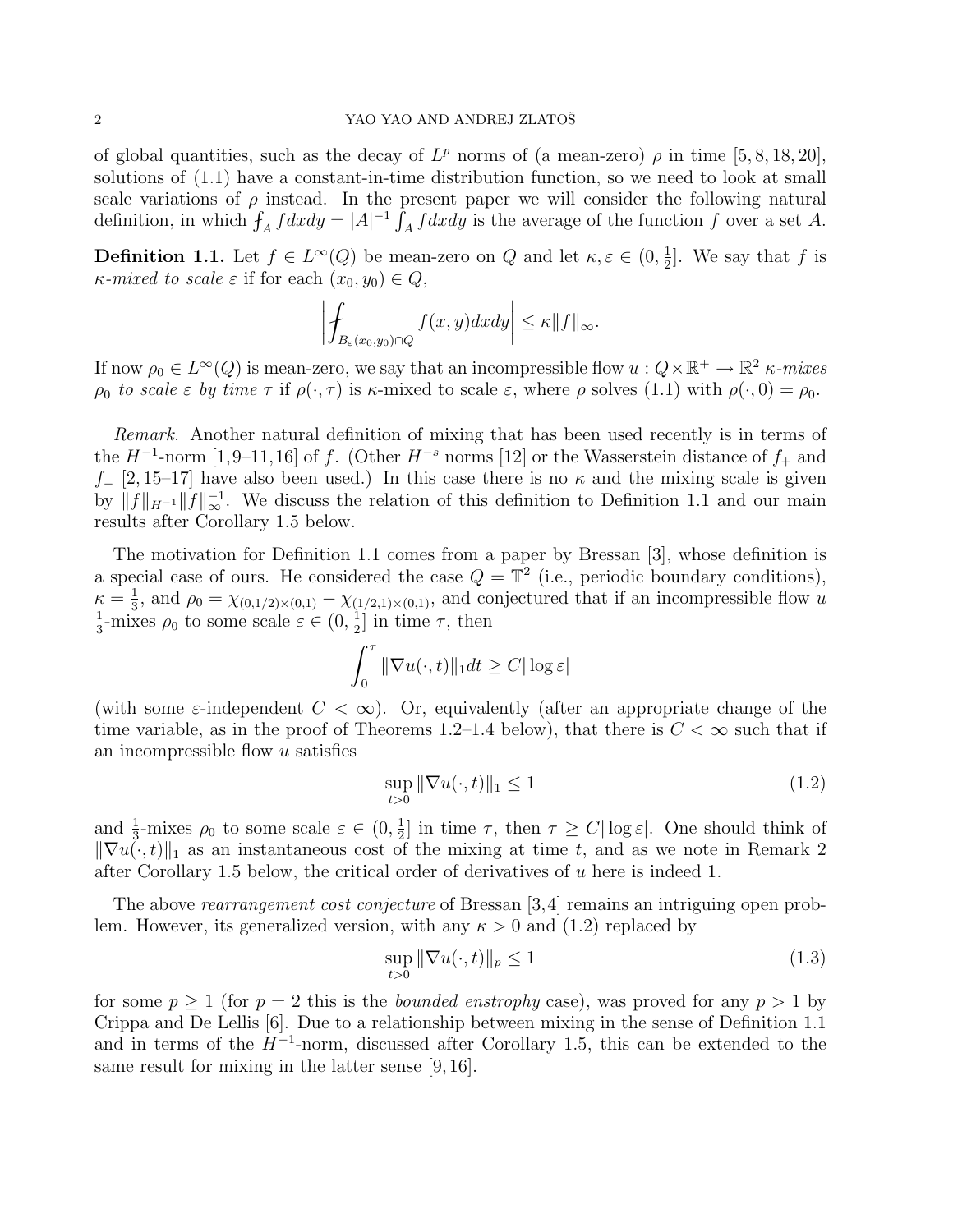Mixing for general functions. Our first goal here is to study the complementary question of how efficient mixing by incompressible flows actually can be, that is, obtaining upper bounds on best possible mixing times by flows satisfying (1.3). We do so by constructing very efficient mixing flows for *general mean-zero functions*  $\rho_0 \in L^{\infty}(Q)$  and any  $\kappa > 0$ , with any of the three types of boundary conditions. Our main mixing results have  $\rho_0$ -independent bounds and are as follows.

**Theorem 1.2.** Consider incompressible flows  $u: Q \times \mathbb{R}^+ \to \mathbb{R}^2$  satisfying (1.3) for some  $p \in [1,\infty]$  and the no-flow boundary condition on  $\partial Q \times \mathbb{R}^+$ . For each  $p \in [1,\infty]$ , there is  $C_p < \infty$  such that for any mean-zero  $\rho_0 \in L^{\infty}(Q)$  the following holds.

- (1) If  $p \in [1,$  $3+\sqrt{5}$  $\frac{1}{2}(\frac{\sqrt{5}}{2})$ , then there is u as above which, for any  $\kappa, \varepsilon \in (0, \frac{1}{2})$  $\frac{1}{2}$ ], κ-mixes  $\rho_0$  to scale  $\varepsilon$  in time  $C_p |\log(\kappa \varepsilon)|$ .
- (2) If  $p = \frac{3+\sqrt{5}}{2}$  $\frac{\sqrt{5}}{2}$  (= golden ratio + 1), then for any  $\kappa \in (0, \frac{1}{2})$  $\frac{1}{2}$  there is u as above which  $\kappa$ -mixes  $\rho_0$  to any scale  $\varepsilon \in (0, \frac{1}{2})$  $\frac{1}{2}$ ] in time  $C_p |\log(\kappa \varepsilon)| |\log \frac{|\log(\kappa \varepsilon)|}{\kappa}|^{1/p}$ .
- (3) If  $p \in ($ 3+<sup>√</sup> 5  $\left[\frac{1}{2}, \infty\right]$  and  $\nu_p := \frac{p^2 - 3p + 1}{3p^2 - p}$  $\frac{2-3p+1}{3p^2-p}$  (so  $\nu_p \leq \frac{1}{3}$  $\frac{1}{3}$ , and  $\nu_{\infty} = \frac{1}{3}$  $(\frac{1}{3})$ , then for any  $\kappa, \varepsilon \in (0, \frac{1}{2})$  $\frac{1}{2}$ , there is u as above which  $\kappa$ -mixes  $\rho_0$  to scale  $\varepsilon$  in time  $C_p \kappa^{-\nu_p} |\log(\kappa \varepsilon)|^{1+\nu_p}$ . The flow u can be made independent of  $\varepsilon$  if we only require that it  $\kappa$ -mixes  $\rho_0$  to scale  $\varepsilon$  in time  $C_p \kappa^{-\nu_p} |\log(\kappa \varepsilon)|^{1+\nu_p} \log |\log(\kappa \varepsilon)|.$

**Theorem 1.3.** Theorem 1.2 continues to hold when the no-flow boundary condition is replaced by the periodic boundary condition.

**Theorem 1.4.** Theorem 1.2 continues to hold when the no-flow boundary condition is replaced by the no-slip boundary condition, with the following changes. For  $p < \infty$ , the term  $C_p \kappa^{-1+1/p}$  is added to each mixing time (so, in particular, u in (1) also depends on  $\kappa$ ). For  $p = \infty$ , the mixing times are changed to  $C_p \kappa^{-1} |\log(\kappa \varepsilon)|^2$  for  $\varepsilon$ -dependent flows and  $C_p \kappa^{-1} |\log(\kappa \varepsilon)|^2 (\log |\log(\kappa \varepsilon)|)^2$  for  $\varepsilon$ -independent flows.

Remarks. 1. Of particular interest is the  $\varepsilon$ -dependence of the mixing times, for a fixed  $\kappa > 0$  [3, 4, 6]. Due to the abovementioned result from [6], our  $O(|\log \varepsilon|)$  upper bound on the shortest mixing time is exact for  $p \in (1,$  $\frac{1}{3+\sqrt{5}}$  $\frac{2-\sqrt{5}}{2}$ ). We do not know whether our bound for  $p \geq$ 3+<sup>√</sup> 5  $\frac{1}{2}$  is optimal for general  $\rho_0$ , or whether the value  $p = \frac{3+\sqrt{5}}{2}$  $\frac{1}{2}$  is indeed critical here.

2. Since the flow in Theorems 1.2(1) and 1.3(1) is independent of both  $\varepsilon$  and  $\kappa$ , taking  $\kappa = \varepsilon$  yields  $\varepsilon$ -mixing in time  $O(|\log \varepsilon|)$  for each  $\varepsilon$ . In the special case of periodic boundary conditions, initial value  $\rho_0 = \chi_{(0,1/2)\times(0,1)} - \chi_{(1/2,1)\times(0,1)}$ , and (1.3) replaced by  $\sup_{t>0} ||u(\cdot, t)||_{BV} \leq 1$ , an  $O(|\log \varepsilon|)$  upper bound was previously obtained in [4, 11].

3. The jump in the power of  $|\log(\kappa \varepsilon)|$  at  $p = \infty$  in Theorem 1.4 is due to the no-slip condition having an exponentially decreasing effect (at the rate  $2^{-n/p}$ ) for  $p < \infty$  as our flow acquires progressively smaller scales (of size  $2^{-n}$ , with  $n \lesssim |\log(\kappa \varepsilon)|$ ). This is then controlled by other terms in the relevant estimates. For  $p = \infty$  this effect stays large at all scales and becomes the dominant term. The details are in the proofs of Theorems 5.4 and 5.3.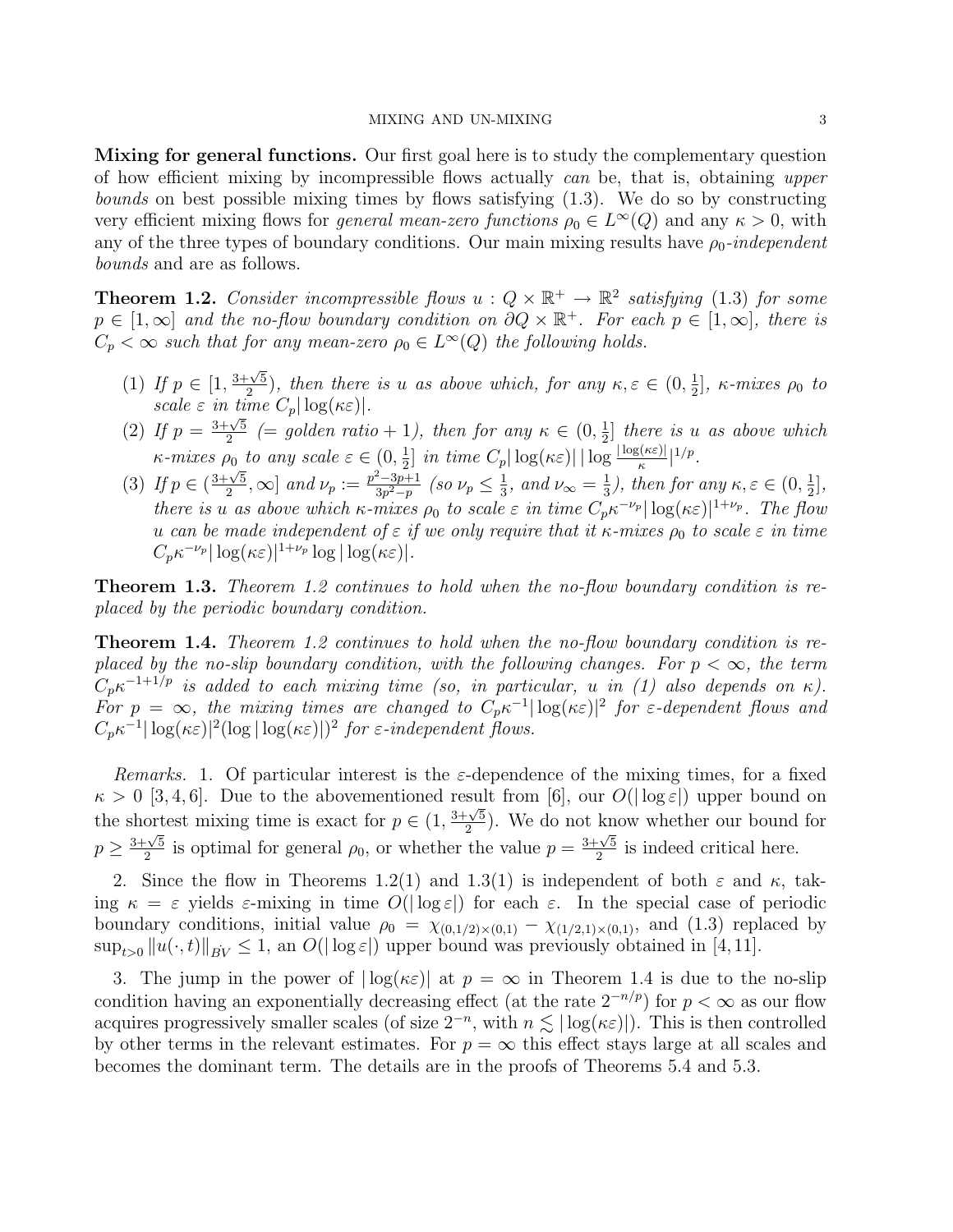### 4 YAO YAO AND ANDREJ ZLATOŠ

4. It is easy to see that if  $\rho_0$  is supported away from  $\partial Q$ , then the bounds from Theorem 1.2 also hold in Theorem 1.4, albeit with  $C_p$  also depending on dist(supp  $\rho_0$ ,  $\partial Q$ ).

*Proofs.* Theorem 1.2 is equivalent to Theorems 3.4, 4.5, and 4.6; Theorem 1.3 is equivalent to Theorem 5.1; and Theorem 1.4 is equivalent to Theorems 5.2, 5.3, and 5.4. The equivalences are obtained by noticing that if  $J(t) := \int_0^t ||\nabla u(\cdot, s)||_p ds$ , then the solution  $\tilde{\rho}$  of (1.1) with the flow  $\tilde{u}(\cdot, J(t)) := \|\nabla u(\cdot, t)\|_p^{-1} u(\cdot, t)$  (and  $\tilde{\rho}(\cdot, 0) = \rho_0$ ) satisfies  $\tilde{\rho}(\cdot, J(t)) = \rho(\cdot, t)$ .

Remark. The flows in this paper will all be piece-wise constant (and hence discontinuous) in time (including the rescaled flow in the above proof). However, continuity or smoothness in time is easily obtained by a change of the time variable on each interval on which the flow is constant. For instance, if  $u(\cdot, t) = u_0(\cdot)$  for  $t \in [t_0, t_1]$ , we may take  $\tilde{u}(\cdot, t) := \alpha(t)u_0(\cdot)$  for  $t \in [t_0, t_1]$  and some  $\alpha \in C_c^{\infty}([t_0, t_1])$  with  $\int_{t_0}^{t_1} \alpha(t)dt = t_1 - t_0$ . Indeed, if  $\tilde{\rho}$  solves (1.1) with  $\tilde{u}$  in place of u and  $\tilde{\rho}(\cdot, 0) = \rho(\cdot, 0)$ , then  $\tilde{\rho}(\cdot, t) = \rho(\cdot, t_0 + \int_{t_0}^t \alpha(s) ds)$  for all  $t \in [t_0, t_1]$ .

A natural question is what happens if  $\|\nabla u(\cdot, t)\|_p$  is replaced by  $\|u(\cdot, t)\|_{\dot{W}^{s,p}}$  in (1.3). The flows we construct throughout this paper have a "self-similar" nature — they are "turbulent" at an exponentially decreasing sequence of scales as time progresses — that allows us to answer this question rather easily. Let us consider the family of squares (cells)

$$
Q_{nij} := \left(\frac{i}{2^n}, \frac{i+1}{2^n}\right) \times \left(\frac{j}{2^n}, \frac{j+1}{2^n}\right),\,
$$

with  $n \geq 0$  and  $i, j \in \{0, \ldots, 2^n - 1\}$ . (Note that  $\{Q_{nij}\}_{i,j=0}^{2^n - 1}$  tile Q for each fixed n.) Let us also consider only the  $\varepsilon$ -independent flows from Theorems 1.2–1.4, before the rescaling from the above proof, that is, as in the proofs of the theorems mentioned there. Those proofs show that for each such flow u and each  $n \geq 0$  we have that  $u|_{(n,n+1]}$  keeps all the  $Q_{nij}$  invariant ("self-similarity") and for some  $C'_p<\infty$  we have either

$$
\sup_{t \in (n,n+1]} \|\nabla u(\cdot, t)\|_{p} \le C'_{p} \quad \text{and} \quad \sup_{t \in (n,n+1]} \|u(\cdot, t)\|_{\infty} \le C'_{p} 2^{-n}
$$

in Theorems 1.2(1) and 1.3(1), or or the same with extra factors  $\kappa^{-1} n (\log n)^2$  on the righthand sides in the other cases (these latter worst case bounds are achieved for  $p = \infty$  in Theorem 1.4). The interpolation inequality  $||u||_{\dot{W}^{s,p/s}} \leq C_{s,p} ||\nabla u||_p^s ||u||_{\infty}^{1-s}$  for  $s \in [0,1]$  (see, e.g., [13, p. 536]) now yields either

$$
\sup_{t \in (n,n+1]} \|u(\cdot,t)\|_{\dot{W}^{s,p/s}} \leq C'_{s,p} 2^{-(1-s)n}
$$

in Theorems 1.2(1) and 1.3(1), or the same with an extra factor  $\kappa^{-1} n(\log n)^2$  on the right-hand side in the other cases. Then the rescaling in time from the above proof (but corresponding to the  $\dot{W}^{s,p/s}$ -norm) provides a flow that is uniformly bounded in time in  $\dot{W}^{s,p/s}(Q)$  and  $\kappa$ -mixes  $\rho_0$  to scale 0 in finite time  $\tau$  (in the sense that for each  $\varepsilon > 0$  there is  $\tau_{\varepsilon} < \tau$  such that  $\rho(\cdot, t)$ is  $\kappa$ -mixed to scale  $\varepsilon$  for each  $t \in (\tau_{\varepsilon}, \tau)$ ). This yields the following.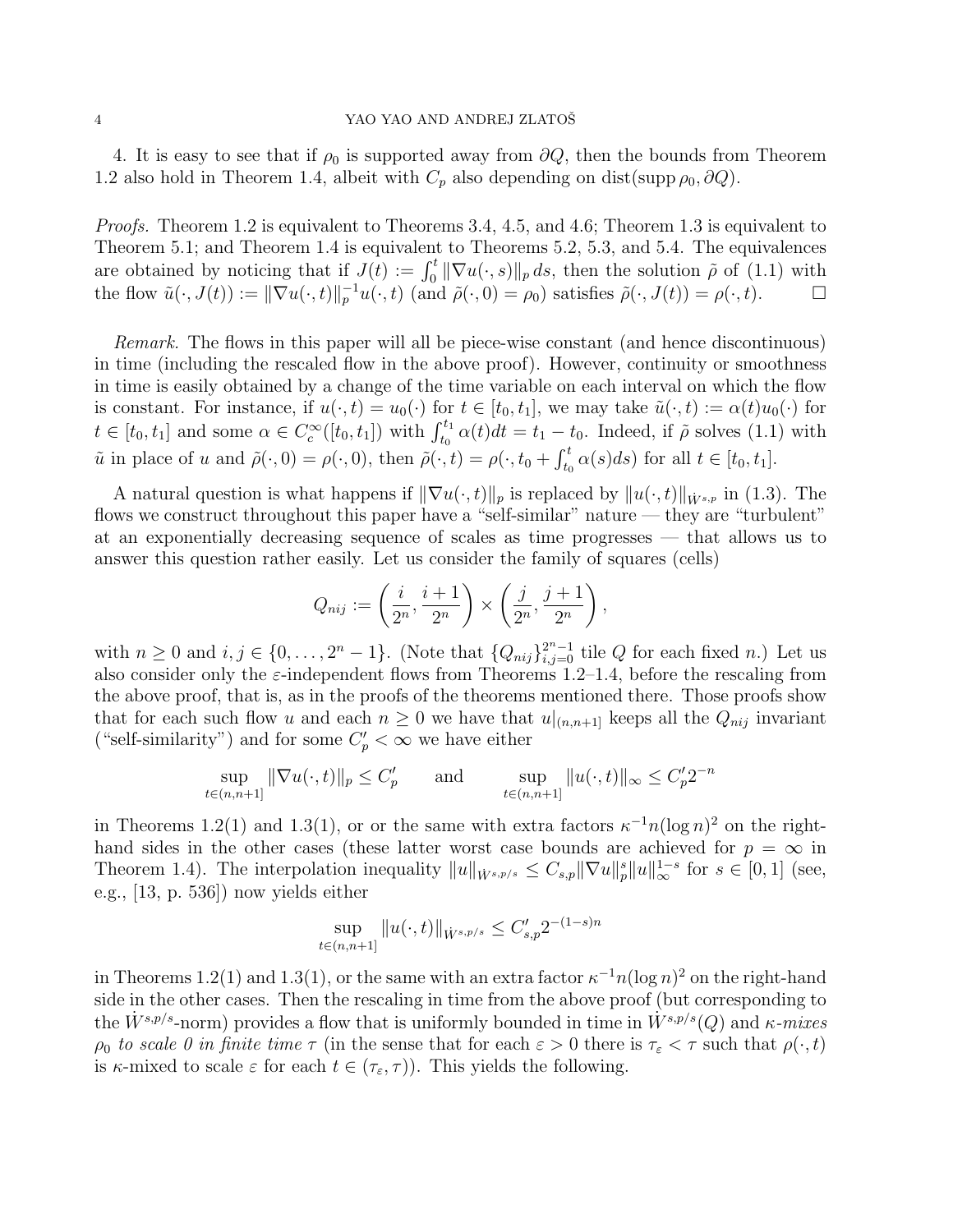**Corollary 1.5.** Consider incompressible flows  $u: Q \times (0, \tau) \to \mathbb{R}^2$  satisfying

$$
\sup_{t \in (0,\tau)} \|u(\cdot,t)\|_{\dot{W}^{s,p}} \le 1
$$

for some  $p \in [1, \infty]$  and  $s \in [0, 1)$ , any one of the three boundary conditions above on  $\partial Q \times \mathbb{R}^+$ , and also  $\sup_{t\in(0,\tau-\delta)} \|\nabla u(\cdot,t)\|_{\max\{sp,1\}} < \infty$  for each  $\delta > 0$ .

- (1) If  $s < \frac{3+\sqrt{5}}{2n}$  $\frac{1+\sqrt{5}}{2p}$  and the boundary condition is no-flow or periodic, then there is  $\tau_{s,p} < \infty$ such that for any mean-zero  $\rho_0 \in L^{\infty}(Q)$  there is u as above with  $\tau := \tau_{s,p}$  which, for any  $\kappa \in (0, \frac{1}{2})$  $\frac{1}{2}$ ,  $\kappa$ -mixes  $\rho_0$  to scale 0 in time  $\tau_{s,p}$ .
- (2) If either  $s \geq$ <sub>1</sub>,.。<br><u>3+√5</u>  $\frac{1+\sqrt{5}}{2p}$  or the boundary condition is no-slip, then for any  $\kappa \in (0, \frac{1}{2})$  $\frac{1}{2}$  there is  $\tau_{s,p,\kappa} < \infty$  such that for any mean-zero  $\rho_0 \in L^{\infty}(Q)$  there is u as above with  $\tau := \tau_{s,p,\kappa}$ which  $\kappa$ -mixes  $\rho_0$  to scale 0 in time  $\tau_{s,p,\kappa}$ .

Remarks. 1. One can use the above argument to also show algebraic-in- $\varepsilon$  time of  $\kappa$ -mixing of  $\rho_0$  for  $s > 1$ , but one needs to adjust our flows appropriately near the boundaries of the  $Q_{nij}$  to make them belong to  $\dot{W}^{s,p}(Q)$  in this case. We leave the details to the reader.

2. The above suggests that 1 is indeed the critical order of derivatives of  $u$  in (1.3).

3. It is not difficult to show that this result, and the fact that  $u|_{(n,n+1)}$  before the above rescaling keeps all the  $Q_{nij}$  invariant, show that  $\rho$  weak-\* converges in  $L^{\infty}(Q)$  to 0 in (1) and to a function with values in  $[-\kappa, \kappa]$  in (2) as  $t \to \tau$ .

As we mentioned in the remark after Definition 1.1, another measure of the mixing scale of a mean-zero  $f \in L^{\infty}(Q)$  is  $||f||_{H^{-1}}||f||_{\infty}^{-1}$ . One can easily check that f being  $\kappa$ -mixed to scale  $\varepsilon$  implies that the *mix-norm* of  $f$  [12] is bounded above by  $C\sqrt{\varepsilon + \kappa^2} ||f||_{\infty}$  for some  $C < \infty$  [12, (8)–(10)]. Hence from the equivalence between the mix-norm and the  $H^{-1/2}$ norm [12, Corollary 2.1] one immediately has  $||f||_{H^{-s}} \leq C\sqrt{\varepsilon + \kappa^2}||f||_{\infty}$  for all  $s \geq \frac{1}{2}$  $\frac{1}{2}$ .

On the other hand, Lemma A.1 shows that  $||f||_{H^{-1}} \leq c\kappa^{3/2} \varepsilon^2 ||f||_{\infty}$  (with some  $c > 0$ ) implies that f is  $\kappa$ -mixed to scale  $\varepsilon$ . This, combined with the result from [6], immediately shows that there is  $c_p > 0$  such that if  $\rho_0 = \chi_{(0,1/2)\times(0,1)} - \chi_{(1/2,1)\times(0,1)}$  and an incompressible flow u satisfies (1.3) for some  $p \in (1,\infty]$ , then  $\|\rho(\cdot,\tau)\|_{H^{-1}} \leq \varepsilon \|\rho_0\|_{\infty}$  implies  $\tau \geq c_p |\log \varepsilon|$ (this is also proved in [9,16]). One may again ask whether this  $O(|\log \varepsilon|)$  bound is achievable.

Parts (1) of Theorems 1.2–1.4 (and  $||f||_{H^{-1}} \leq C \sqrt{\varepsilon} ||f||_{\infty}$  above when  $\kappa := \varepsilon$ ) show that there indeed is  $C_p < \infty$  such that for any mean-zero  $\rho_0 \in L^{\infty}(Q)$  there is an incompressible flow u satisfying (1.3) which yields  $\|\rho(\cdot, \tau)\|_{H^{-1}} \leq \varepsilon \|\rho_0\|_{\infty}$  for some  $\tau \leq C_p |\log \varepsilon|$ , albeit only for  $p \in [1,$ 3+<sup>√</sup> 5  $\frac{2}{2}$ ) in the case of no-flow and periodic boundary conditions (which includes the uniformly bounded enstrophy case, (1.3) with  $p = 2$ , and for  $p = 1$  in the case of no-slip boundary conditions. (This obviously also yields a corresponding extension of Corollary 1.5.) The difference is that for these p we achieve "perfect" mixing, with  $\int_{Q_{nij}} \rho(x, y, t) dx dy = 0$ for any  $t \geq n$  and  $i, j \in \{0, \dots, 2^n - 1\}$ , so  $\kappa$  plays a less prominent role in the obtained bounds. We are not able to do this in the other cases and, ironically, it turns out that the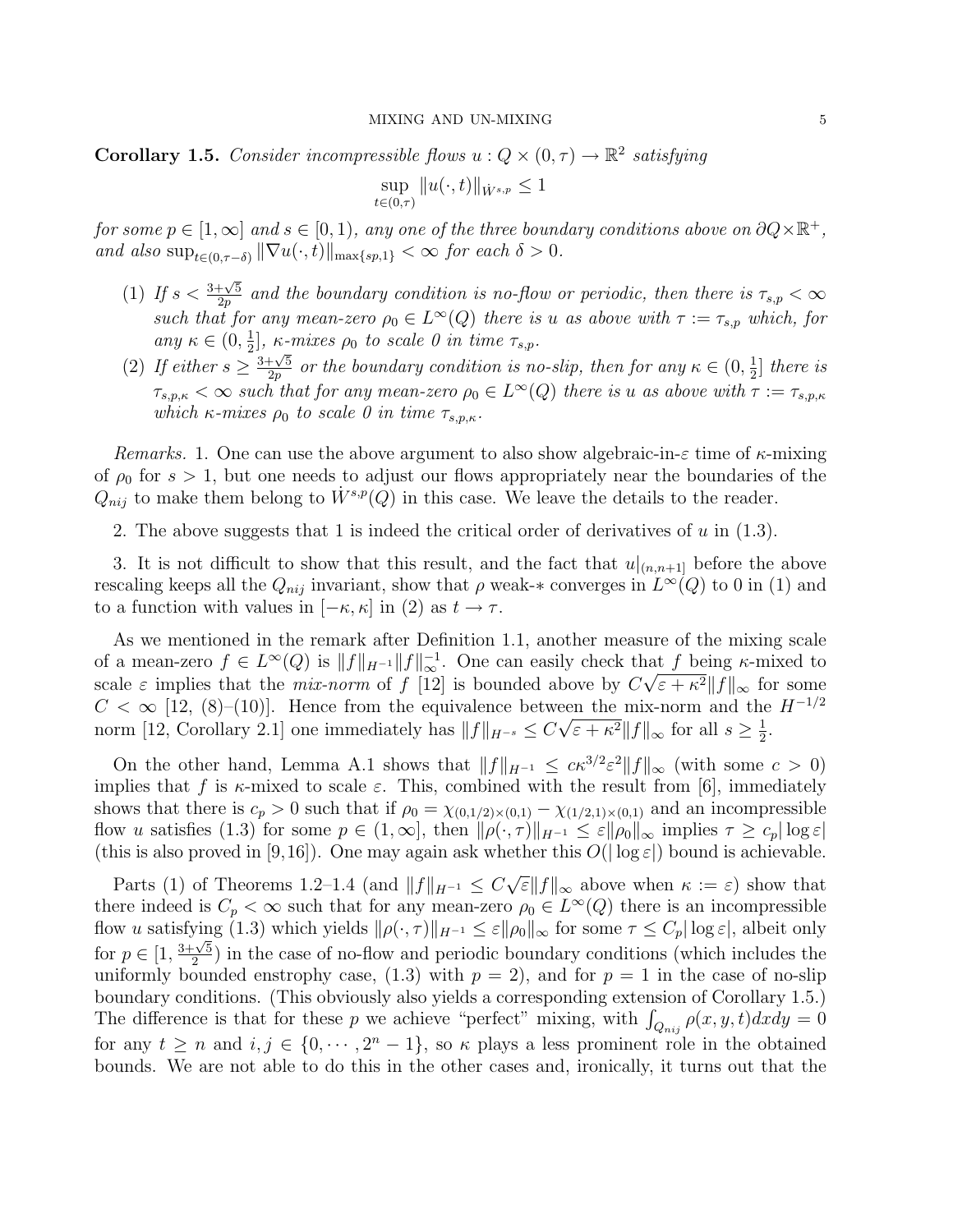enemy to this effort is the possibility of  $\rho(\cdot, n)$  being very well mixed inside some  $Q_{nij}$  (but not near its boundary). Unfortunately, we cannot discard this possibility for general  $\rho_0$ .

A few days before we finished writing the present paper, Alberti, Crippa, and Mazzucato [1] announced that in the case of periodic boundary conditions they are able to obtain the above  $O(|\log \varepsilon|)$  bound (i.e.,  $\|\rho(\cdot,\tau)\|_{H^{-1}} \leq \varepsilon \|\rho_0\|_{\infty}$  with  $\tau \leq C_p |\log \varepsilon|$ ) for  $\rho_0 = \chi_{(0,1/2)\times(0,1)}$  $\chi_{(1/2,1)\times(0,1)}$  and any  $p \in [1,\infty]$ . For  $p \in [1,\infty)$  they can prove the same result with  $\rho_0$ being the characteristic function of any  $A \subseteq \mathbb{T}^2$  with a smooth boundary and finitely many connected components (minus a constant to make  $\rho_0$  mean-zero), albeit with the constant  $C_p$  also depending on A. Their method has a more geometric flavor than ours, but is also centered around flows with a "self-similar" structure, and they are able to obtain a better control of  $\rho(\cdot, n)$  inside the cells  $Q_{nij}$  for these special initial data and the flows they construct. A paper with the proofs of the results announced in [1] will appear later.

Un-mixing for general sets. Our second goal, closely related to the first, concerns the question of efficient un-mixing by incompressible flows. Here it is natural to consider (measurable) sets  $A \subseteq Q$  and ask how efficiently can they be transported by incompressible flows close to their un-mixed states  $\tilde{A} := (0, |A|) \times (0, 1)$ . Or, equivalently (after time-reversal), how efficiently can the rectangle  $\tilde{A}$  be transported close to a desired set A of the same measure, instead of just being mixed. Hence, this is a more delicate question than that of mixing, albeit restricted to initial data which are characteristic functions of sets. We are not aware of previous work in this direction. The somewhat related but quite different phenomenon of coarsening has been studied before (e.g., in [2, 15, 17]).

Obviously, the time of un-mixing, given the constraint (1.3), will depend on the scale to which A is mixed. By this we mean the scale  $\varepsilon = 2^{-n}$  such that most of the squares  $Q_{nij}$  are each mostly contained in A or in  $Q \setminus A$ . Since this scale is given, it makes little sense to ask whether the constructed flows can be  $\varepsilon$ -independent. We will therefore drop (1.3), require the un-mixing to happen in time 1, and try to minimize  $\sup_{t\in(0,1)} \|\nabla u(\cdot,t)\|_p$  instead. This is an equivalent question, due to rescaling in time, and will allow our flows to be  $p$ -independent.

Our main un-mixing result, illustrated in Figure 1, is now as follows (with the no-slip boundary condition, so the other two hold as well).

**Theorem 1.6.** There is  $C > 0$  such that for any measurable  $A \subseteq Q$ ,  $n \ge 0$ , and  $\kappa \in (0, \frac{1}{2})$  $\frac{1}{2}$ , the following holds. If at most  $2^{2n} \kappa$  of the squares  $\{Q_{nij}\}_{i,j=0}^{2n-1}$  satisfy  $2^{2n}|A \cap Q_{nij}| \in (\kappa, 1-\kappa)$ , then there is an incompressible flow  $u: Q \times (0, 1) \to \mathbb{R}^2$  with  $u = 0$  on  $\partial Q \times (0, 1)$  and

$$
\sup_{t \in (0,1)} \|\nabla u(\cdot, t)\|_{p} \le C\kappa^{-1+1/p} n^{2-1/p} \qquad \text{for each } p \in [1, \infty]
$$
 (1.4)

such that if  $\rho$  solves (1.1) and  $\rho(\cdot, 0) = \chi_A$ , then the set B for which  $\rho(\cdot, 1) = \chi_B$  satisfies  $|B \cap [(0, |A|) \times (0, 1)]| > |A| - 2\kappa.$ 

Remarks. 1. By  $\rho$  solving (1.1) we mean that  $\rho(\cdot,t) := \chi_{S(t)}$ , with  $S(t) := \{X_{(x,y)}(t) :$  $(x, y) \in A$  and  $X_{(x,y)}$  solving  $X'_{(x,y)}(t) = u(X_{(x,y)}(t), t)$  and  $X_{(x,y)}(0) = (x, y)$ .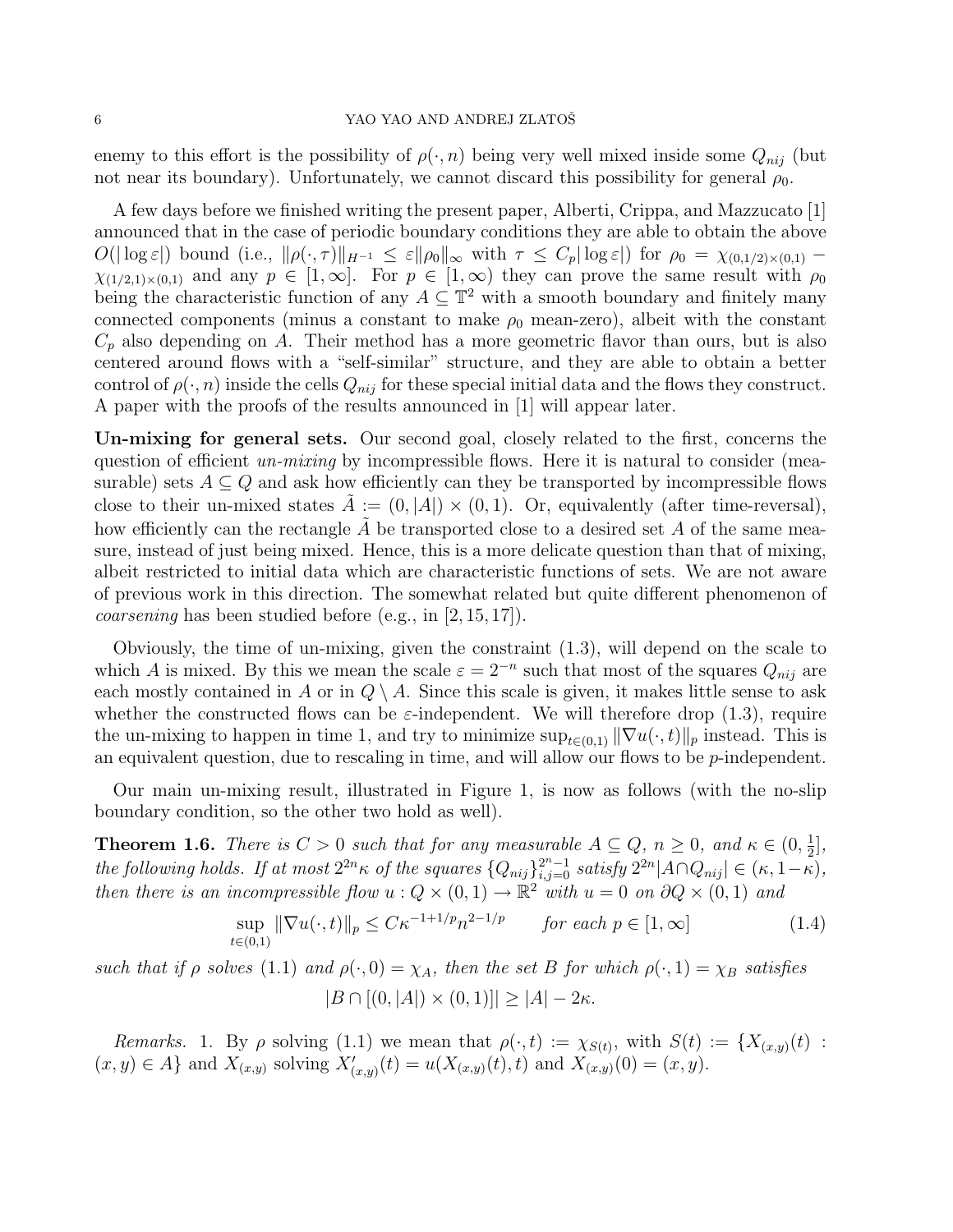

FIGURE 1. An illustration of un-mixing from Theorem 1.6.

2. When (1.4) is replaced by  $\sup_{t\in(0,1)} ||u(\cdot,t)||_{BV} \leq Cn$ , this also holds for  $\kappa = 0$  and the no-flow boundary condition  $u \cdot n = 0$  on  $\partial Q \times (0, 1)$  (see the end of the proof).

3. Scaling of  $u$  in time (which is different for different  $p$ ) shows that if we require  $\sup_{t\in(0,\tau)} \|\nabla u(\cdot,t)\|_p \leq 1$ , then the time  $\tau$  of the above un-mixing satisfies  $\tau \leq C\kappa^{-1+1/p}n^{2-1/p}$ . That is, if A is mixed to scale  $\varepsilon$  but not much more than that (in the sense of Theorem 1.6), it can be unmixed in time  $O(|\log \varepsilon|^{2-1/p}).$ 

4. Similarly to the case of mixing, the "self-similar" structure of the flows we construct shows that Theorem 1.6 holds with (1.4) replaced by  $\sup_{t\in(0,1)} ||u(\cdot,t)||_{\dot{W}^{s,p}} \leq C_{s,p,\kappa}$  when  $s \in [0,1)$  (i.e., the bound is independent of the scale  $2^{-n}$ ). Notice that for any  $\kappa > 0$ , any measurable set  $A \subseteq Q$  satisfies the hypotheses of the theorem for all large enough n.

Finally, here is an interesting corollary of our construction of un-mixing flows, related to the last remark. It shows that for  $s < \frac{1}{p}$ , a rectangle can be transformed into any measurable set of the same measure in finite time by an incompressible flow which is uniformly in time bounded in  $W^{s,p}(Q)$  and satisfies the no-flow boundary condition (it also has bounded variation, so that (1.1) is well-posed). Notice that there are no errors and no  $\kappa$  here.

**Corollary 1.7.** For any  $s < \frac{1}{p}$  there is  $C_{s,p} < \infty$  such that for any measurable  $A \subseteq Q$ there is an incompressible flow  $u: Q \times (0,1) \to \mathbb{R}^2$  with  $u \cdot n = 0$  on  $\partial Q \times (0,1)$ , satisfying  $\sup_{t\in(0,1-\delta)}||u(\cdot,t)||_{BV}<\infty$  for any  $\delta>0$  and

$$
\sup_{t \in (0,1)} \|u(\cdot,t)\|_{\dot{W}^{s,p}} \le C_{s,p},\tag{1.5}
$$

such that if  $\rho$  solves (1.1) and  $\rho(\cdot, 0) = \chi_{0 \le x \le |A|}$ , then  $\lim_{t \to 1} ||\rho(\cdot, t) - \chi_A||_1 = 0$ .

**Organization of the paper.** Theorem  $1.2(1)$  is proved in Sections 2 and 3, and its parts (2) and (3) are proved in Section 4. Section 2 contains the simplest version of our method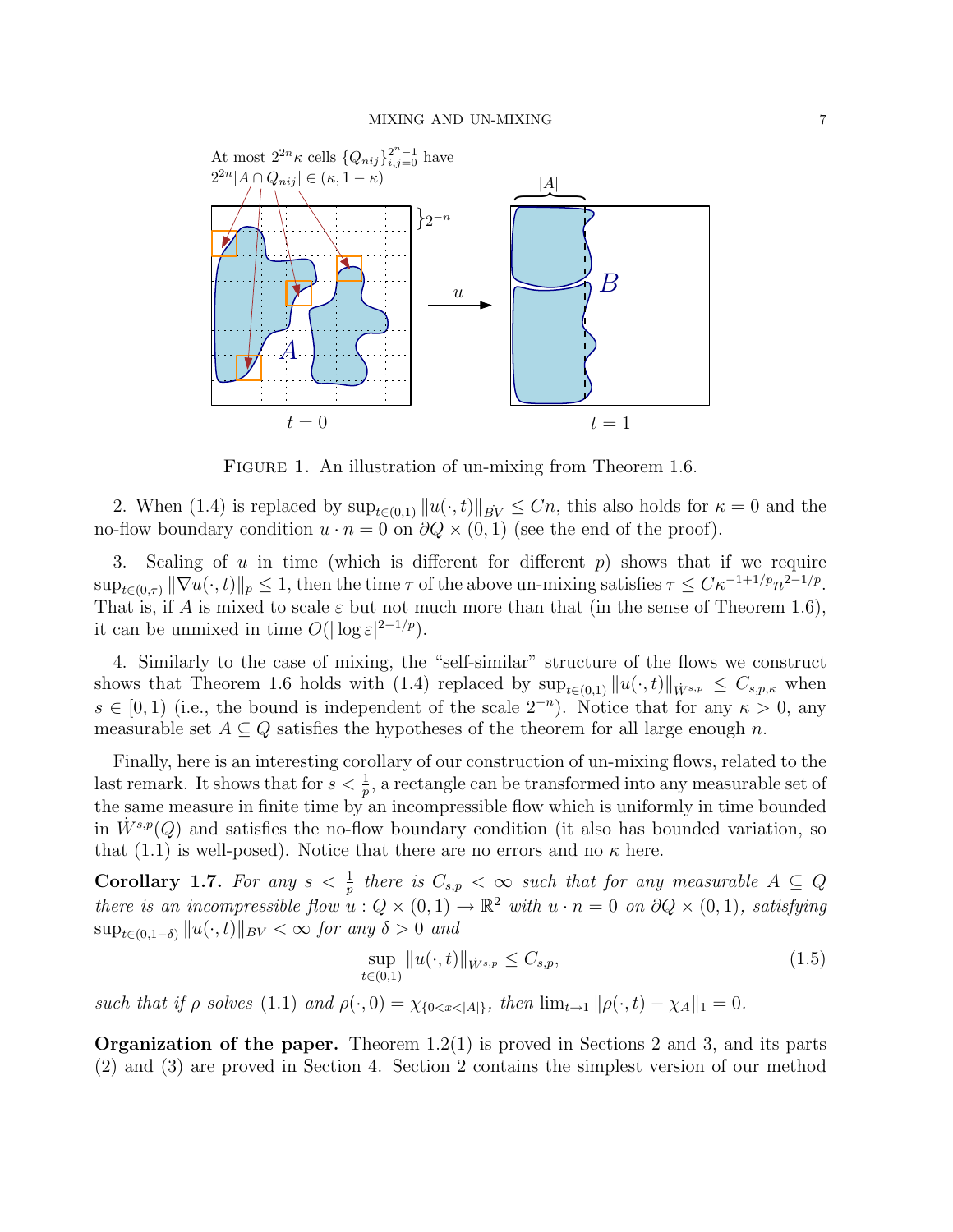### 8 YAO YAO AND ANDREJ ZLATOŠ

of construction of mixing flows, which only works for  $p < 2$ . The cases  $p \in [2, 1]$  $3+\sqrt{5}$  $\frac{\sqrt{5}}{2}$  and  $p \in [$  $\frac{11881}{3 + \sqrt{5}}$  $\frac{\sqrt{5}}{2}$ ,  $\infty$ , treated in Sections 3 and 4, are progressively more complicated. However, in a remark at the beginning of Section 4 we provide for the convenience of the reader a relatively simple extension of the argument from Section 2 which treats all  $p \in [1,\infty]$  (as well as other boundary conditions), although the bounds obtained are worse than in Theorems 1.2–1.4.

The proofs of Theorems 1.3 and 1.4 appear in Section 5. The un-mixing results are then proved in Section 6, which only uses results from Section 2 (it is also closely related to the abovementioned remark in Section 4). Some technical lemmas are left for the Appendix.

Acknowledgements. The authors wish to thank Inwon Kim, Alexander Kiselev, Andreas Seeger, Brian Street, and Jean-Luc Thiffeault for stimulating discussions. YY acknowledges partial support by NSF grants DMS-1104415, DMS-1159133 and DMS-1411857. AZ acknowledges partial support by NSF grants DMS-1056327 and DMS-1159133.

## 2. PERFECT MIXING FOR NO-FLOW BOUNDARY CONDITIONS AND  $p < 2$

In this section, we will start with the simplest case,  $p < 2$  (plus the no-flow boundary condition  $u \cdot n = 0$  on  $\partial Q$ ), and show that the lower bound  $C_{p,\kappa} |\log \varepsilon|$  on the mixing time obtained by Crippa and De Lellis  $[6]$  is in fact attainable for these p. In the next section we will extend this result to all  $p < \frac{3+\sqrt{5}}{2}$  $\frac{2}{2}$ . We note that the flows we construct in this and the next section will in fact yield  $\int_{Q_{nij}} \rho(x, y, t) dx dy = 0$  for any  $t \ge n$  and  $i, j \in \{0, \cdots, 2^n - 1\}$ . This is what "perfect mixing" in the sections' titles refers to.

We start with the construction of two stream functions  $\psi$  and  $\eta$ , which will serve as the basic building blocks for the subsequent construction of our flow  $u$ .

Construction of the stream functions. Let  $\bar{Q}_c := [0,1]^2 \setminus \{(0,0), (0,1), (1,0), (1,1)\}$ be the closed square without the corners and let  $\partial Q_c := \partial Q \cap \overline{Q}_c$  be its boundary without the corners. For a stream function  $\psi \in C(Q)$ , denote  $\nabla \psi := (\psi_x, \psi_y)$  and  $\nabla^2 \psi :=$  $(\psi_{xx}, \psi_{xy}, \psi_{yx}, \psi_{yy})$ . If the level set  $\{\psi = s\}$  is a simple closed curve, we define

$$
T_{\psi}(s) := \int_{\{\psi = s\}} \frac{1}{|\nabla \psi|} d\sigma.
$$

Notice that then  $T_{\psi}(s)$  equals the time a particle advected by the (incompressible) flow

$$
u = \nabla^{\perp}\psi := (-\psi_y, \psi_x)
$$

traverses the curve  $\{\psi = s\}$ . If the level set is a point, we let  $T_{\psi}(s) := \lim_{s' \to s} T_{\psi}(s')$ , provided the (one-sided) limit exists.

**Proposition 2.1.** There exists a stream function  $\psi \in C(\overline{Q})$ , with  $\nabla \psi$  continuous on  $\overline{Q}_c$  and differentiable on  $Q \setminus \{(\frac{1}{2})\}$  $\frac{1}{2}, \frac{1}{2}$  $\frac{1}{2}$ }, such that:

- (1)  $\psi > 0$  on  $Q, \psi = 0$  on  $\partial Q, \nabla \psi \in L^{\infty}(Q)$ , and  $\partial_n \psi = -4$  on  $\partial Q_c$ ;
- (2)  $\nabla^2 \psi \in L^p(Q)$  for all  $p \in [1,2)$ ;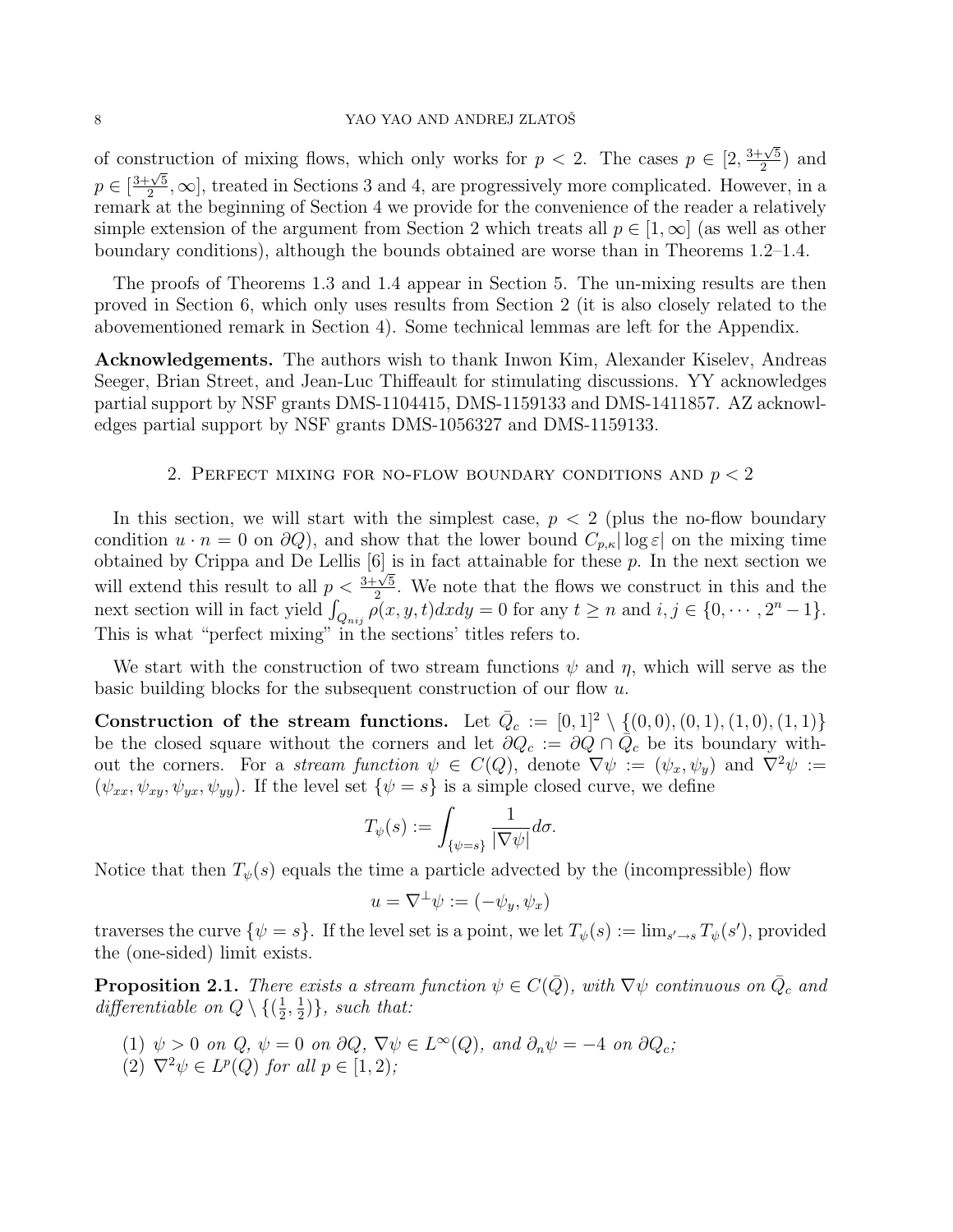(3) the level set  $\{\psi = s\}$  for each  $s \in [0, \|\psi\|_{\infty})$  is a simple closed curve and for  $s = \|\psi\|_{\infty}$ *it is the point*  $\left(\frac{1}{2}\right)$  $\frac{1}{2}, \frac{1}{2}$  $\frac{1}{2}$ , and  $T_{\psi}(s) = 1$  for each  $s \in [0, ||\psi||_{\infty}]$ .

We will obtain  $\psi$  by modifying the stream function  $\varphi$  from the following lemma, which satisfies (1) and (2), but not (3). The proof of the lemma is elementary but a little tedious, so we postpone it to the appendix.

Lemma 2.2. The function

$$
\varphi(x,y) := \frac{4}{\pi} \frac{\sin(\pi x)\sin(\pi y)}{\sin(\pi x) + \sin(\pi y)}
$$
(2.1)

on  $\overline{Q}$  (defined to be 0 in the four corners) satisfies:

- (1)  $\varphi > 0$  on  $Q, \varphi = 0$  on  $\partial Q, \nabla \varphi \in L^{\infty}(Q)$  and  $\partial_n \varphi = -4$  on  $\partial Q_c;$
- $(2) \nabla^2 \varphi \in L^p(Q)$  for all  $p \in [1, 2)$ ;
- (3) the level set  $\{\varphi = s\}$  for each  $s \in [0, \frac{2}{\pi}]$  $\frac{2}{\pi}$ ) is a simple closed curve and for  $s = \frac{2}{\pi}$  $rac{2}{\pi}$  it is the point  $(\frac{1}{2})$  $\frac{1}{2}, \frac{1}{2}$  $\frac{1}{2}$ ), and  $\sup_{s\in[0,2/\pi]}T_{\varphi}(s)<\infty$  and  $T_{\varphi}(0)=1$ ;
- (4)  $T_{\varphi}$  is differentiable on  $(0, \frac{2}{\pi})$  $\frac{2}{\pi}$ ) and  $\sup_{s \in (0,2/\pi)} |\log s|^{-1} |T'_{\varphi}(s)| \sup_{\{\varphi = s\}} |\nabla \varphi|^2 < \infty$ .

*Proof of Proposition 2.1.* With  $\varphi$  from Lemma 2.2, we let

$$
\psi(x,y) := \int_0^{\varphi(x,y)} T_{\varphi}(s) ds,
$$
\n(2.2)

so that  $\varphi$  and  $\psi$  share their level sets (although their values are different) and

$$
\nabla \psi(x, y) = T_{\varphi}(\varphi(x, y)) \nabla \varphi(x, y). \tag{2.3}
$$

The properties of  $\nabla \psi$  and (1) now follow from the definition of  $\varphi$  and Lemma 2.2(1,3). Since from (2.3) we have

$$
|\nabla^2 \psi| \le |\nabla^2 \varphi| \, T_{\varphi}(\varphi(x, y)) + |\nabla \varphi|^2 \left| T_{\varphi}'(\varphi(x, y)) \right|, \tag{2.4}
$$

(2) holds due to (for some  $C < \infty$ )

$$
\frac{1}{C} \int_{Q} \left( |\nabla \varphi|^{2} |T'_{\varphi}(\varphi)| \right)^{p} dxdy \le \int_{Q} |\log \varphi|^{2} dxdy \qquad \text{(by } p < 2 \text{ and Lemma 2.2(4))}
$$

$$
= \int_{0}^{2/\pi} |\log s|^{2} \int_{\{\varphi=s\}} \frac{1}{|\nabla \varphi|} d\sigma ds \qquad \text{(by the co-area formula)}
$$

$$
= \int_{0}^{2/\pi} |\log s|^{2} T_{\varphi}(s) ds < \infty \qquad \text{(by Lemma 2.2(3))}.
$$

Finally, if  $F(s) := \int_0^s T_{\varphi}(s')ds'$  (and  $F^{-1}$  is its inverse function), then Lemma 2.2(3) and

$$
T_{\psi}(s) = \int_{\{\psi=s\}} \frac{1}{|\nabla \psi(s)|} ds = \int_{\{\varphi = F^{-1}(s)\}} \frac{1}{|\nabla \varphi| T_{\varphi}(F^{-1}(s))} d\sigma = 1
$$
  
yield (3).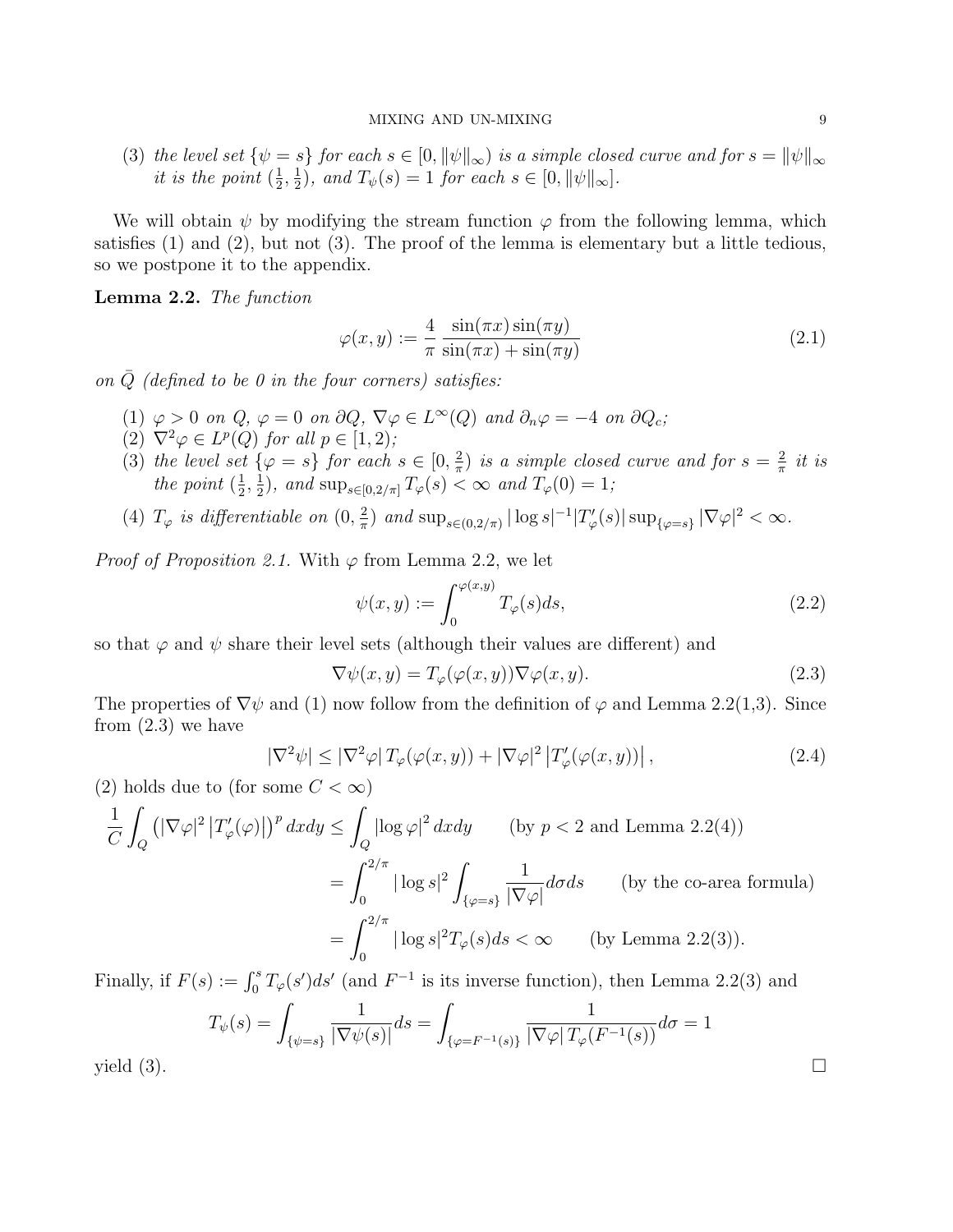Let  $\bar{Q}_{cc} := \bar{Q}_c \setminus \{(\frac{1}{2})\}$  $(\frac{1}{2},0),(\frac{1}{2})$  $(\frac{1}{2}, 1), (0, \frac{1}{2})$  $(\frac{1}{2}), (\overline{1}, \frac{1}{2})$  $(\frac{1}{2}),(\frac{1}{2})$  $\frac{1}{2}, \frac{1}{2}$  $\frac{1}{2}$ } be  $\overline{Q}$  without the 9 corners and centers of Q and its sides, and let  $\partial Q_{cc} := \partial Q \cap \overline{Q}_{cc}$ . Besides  $\psi$  from Proposition 2.1, we will need the following stream function  $\eta$  (which satisfies  $\nabla \eta = \nabla \psi$  on  $\partial Q_{cc}$ ).

**Proposition 2.3.** There exists a stream function  $\eta \in C(\bar{Q})$ , with  $\nabla \eta$  continuous on  $\bar{Q}_{cc}$  and differentiable on  $Q \setminus (\{x = \frac{1}{2}\})$  $\frac{1}{2}$ }  $\cup$  { $y = \frac{1}{2}$  $\frac{1}{2}$ }  $\cup$  { $x + y = \frac{1}{2}$  $\frac{1}{2}$ }  $\cup$  { $x + y = \frac{3}{2}$  $\left(\frac{3}{2}\right)$ , such that:

(1)  $\eta = 0$  on  $\partial Q \cup \{x = \frac{1}{2}\}$  $\frac{1}{2}$   $\cup$   $\{y = \frac{1}{2}$  $\{\frac{1}{2}\}, \nabla \eta \in L^{\infty}(Q)$ , and  $\partial_n \eta = -4$  on  $\partial Q_{cc}$ ; (2)  $\nabla^2 \eta \in L^p(Q)$  for all  $p \in [1, 2)$ .

*Proof.* Decompose Q into two squares and four triangles, separated by the lines  $\{x = \frac{1}{2}\}$  $\frac{1}{2}$ ,  $\{y=\frac{1}{2}\}$  $\frac{1}{2}$ ,  $\{x+y=\frac{1}{2}\}$  $\frac{1}{2}$ , { $x + y = \frac{3}{2}$  $\frac{3}{2}$  (see Figure 2). On the two squares  $Q_3$  and  $Q_4$ , we let  $\eta(x,y) = \frac{1}{2}\psi(2(x-x_0), 2(y-y_0))$ , where  $\psi$  is from Proposition 2.1, and  $(x_0, y_0)$  is the lower left corner of  $Q_3$  and  $Q_4$ , respectively.



FIGURE 2. The decomposition of Q from the construction of  $\eta$ .

On  $Q_1$  we let

$$
\eta(x,y) = 4\left(\frac{1}{x} + \frac{1}{y} + \frac{\sqrt{2}}{\frac{1}{2} - x - y}\right)^{-1}.\tag{2.5}
$$

One can easily check that  $\eta = 0$  on  $\partial Q_1$  and  $\partial_n \eta = -4$  on  $\partial Q_1$  (except at the corners). Differentiation yields  $\nabla \eta \in L^{\infty}(Q_1)$  and  $d\nabla^2 \eta \in L^{\infty}(Q_1)$ , where the function d is the distance from the closest corner of  $Q_1$ . It follows that  $\nabla^2 \eta \in L^p(Q_1)$  for all  $p \in [1, 2)$ .

Finally, in  $Q_2$  we define  $\eta$  by odd reflection across  $\{x + y = \frac{1}{2}\}$  $\frac{1}{2}$  from  $Q_1$  (in particular,  $\nabla \eta$  is then continuous on  $\partial Q_2$ , and in  $Q_5 \cup Q_6$  by even reflection across  $\{x + y = 1\}$  from  $Q_1 \cup Q_2$ . The desired properties of  $\eta$  on  $Q$  then follow immediately from the above properties of  $\eta$  on  $Q_1$  and the properties of  $\psi$ . Note also that  $\eta > 0$  on  $Q_1 \cup Q_3 \cup Q_4 \cup Q_6$  (white in Figure 2) and  $\eta < 0$  on  $Q_2 \cup Q_5$  (blue in Figure 2). Figure 2) and  $\eta < 0$  on  $Q_2 \cup Q_5$  (blue in Figure 2).

Construction of the mixing flows. We are now ready to prove our first mixing result.

**Theorem 2.4.** For any mean-zero  $\rho_0 \in L^{\infty}(Q)$ , there is an incompressible  $u: Q \times \mathbb{R}^+ \to \mathbb{R}^2$ with  $u \cdot n = 0$  on  $\partial Q \times \mathbb{R}^+$  such that for any  $\kappa, \varepsilon \in (0, \frac{1}{2})$  $\frac{1}{2}$ , the flow u  $\kappa$ -mixes  $\rho_0$  to scale  $\varepsilon$  in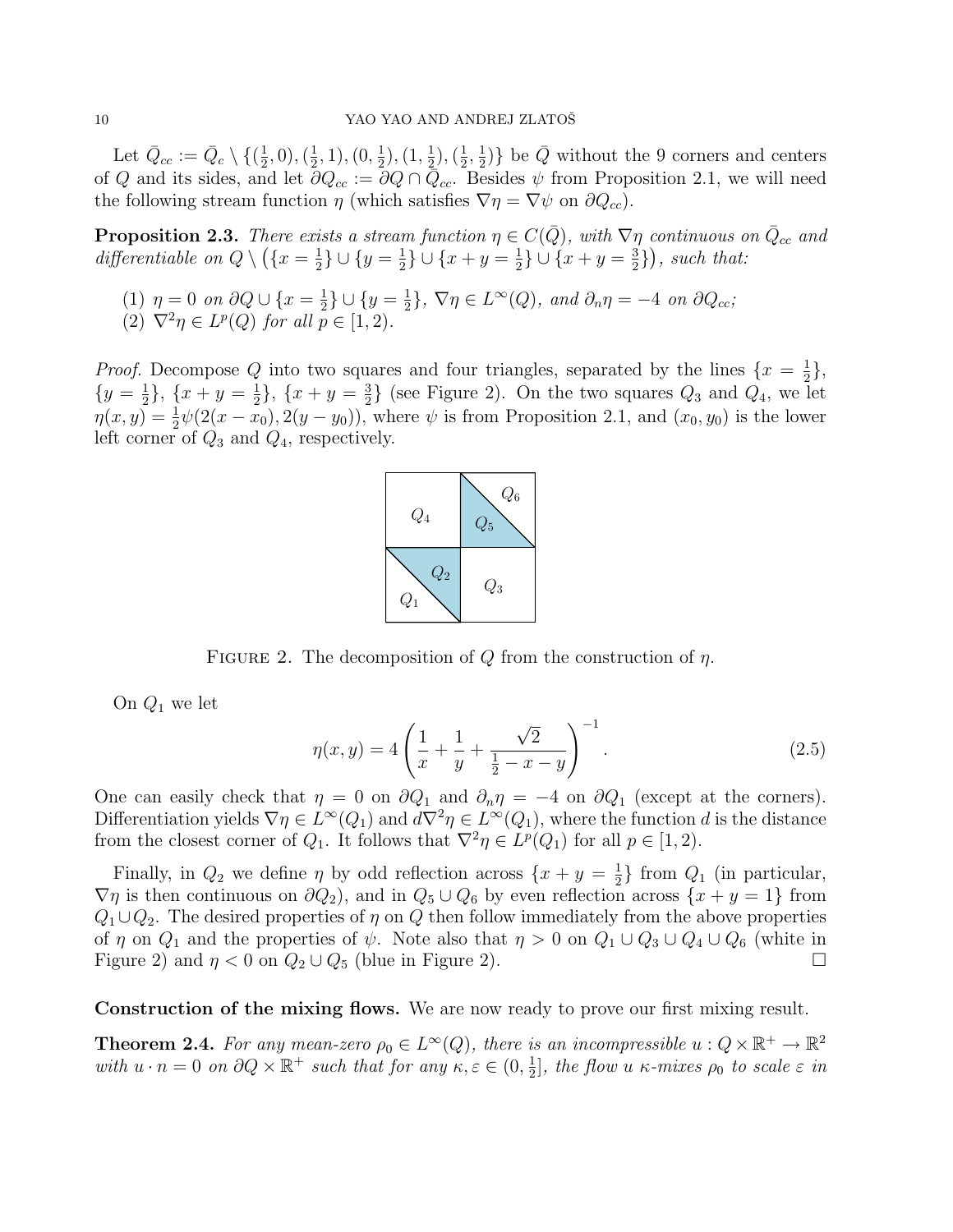a time  $\tau_{\kappa,\varepsilon}$  satisfying

$$
\int_0^{\tau_{\kappa,\varepsilon}} \|\nabla u(\cdot,t)\|_p \, dt \le C_p |\log(\kappa \varepsilon)| \tag{2.6}
$$

for each  $p \in [1, 2)$ , with  $C_p < \infty$  depending only on p.

*Proof.* We will construct a flow as above with  $\sup_{t>0} ||\nabla u(\cdot, t)||_p \leq C'_p$  for each  $p \in [1, 2)$  (and  $C_p' < \infty$  depending only on p, such that  $\int_{Q_{nij}} \rho(x, y, n) dx dy = 0$  at any integer time n and any  $i, j \in \{0, \dots, 2^n-1\}$ . The theorem then immediately follows by taking  $\tau_{\kappa,\varepsilon} := \lceil |\log_2(\kappa \varepsilon)| \rceil + 2$ , with  $C_p$  such that  $C_p \log r \ge C_p'(\lceil \log_2 r \rceil + 2)$  for all  $r \ge 4$ . This is because it is easily shown that for  $n := \tau_{\kappa,\varepsilon}$  and any  $(x, y) \in Q$ , the squares  $Q_{nij}$  which are fully contained in  $B_{\varepsilon}(x, y) \cap Q$ have total area  $\geq (1 - \kappa)|B_{\varepsilon}(x) \cap Q|$ . Hence it remains to construct such a flow.

Obviously,  $\int_{Q_{nij}} \rho(x, y, n) dx dy = 0$  for  $n = 0$  and all i, j (that is, i, j = 0 when  $n = 0$ ) because  $\rho_0$  is mean-zero. We will now proceed inductively, assuming this property holds for some (fixed from now on)  $n \geq 0$  and constructing the flow u on the time interval  $|n, n+1|$ so that it also holds for  $n + 1$ .

For any square  $Q_{nij}$ , and for all  $t \in (n, t_{nij}]$  (with  $t_{nij} \in [n, n + \frac{1}{2}]$  $\frac{1}{2}$  to be determined), let u in  $Q_{nij}$  be the "cellular" flow

$$
u(x, y, t) = \nabla^{\perp} \left[ (-1)^{i+j} 2^{-2n} \psi \left( 2^n x - i, 2^n y - j \right) \right]. \tag{2.7}
$$

Proposition 2.1(3) and symmetry tells us that this flow rotates each  $Q_{nij}$  by 180° by time  $n+\frac{1}{2}$  $\frac{1}{2}$ . So if  $Q'_{nij}$  and  $Q''_{nij}$  are the left and right halves of  $Q_{nij}$ , the hypothesis  $\int_{Q_{nij}} \rho(x, y, n) dx dy = 0$ and continuity of  $\int_{Q'_{nij}} \rho(x, y, t) dx dy$  in t show that for each  $Q_{nij}$  there exists  $t_{nij} \in [n, n + \frac{1}{2}]$  $\frac{1}{2}$ ] such that  $\int_{Q'_{nij}} \rho(x, y, t_{nij}) dx dy = 0$ . Of course, then also  $\int_{Q''_{nij}} \rho(x, y, t_{nij}) dx dy = 0$ .



FIGURE 3. The mixing flow in four adjacent squares, as the cellular flow (left) is switched to the time-wasting flow (right) in one of them at  $t_{nij} \in [n, n + \frac{1}{2}]$  $\frac{1}{2}$ .

For 
$$
t \in (t_{nij}, n + \frac{1}{2}]
$$
, we let  $u$  in  $Q_{nij}$  be the "time-wasting" flow (see Figure 3)  

$$
u(x, y, t) = \nabla^{\perp} \left[ (-1)^{i+j} 2^{-2n} \eta \left( 2^n x - i, 2^n y - j \right) \right].
$$
 (2.8)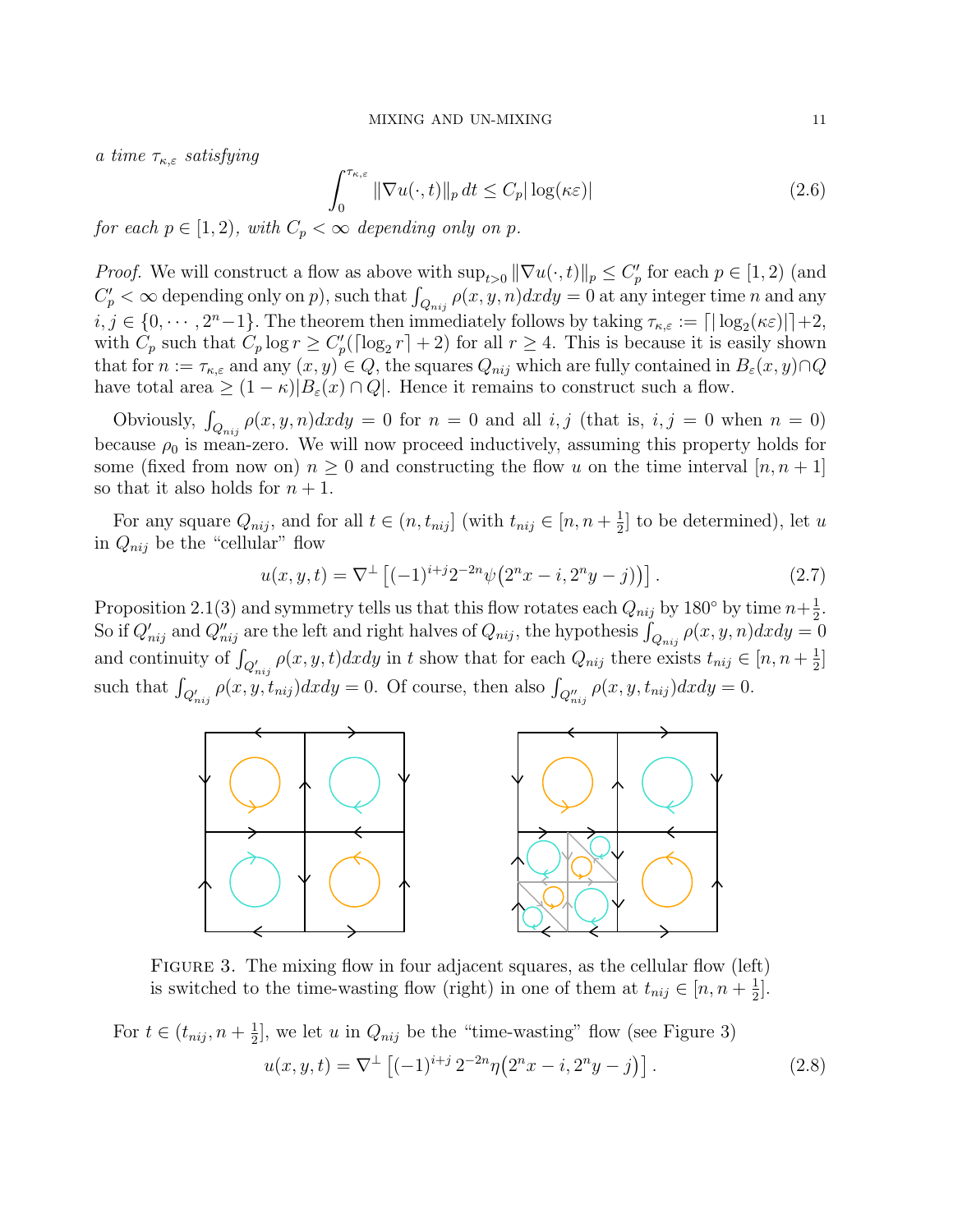Proposition 2.3(1) shows that this flow does not cross  $\partial Q'_{nij}$  and  $\partial Q''_{nij}$ , hence

$$
\int_{Q'_{nij}} \rho\left(x, y, n+\frac{1}{2}\right) dx dy = 0 = \int_{Q''_{nij}} \rho\left(x, y, n+\frac{1}{2}\right) dx dy.
$$

The flow for  $t \in (n + \frac{1}{2})$  $\frac{1}{2}$ ,  $n+1$  is constructed in the same fashion, but with the role of  $Q_{nij}$ played by both  $Q'_{nij}$  and  $Q''_{nij}$ . That is, we decompose Q into  $2^{2n+1}$  identical rectangles  $\tilde{Q}_{nij} :=$  $(2^{-(n+1)}i, 2^{-(n+1)}(i+1)) \times (2^{-n}j, 2^{-n}(j+1)),$  so that by the above  $\int_{\tilde{Q}_{nij}} \rho(x, y, n + \frac{1}{2})$  $\frac{1}{2}$  axdy = 0 for each of them. In each  $\tilde{Q}_{nij}$  we let

$$
u(x,y,t) = \begin{cases} \nabla^{\perp} \left[ (-1)^{i+j} 2^{-(2n+1)} \psi \left( 2^{n+1} x - i, 2^n y - j \right) \right] & t \in (n + \frac{1}{2}, \tilde{t}_{nij}],\\ \nabla^{\perp} \left[ (-1)^{i+j} 2^{-(2n+1)} \eta \left( 2^{n+1} x - i, 2^n y - j \right) \right] & t \in (\tilde{t}_{nij}, n + 1], \end{cases}
$$

where  $\tilde{t}_{nij} \in [n + \frac{1}{2}]$  $(\frac{1}{2}, n+1]$  is such that  $\int_{\tilde{Q}'_{nij}} \rho(x, y, \tilde{t}_{nij}) dx dy = 0$ , with  $\tilde{Q}'_{nij}$  the lower half of  $\tilde{Q}_{nij}$ . It follows that  $\int_{Q_{(n+1)ij}} \rho(x, y, n+1) dx dy = 0$  for any  $i, j \in \{0, \ldots, 2^{n+1}-1\}$  and the induction step is completed.

Finally, u is obviously incompressible and satisfies the no-flow condition on  $\partial Q$ . Moreover, for  $t \in (n, n + \frac{1}{2})$  $\frac{1}{2}$ , u is continuous on all of Q except of the corners and centers of the squares  $Q_{nij}$  and the centers of their sides. This is because Propositions 2.1(1) and 2.3(1), and the factor  $(-1)^{i+j}$ , show that each couple of neighboring squares have the same velocity (of magnitude  $4 \cdot 2^{-n}$ ) on their common boundary (except at its center). Since  $\|\nabla u(\cdot,t)\|_{L}^{p}$  $_{L^p(Q_{nij})}^p$  is clearly either  $2^{-2n} \|\nabla^2 \psi\|_L^p$  $_{L^p(Q)}^p$  or  $2^{-2n} \|\nabla^2 \eta\|_L^p$  $L^p(Q)$  for each  $Q_{nij}$  and each  $t \in (n, n + \frac{1}{2})$  $\frac{1}{2}$ , it follows that  $\|\nabla u(\cdot, t)\|_p$  is between  $\|\nabla^2 \psi\|_p$  and  $\|\nabla^2 \eta\|_p$  for these t. A similar argument applies to  $t \in (n+\frac{1}{2})$  $\frac{1}{2}$ , n+1], with the speeds being  $2^{1-n}$  and  $2^{2-n}$  on the horizontal and vertical boundaries of the  $\tilde{Q}_{nij}$ , respectively. Thus  $\sup_{t>0} \|\nabla u(\cdot,t)\|_p \leq C'_p := 2 \max\{\|\nabla^2 \psi\|_p, \|\nabla^2 \eta\|_p\}$ , and Propositions 2.1(2) and 2.3(2) yield  $C_p' < \infty$  for  $p < 2$ .

Remark. Related to the above construction is an example from [7] of a self-similar flow, which rotates squares with an exponentially decreasing sequence of sizes and has  $BV$ -norm bounded on time intervals not containing  $t = 0$ , for which the associated transport equation exhibits non-uniqueness of solutions to the Cauchy problem.

# 3. PERFECT MIXING FOR NO-FLOW BOUNDARY CONDITIONS AND  $p < \frac{3+\sqrt{5}}{2}$ 2

For  $p > 2$  we can no longer directly use the stream functions  $\psi, \eta$  from the last section since  $\nabla^2 \psi$ ,  $\nabla^2 \eta \notin L^2(Q)$ . This is because  $|\nabla^2 \varphi(x, y)|$  (with  $\varphi$  from Lemma 2.2) is inversely proportional to the distance of  $(x, y)$  to the nearest corner of Q, and  $|\nabla^2 \eta|$  diverges in the same manner near each of the 9 points in Figure 2. We will therefore modify  $\varphi, \eta$  near their respective problematic points to circumvent this issue, and then adjust  $\psi$  accordingly. Notice that this means that we also need to modify  $\varphi$  near the four centers of the sides of  $Q$ , to match a cellular and a time-wasting flow in two neighboring cells.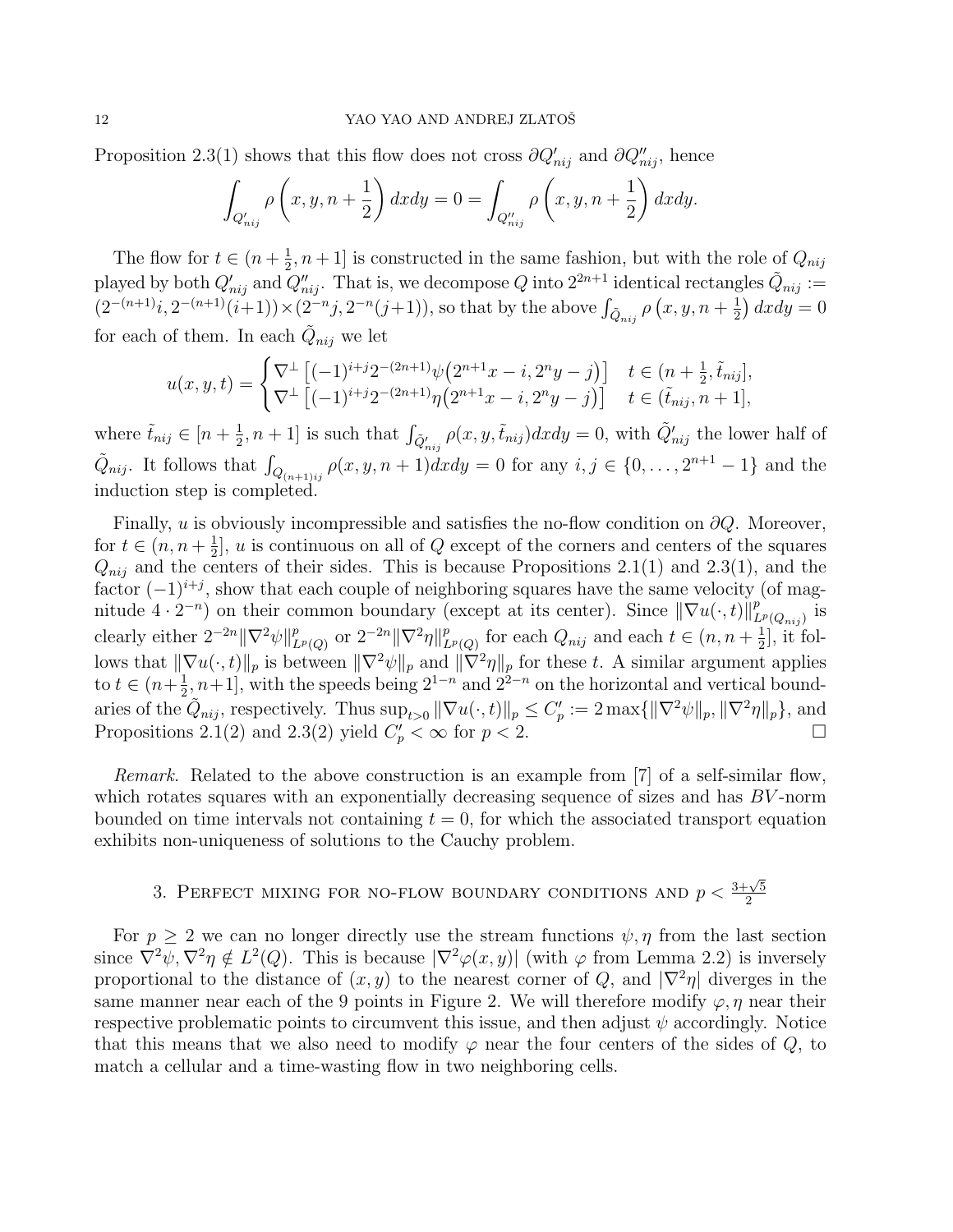**Lemma 3.1.** Let P be the set containing the four corners of  $Q$  and the four centers of its sides, and let  $d_P(x, y) := dist((x, y), P)$  for  $(x, y) \in \overline{Q}$ . Let  $f \in C^\infty(\mathbb{R}_0^+)$  be a non-decreasing function with  $f(s) = 5s$  for  $s \in [0, \frac{1}{10}]$  and  $f(s) = 1$  for  $s \ge \frac{1}{5}$  $rac{1}{5}$ . Let

$$
\varphi_a(x, y) = \varphi(x, y) f(d_P(x, y))^a,
$$
\n(3.1)

where  $\varphi$  is from (2.1). If  $a \in (0,1]$ , then  $\varphi_a$  satisfies:

- (1)  $\varphi_a > 0$  on Q,  $\varphi_a = 0$  on  $\partial Q$ ,  $\nabla \varphi_a \in L^{\infty}(Q)$ , and  $\partial_n \varphi_a = -4f(d_P(x, y))^a$  on  $\partial Q_c$ ;
- (2)  $\nabla^2 \varphi_a \in L^p(Q)$  for  $a \in (0,1)$  and all  $p \in \left[1, \frac{2}{1-\alpha}\right]$  $\frac{2}{1-a}$ ), and  $\nabla^2 \varphi_1 \in L^{\infty}(Q)$ ;
- (3) the level set  $\{\varphi_a = s\}$  for each  $s \in [0, \frac{2}{\pi}]$  $\frac{2}{\pi}$ ) is a simple closed curve and for  $s = \frac{2}{\pi}$  $rac{2}{\pi}$  it is the point  $(\frac{1}{2})$  $\frac{1}{2}, \frac{1}{2}$  $\frac{1}{2}$ , and for  $a \in (0,1)$  we have  $\sup_{s \in [0,2/\pi]} T_{\varphi_a}(s) < \infty$ ;
- (4)  $T_{\varphi_a}$  is differentiable on  $(0, \frac{2}{\pi})$  $\frac{2}{\pi}$ ) and  $\sup_{s \in (0,2/\pi)} s^{2a/(a+1)} |T'_{\varphi_a}(s)| \sup_{\{\varphi_a=s\}} |\nabla \varphi_a|^2 < \infty$ .

Figure 4 shows a comparison of the level sets of  $\varphi$  and  $\varphi_a$ . Just as with Lemma 2.2, we





FIGURE 4. Level sets of  $\varphi$  (left) and of  $\varphi_a$  with  $a = 0.9$  (right).

postpone the proof of Lemma 3.1 to the appendix. Once we have  $\varphi_a$ , we can proceed as in Proposition 2.1 and define a corresponding stream function  $\psi_a$  whose period  $T_{\psi_a}(s) = 1$  for each level set  $\{\psi_a = s\}.$ 

**Proposition 3.2.** For any  $a \in (0,1)$  and  $\varphi_a$  from (3.1), let

$$
\psi_a(x,y) := \int_0^{\varphi_a(x,y)} T_{\varphi_a}(s) ds.
$$
\n(3.2)

Then  $\psi_a \in C(\bar{Q})$ ,  $\nabla \psi_a$  is continuous on  $\bar{Q}_c$  and differentiable on  $Q \setminus \{(\frac{1}{2})\}$  $\frac{1}{2}, \frac{1}{2}$  $\frac{1}{2})\}, \text{ and:}$ 

- (1)  $\psi_a > 0$  on Q,  $\psi_a = 0$  on  $\partial Q$ ,  $\nabla \psi_a \in L^{\infty}(Q)$ , and  $\partial_n \psi_a(x, y) = -4T_{\varphi_a}(0)f(d_P(x, y))^a$ for  $(x, y) \in \partial Q_c$ ;
- (2)  $\nabla^2 \psi_a \in L^p(Q)$  for all  $p \in [1, \min\{\frac{2}{1-\varepsilon}\}]$  $\frac{2}{1-a}$ ,  $\frac{a+1}{2a}$  $\frac{a+1}{2a}\})$ ;
- (3) the level set  $\{\psi_a = s\}$  for each  $s \in [0, ||\psi||_{\infty})$  is a simple closed curve and for  $s =$  $\|\psi_a\|_{\infty}$  it is the point  $(\frac{1}{2})$  $\frac{1}{2}, \frac{1}{2}$  $\frac{1}{2}$ , and  $T_{\psi_a}(s) = 1$  for each  $s \in [0, \|\psi_a\|_{\infty}]$ .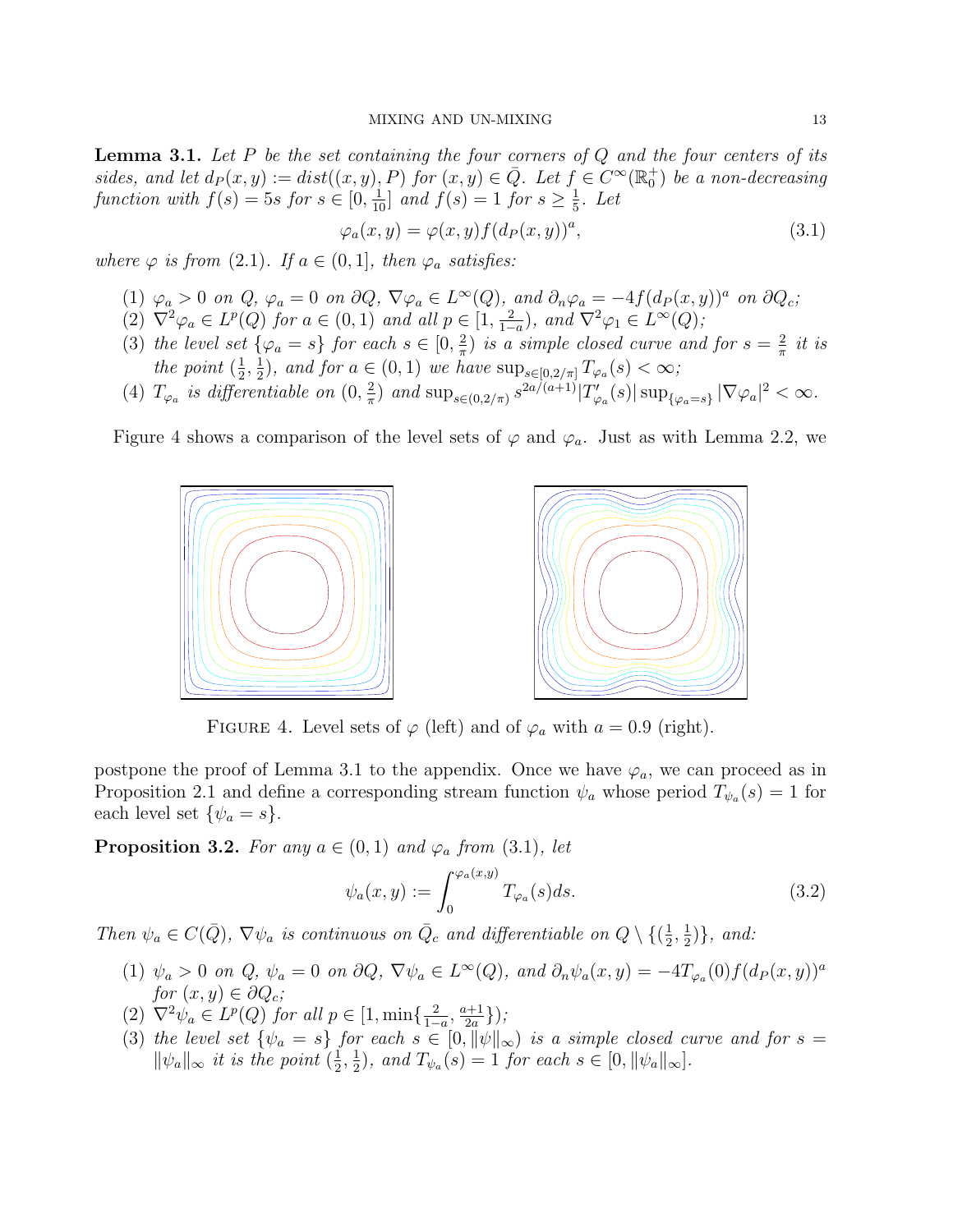*Proof.* The properties of  $\nabla \psi_a$  and (1) are immediate from Lemma 3.1(1,3) and

$$
\nabla \psi_a(x, y) = \nabla \varphi_a(x, y) T_{\varphi_a}(\varphi_a(x, y)). \tag{3.3}
$$

The proof of  $(3)$  is identical to that of Proposition 2.1 $(3)$ . Finally, differentiating  $(3.3)$  yields

$$
|\nabla^2 \psi_a| \leq \underbrace{|\nabla^2 \varphi_a| \, T_{\varphi_a}(\varphi_a(x, y))}_{=: A(x, y)} + \underbrace{|\nabla \varphi_a|^2 | T'_{\varphi_a}(\varphi_a(x, y))|}_{=: B(x, y)}.
$$
\n(3.4)

By Lemma 3.1(2,3) we have  $A \in L^p(Q)$  for  $p < \frac{2}{1-a}$ . Lemma 3.1(1,3,4) and the co-area formula show for any  $p < \frac{a+1}{2a}$  and some  $C < \infty$  (depending on  $p, a$ ),

$$
\frac{1}{C}\int_{Q}B^{p}dxdy \leq \int_{Q}\varphi_{a}^{-\frac{2ap}{a+1}}dxdy = \int_{0}^{2/\pi} s^{-\frac{2ap}{a+1}}\int_{\{\varphi_{a}=s\}}\frac{1}{|\nabla\varphi_{a}|}d\sigma ds = \int_{0}^{2/\pi} s^{-\frac{2ap}{a+1}}T_{\varphi_{a}}(s)ds < \infty.
$$

Hence  $B \in L^p(Q)$  for these p and (2) also follows.

We next define a time-wasting flow  $\eta_a$  with  $\nabla \eta_a = \nabla \psi_a$  on  $\partial Q_{cc}$ .

**Proposition 3.3.** For any  $a \in (0,1)$ , there exists a stream function  $\eta_a \in C(\bar{Q})$ , with  $\nabla \eta_a$  continuous on  $\bar{Q}_{cc}$  and differentiable on  $Q \setminus (\{x = \frac{1}{2}\})$  $\frac{1}{2}$ }  $\cup$  { $y = \frac{1}{2}$  $\frac{1}{2}$ }  $\cup$  { $x + y = \frac{1}{2}$  $\frac{1}{2}$ }  $\cup$  { $x + y = \frac{3}{2}$  $\frac{3}{2}\},$ such that:

(1)  $\eta_a = 0$  on  $\partial Q \cup \{x = \frac{1}{2}\}$  $\frac{1}{2}$ }∪{ $y = \frac{1}{2}$  $\frac{1}{2}$ ,  $\nabla \eta_a \in L^{\infty}(Q)$ , and  $\partial_n \eta_a(x, y) = -4T_{\varphi_a}(0) f(d_P(x, y))^a$ for  $(x, y) \in \partial Q_{cc}$ ; (2)  $\nabla^2 \eta_a \in L^p(Q)$  for all  $p \in [1, \frac{2}{1 - \eta_a}]$  $\frac{2}{1-a}$ ).

*Proof.* Let  $\eta$  be from Proposition 2.3,  $\tilde{P} := P \cup \{(\frac{1}{2} \cdot P) \mid P \in \mathcal{P} \}$  $\frac{1}{2}, \frac{1}{2}$  $\frac{1}{2}$ } (with P from Lemma 3.1), and

$$
\eta_a(x,y) := T_{\varphi_a}(0)\eta(x,y)f(d_{\tilde{P}}(x,y))^a
$$

for  $(x, y) \in Q$ . Then all the claims follow from the same properties for  $\eta$  (with (2) proved as Lemma 3.1(2)). Lemma  $3.1(2)$ ).

We can now repeat the proof of Theorem 2.4, this time using the stream functions  $\psi_a, \eta_a$ instead of  $\psi, \eta$ . Proposition 3.2(2) suggests to pick  $a \in (0, 1)$  which maximizes  $\min\{\frac{2}{1-\epsilon}\}$  $\frac{2}{1-a}, \frac{a+1}{2a}$  $\frac{a+1}{2a}\},$ that is,  $a := \sqrt{5} - 2$ . Then  $\frac{2}{1-a} = \frac{a+1}{2a} =$  $rac{1}{3+\sqrt{5}}$  $\frac{2}{2}$ , and we obtain the following improvement of Theorem 2.4, with  $\nabla u(\cdot, t) \in L^p(Q)$  for all  $p < \frac{3+\sqrt{5}}{2}$  $\frac{\sqrt{5}}{2}$ .

**Theorem 3.4.** Theorem 2.4 holds with  $p \in [1, 2)$  replaced by  $p \in [1, 2)$  $3+\sqrt{5}$  $\frac{\sqrt{5}}{2}$ ).

*Remark.* In fact, since we take  $a = \sqrt{5} - 2$  for all  $p \in [1, \sqrt{5}]$  $3+\sqrt{5}$  $\frac{-\sqrt{5}}{2}$ , the proof shows that our flow u is independent of  $p \in [1,$ 3+<sup>√</sup> 5  $\frac{1-\sqrt{5}}{2}$ , in addition to being independent of  $\kappa, \varepsilon \in (0, \frac{1}{2})$  $\frac{1}{2}$ .

$$
\Box
$$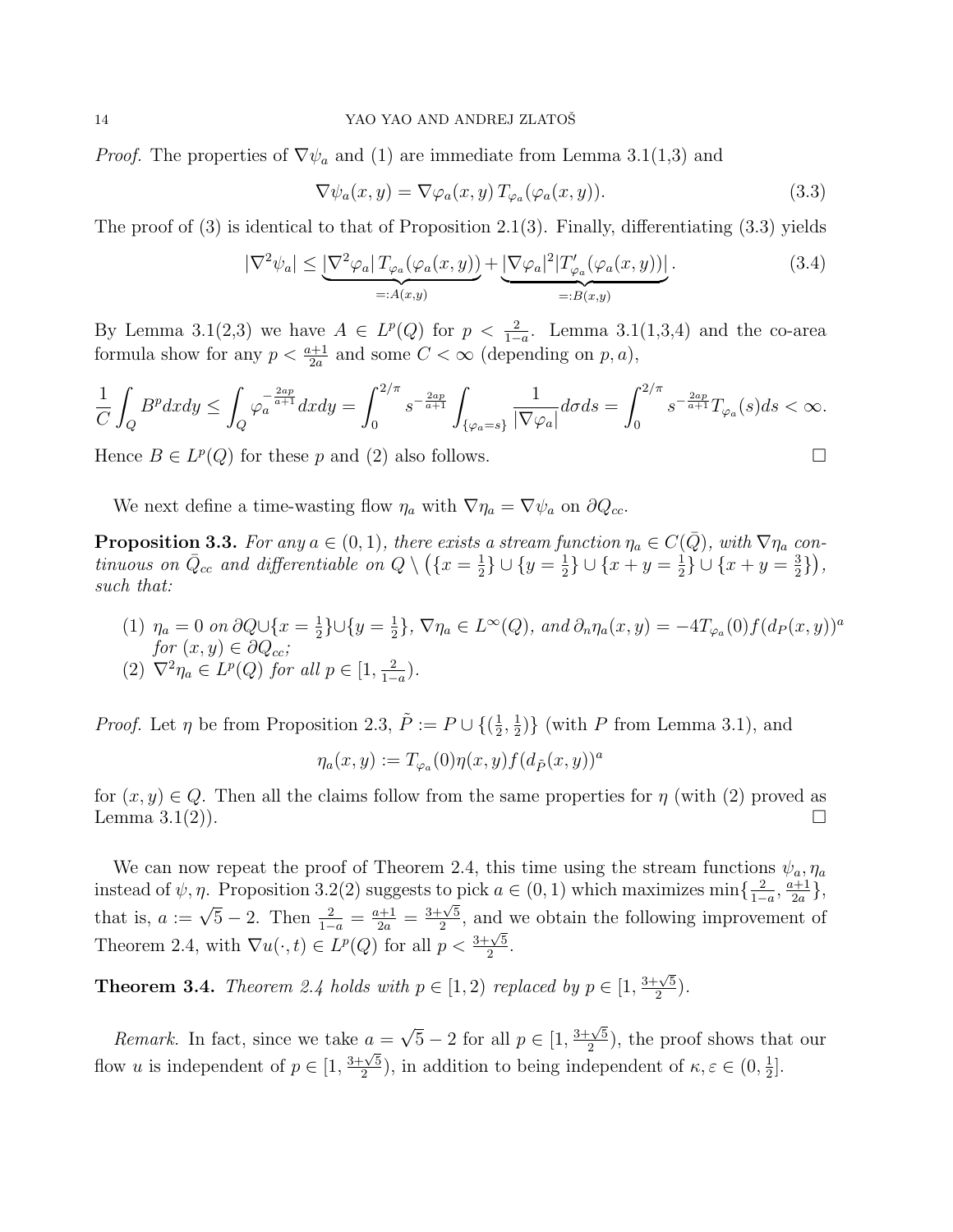### MIXING AND UN-MIXING 15

# 4. MIXING FOR NO-FLOW BOUNDARY CONDITIONS AND  $p \geq \frac{3+\sqrt{5}}{2}$ 2

For  $p \geq$  $3+\sqrt{5}$  $\frac{\sqrt{5}}{2}$ , the construction from the previous section does not work because of the behavior of  $\nabla^2 \psi_a$  at  $\partial Q$ . Indeed, the term  $|\nabla^2 \varphi_a|$  on the right hand side of (3.4) blows up as  $d_P(x,y)^{a-1}$  (with  $d_P$  from Lemma 3.1) near the set P by (A.10), while  $|T'_{\varphi_a}(s)| \sim s^{-2a/(a+1)}$ at  $s = 0$  (i.e., near  $\partial Q$ ) by Lemma 3.1(4). For both these to be in  $L^p$ , one needs  $(1-a)p < 2$ and  $\frac{2a}{a+1}p < 1$ , but such a exists only for  $p < \frac{3+\sqrt{5}}{2}$  $\frac{\sqrt{5}}{2}$ .

A solution to this problem is to "give up" on a small neighborhood of  $\partial Q$ , and not require the period of our stream functions to be 1 on the streamlines with  $s \lesssim \delta$ , for some  $\delta > 0$ . (The affected region will have area ~  $\delta$ . We can then choose  $\delta \sim \kappa |\log(\kappa \varepsilon)|^{-1}$ , so a flow analogous to that from the proof of Theorem 2.4 will still  $\kappa$ -mix  $\rho_0$  to scale  $\varepsilon$  in time ~  $|\log(\kappa \varepsilon)|$ , although the bound on  $\|\nabla u(\cdot, t)\|_p$  will now also depend on  $\delta$ .)

Remark. The easiest way of doing this is by replacing in the proof of Theorem 2.4 the stream functions  $\psi$  and  $\eta$  by  $\psi^{\delta}(x, y) := \psi(x, y)f(\psi(x, y)/\delta)$  and 0, with  $\delta > 0$  small and f from Lemma 3.1. Then  $\nabla^{\perp}\psi^{\delta} = 0$  on  $\partial Q$  (which is why we can do not need a time-wasting flow), and properties of  $\varphi, \psi$  show that  $\sup_{\delta>0} \delta^{1-1/p} ||\nabla^2 \psi^\delta||_p < \infty$  for all  $p \in [1, \infty]$  (see the proof of Lemma 6.1). Notice that now we have  $T_{\psi^{\delta}}(s) = 1$  for  $s \geq \delta$  because  $\psi^{\delta} = \psi$  on  $D_{\delta} := \{ \psi > \delta \}$  (with  $|Q \setminus D_{\delta}| \leq C\delta$ ). The times  $t_{nij} \in [n, n + \frac{1}{2}]$  $\frac{1}{2}$  (and similarly  $\tilde{t}_{nij}$ ) are now chosen so that  $\int_{Q'_{nij}\cap D_{nij}} \rho(x, y, t_{nij}) dx dy = \int_{Q''_{nij}\cap D_{nij}} \rho(x, y, t_{nij}) dx dy$ , with  $D_{nij} \subseteq Q_{nij}$  being the image of  $D_{\delta}$  under the translation+dilation taking Q to  $Q_{nij}$  (so  $|D_{nij}| \geq (1 - C\delta)2^{-2n}$ ). This yields  $\int_{Q'_{nij}} \rho(x, y, n + \frac{1}{2})$  $\frac{1}{2}$ )  $dx dy - \frac{1}{2}$  $\frac{1}{2} \int_{Q_{nij}} \rho(x, y, n) dx dy \leq \frac{C\delta}{2} 2^{-2n} \|\rho_0\|_{\infty}$ , and eventually  $|\int_{Q_{nij}} \rho(x, y, n) dx dy| \leq 4Cn\delta \|\rho_0\|_{\infty}$  via induction on n (the details of this argument are spelled out in the proof of Theorem 4.3). Choosing again  $n = \tau_{\kappa,\varepsilon} \sim |\log(\kappa \varepsilon)|$  and then  $\delta \sim \frac{\kappa}{n}$ n yields  $\kappa$ -mixing to scale  $\varepsilon$  in time  $\tau_{\kappa,\varepsilon}$  by a flow u with  $\sup_{t>0} ||\nabla u(\cdot,t)||_p \leq C_p(\frac{|\log(\kappa \varepsilon)|}{\kappa})$  $\frac{\xi(\kappa \varepsilon)|}{\kappa}$ <sup>1-1/p</sup>. It follows that Theorem 2.4 holds (for all  $p \in [1,\infty]$  and any of our three boundary conditions) with the right-hand side of (2.6) being  $C_p \kappa^{-1+1/p} |\log(\kappa \varepsilon)|^{2-1/p}$ . We will now show how to improve this estimate for no-flow boundary conditions, and also make the power of  $|\log(\kappa \varepsilon)|$ converge to 1 as  $p \downarrow$  $rac{1}{3+\sqrt{5}}$  $\frac{2\sqrt{5}}{2}$ , in two steps. In Section 5 we treat the other boundary conditions.

For the sake of simplicity, let us start with the case  $p = \infty$ .

**Proposition 4.1.** For any  $a \in (0,1)$ ,  $\delta \in (0, \frac{1}{10})$ , there is a stream function  $\psi_{a,\delta} \in C(\overline{Q})$ , with  $\nabla \psi_{a,\delta}$  continuous on  $\overline{Q}_c$  and differentiable on  $Q \setminus \{(\frac{1}{2})\}$  $\frac{1}{2}, \frac{1}{2}$  $\frac{1}{2}$ }, such that:

- (1)  $\psi_{a,\delta} > 0$  on Q,  $\psi_{a,\delta} = 0$  on  $\partial Q$ ,  $\nabla \psi_{a,\delta} \in L^{\infty}(Q)$ , and  $\partial_n \psi_{a,\delta}(x, y) = -N_{a,\delta}(d_P(x, y))$ for  $(x, y) \in \partial Q_c$ , for some function  $N_{a, \delta} : [0, \frac{1}{4}]$  $\frac{1}{4}$ ]  $\rightarrow$  [0,  $\infty$ );
- (2)  $\sup_{\delta \in (0,1/10)} \delta^{\max\{1-a,2a\}/(a+1)} \|\nabla^2 \psi_{a,\delta}\|_{\infty} < \infty$  for each  $a \in (0,1);$
- (3) there exists  $s_{a,\delta} > 0$ , with  $|\{\psi_{a,\delta} < s_{a,\delta}\}| \leq \delta$  such that the level set  $\{\psi_{a,\delta} = s\}$  for each  $s \in [s_{a,\delta}, \|\psi_{a,\delta}\|_{\infty})$  is a simple closed curve and for  $s = \|\psi_{a,\delta}\|_{\infty}$  it is the point  $\left(\frac{1}{2}\right)$  $\frac{1}{2}, \frac{1}{2}$  $\frac{1}{2}$ , and  $T_{\psi_{a,\delta}}(s) = 1$  for each  $s \in [s_{a,\delta}, \|\psi_{a,\delta}\|_{\infty}]$ .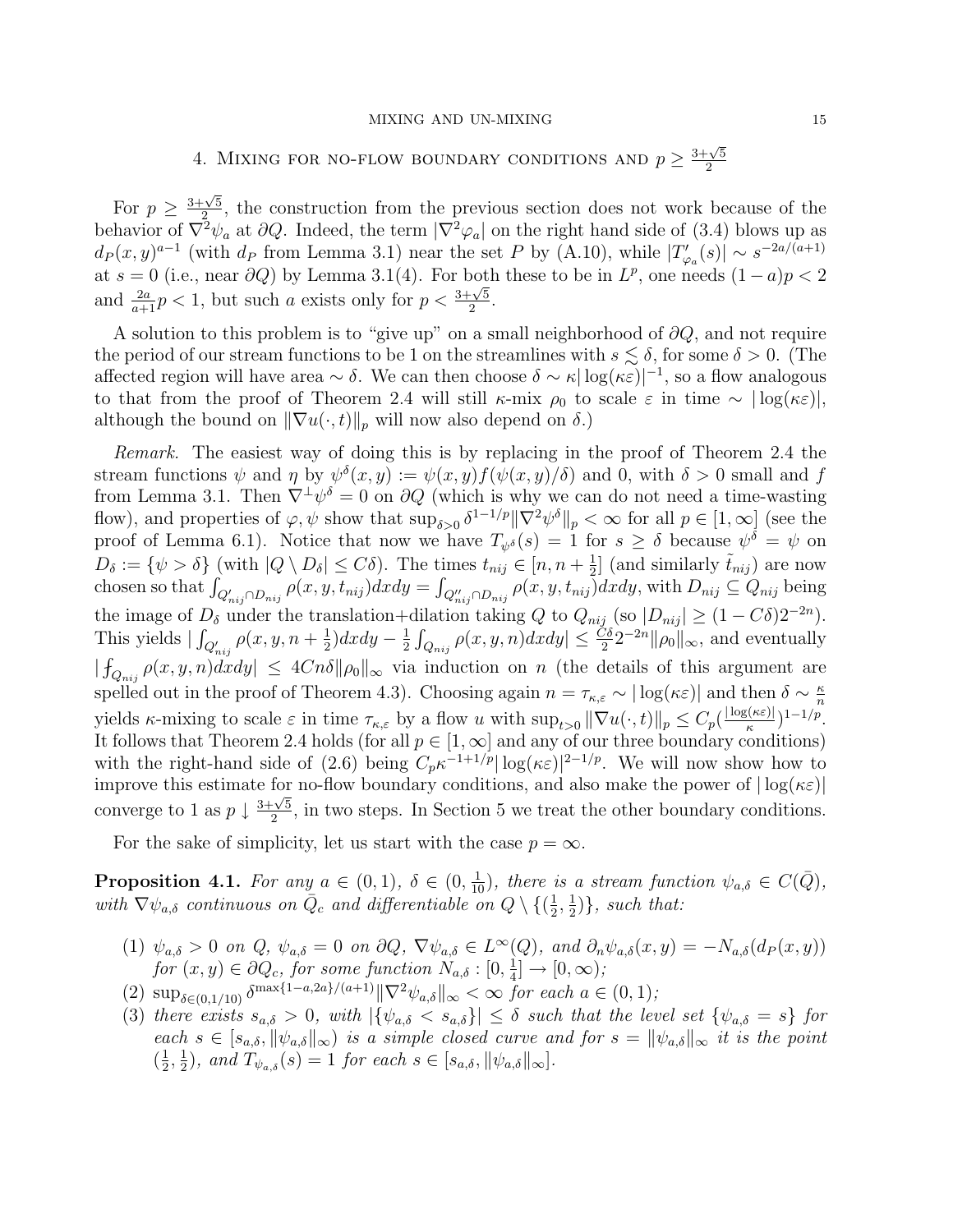Proof. For any  $a \in (0,1)$  and  $\delta \in (0,\frac{1}{10})$ , let  $D_{a,\delta} := \{(x,y) \in Q : \varphi_a(x,y) > \delta\}$ , with  $\varphi_a$ from Lemma 3.1. All constants below may depend on a but not on  $\delta$ , unless specified.

The co-area formula and Lemma 3.1(3) give for some  $C < \infty$ ,

$$
|Q \setminus D_{a,\delta}| = \int_0^{\delta} \int_{\{\varphi_a = s\}} \frac{1}{|\nabla \varphi_a|} d\sigma ds = \int_0^{\delta} T_{\varphi_a}(s) ds \le C\delta,
$$
\n(4.1)

and by (A.9) we also have for some  $c > 0$  that  $d_{a,\delta} := c\delta^{1/(a+1)}$  satisfies

$$
d_{a,\delta} \le \inf_{(x,y)\in D_{a,\delta/2}} d_P(x,y) \quad (<1).
$$
 (4.2)

With  $f$  from Lemma 3.1, we now let

$$
\varphi_{a,\delta}(x,y) := \varphi_a(x,y) f\left(\frac{d_P(x,y)}{d_{a,\delta}}\right)^{1-a},\tag{4.3}
$$

so that  $\varphi_{a,\delta} = \varphi_a$  when  $d_P(x, y) \geq \frac{1}{5}$  $\frac{1}{5}d_{a,\delta}$  (and in particular, on  $D_{a,\delta/2}$ ). Since

$$
\varphi_{a,\delta}(x,y) = 5d_{a,\delta}^{a-1}\varphi(x,y)d_P(x,y) = 5d_{a,\delta}^{a-1}\varphi_1(x,y)
$$

when  $d_P(x,y) \leq \frac{1}{10} d_{a,\delta}$ , from (A.10) for  $a = 1$  we obtain  $|\nabla^2 \varphi_{a,\delta}(x,y)| \leq C d_{a,\delta}^{a-1}$  (for some  $C < \infty$ ) when  $d_P(x, y) \leq \frac{1}{10} d_{a,\delta}$ . The same bound holds when  $d_P(x, y) \in (\frac{1}{10} d_{a,\delta}, \frac{1}{5})$  $\frac{1}{5}d_{a,\delta}$ ), due to (3.1), (A.9), and (A.10). By this and (A.10) for a, it follows for some  $C < \infty$  (that changes between inequalities) and all  $(x, y) \in Q$ ,

$$
|\nabla^2 \varphi_{a,\delta}(x,y)| \le C \min\{d_P(x,y)^{a-1}, d_{a,\delta}^{a-1}\} \le C \min\{d_P(x,y)^{a-1}, \delta^{(a-1)/(a+1)}\}.
$$
 (4.4)

Note also that  $\partial_n \varphi_{a,\delta}(x,y) = -4f(d_P(x,y))^a f(d_P(x,y)/d_{a,\delta})^{1-a}$  on  $\partial Q_c$ . For later use we also mention that (4.3), Lemma 3.1(1), and  $\varphi(x, y)d_{a,\delta}^{-1} \leq \frac{1}{5}$  $\frac{1}{5}$ || $\nabla \varphi$ ||<sub>∞</sub> for  $d_P(x, y) < \frac{1}{5}$  $\frac{1}{5}d_{a,\delta}$  yield

$$
\sup_{\delta \in (0,1/10)} \|\nabla \varphi_{a,\delta}\|_{\infty} < \infty. \tag{4.5}
$$

We now construct a new stream function  $\psi_{a,\delta}$  by making the periods of all streamlines of  $\varphi_{a,\delta}$  contained in  $D_{a,\delta}$  (where  $\varphi_{a,\delta} = \varphi_a$ ) to be 1. We let

$$
T_{a,\delta}(s) := \begin{cases} T_{\varphi_a}(\delta) & s \in [0, \frac{\delta}{2}], \\ T_{\varphi_a}(s) & s \in [\delta, \frac{2}{\pi}], \end{cases}
$$

and choose  $T_{a,\delta}$  on  $(\frac{\delta}{2}, \delta)$  so that  $T_{a,\delta}$  is differentiable on  $(0, \frac{2}{\pi})$  $\frac{2}{\pi}$ ),

$$
\sup_{s \le \delta} |T_{a,\delta}(s) - T_{a,\delta}(\delta)| \le \frac{T_{a,\delta}(\delta)}{2} \quad \text{and} \quad \sup_{s \le \delta} |T'_{a,\delta}(s)| \le |T'_{\varphi_a}(\delta)|. \tag{4.6}
$$

(We could have instead chosen  $T_{a,\delta}(s) = T_{\varphi_a}(\delta)$  for  $s \in [0,\delta)$ , at the expense of  $\nabla \psi_{a,\delta}$  not being differentiable on the streamline  $\{\varphi_a = \delta\}$ . This would not change our main results.) We now define

$$
\psi_{a,\delta}(x,y) := \int_0^{\varphi_{a,\delta}(x,y)} T_{a,\delta}(s) ds.
$$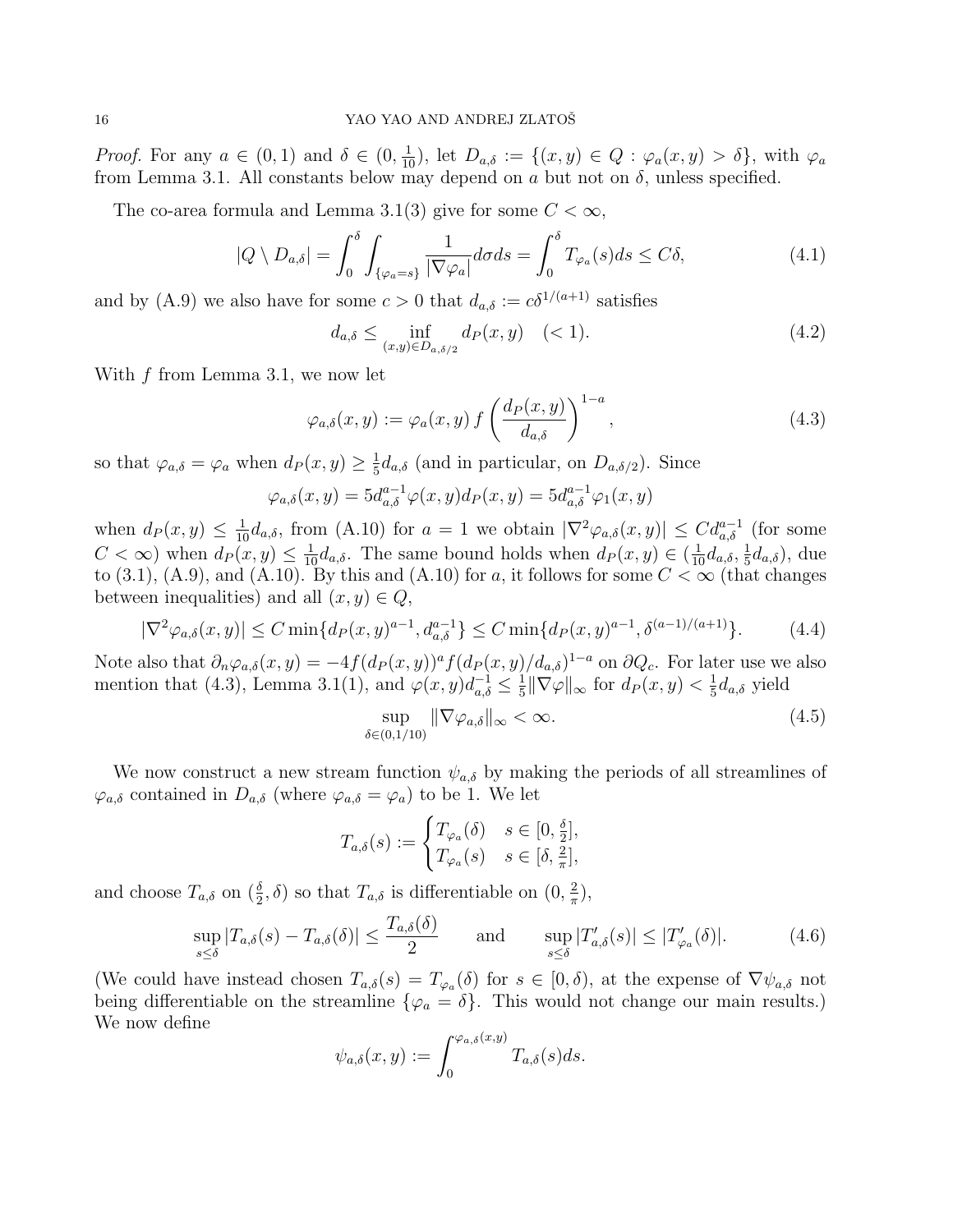The properties of  $\nabla \psi_{a,\delta}$  and (1) immediately follow from the properties of  $\varphi_a$  and f, with  $N_{a,\delta}(r) := 4f(r)^{a} f(\frac{r}{d_{\delta}})$  $\frac{r}{da_{\alpha,\delta}}$ <sup>1-a</sup> $T_{\varphi_a}(\delta)$ . Part (3) holds with  $s_{a,\delta} := \int_0^{\delta} T_{a,\delta}(s)ds$  and the estimate  $|\{\psi_{a,\delta} < s_{a,\delta}\}| \leq C\delta$  (which is sufficient because then one only needs to replace  $\psi_{a,\delta}$  by  $\psi_{a,\delta/C}$ ), due to (4.1) and because  $\psi_{a,\delta} - \psi_a$  is constant on  $D_{a,\delta} = {\psi_{a,\delta} > s_{a,\delta}}$  (since  $\varphi_{a,\delta} = \varphi_a$  there).

To show (2), notice that on  $D_{a,\delta/2}$  we have by (A.10), Lemma 3.1(3,4), (4.6), and (4.2),

$$
|\nabla^2 \psi_{a,\delta}| \leq |\nabla^2 \varphi_a| T_{a,\delta}(\varphi_a(x,y)) + |\nabla \varphi_a|^2 |T'_{a,\delta}(\varphi_a(x,y))|
$$
  
\n
$$
\leq C d_P(x,y)^{a-1} + C \varphi_a(x,y)^{-2a/(a+1)}
$$
  
\n
$$
\leq C \delta^{-\max\{1-a,2a\}/(a+1)},
$$

where  $C < \infty$  changes between inequalities. On  $Q \setminus D_{a,\delta/2}$  we have  $\psi_{a,\delta} = T_{a,\delta}(\delta) \varphi_{a,\delta}$ , so (4.4) and Lemma 3.1(3) yield  $|\nabla^2 \psi_{a,\delta}| \leq C\delta^{(a-1)/(a+1)}$  there. These two estimates prove (2).

We also define the time-wasting flow corresponding to  $\psi_{a,\delta}$ .

**Proposition 4.2.** For any  $a \in (0,1)$ ,  $\delta \in (0, \frac{1}{10})$ , there is a stream function  $\eta_{a,\delta} \in C(\bar{Q})$ , with  $\nabla \eta_{a,\delta}$  continuous on  $\bar{Q}_{cc}$  and differentiable on  $\widetilde{Q}\backslash (\{x=\frac{1}{2}\})$  $\frac{1}{2}$ }  $\cup$  { $y = \frac{1}{2}$  $\frac{1}{2}$ }  $\cup$  { $x + y = \frac{1}{2}$  $\frac{1}{2}$ }  $\cup$  { $x + y = \frac{3}{2}$  $\frac{3}{2}\},$ such that:

(1)  $\eta_{a,\delta} = 0$  on  $\partial Q \cup \{x = \frac{1}{2}\}$  $\frac{1}{2}$ }∪{ $y = \frac{1}{2}$  $\{\frac{1}{2}\}, \nabla \eta_{a,\delta} \in L^{\infty}(Q)$ , and  $\partial_n \eta_{a,\delta}(x, y) = -N_{a,\delta}(d_P(x, y))$ for  $(x, y) \in \partial Q_{cc}$ , with the function  $N_{a,\delta}$  from Proposition 4.1; (2)  $\sup_{\delta \in (0,1/10)} \delta^{\max\{1-a,2a\}/(a+1)} \|\nabla^2 \eta_{a,\delta}\|_{\infty} < \infty.$ 

Proof. Let

$$
\eta_{a,\delta}(x,y) := \eta_a(x,y)f\left(\frac{d_P(x,y)}{d_{a,\delta}}\right)^{1-a}T_{\varphi_a}(\delta),
$$

where  $d_{a,\delta}$  is from the previous proof. Then (1) follows from Proposition 3.3(1) and the definition of  $N_{a,\delta}$ , and (2) is proved as Proposition 4.1(2).

Next, let us first obtain a weaker result for  $p = \infty$ , with a ~  $|\log(\kappa \varepsilon)|^{3/2}$  bound. Afterwards, we will include an additional element to improve the bound to  $\sim |\log(\kappa \varepsilon)|^{4/3} = |\log(\kappa \varepsilon)|^{1+\nu_{\infty}}$ .

**Theorem 4.3.** For any mean-zero  $\rho_0 \in L^{\infty}(Q)$  and any  $\kappa, \varepsilon \in (0, \frac{1}{2})$  $\frac{1}{2}$ , there is an incompressible flow  $u: Q \times \mathbb{R}^+ \to \mathbb{R}^2$  with  $u \cdot n = 0$  on  $\partial Q \times \mathbb{R}^+$  which  $\kappa$ -mixes  $\rho_0$  to scale  $\varepsilon$  in a time  $\tau_{\kappa,\varepsilon}$  satisfying

$$
\int_0^{\tau_{\kappa,\varepsilon}} \|\nabla u(\cdot,t)\|_{\infty} dt \le C\kappa^{-1/2} |\log(\kappa \varepsilon)|^{3/2},\tag{4.7}
$$

with a universal  $C < \infty$ . The flow can be made independent of  $\varepsilon$  if the right-hand side of (4.7) is replaced by  $C\kappa^{-1/2}|\log(\kappa\varepsilon)|^{3/2}\log|\log(\kappa\varepsilon)|$ .

*Proof.* Let  $a := \frac{1}{3}$  (which minimizes the power in Proposition 4.1(2), to  $\frac{1}{2}$ ), fix some  $\delta \in$  $(0, \frac{1}{10})$  (to be chosen later), and let  $\psi_{a,\delta}, \eta_{a,\delta}$  be the corresponding stream functions from Propositions 4.1 and 4.2. The construction of  $u$  is now almost identical to the proof of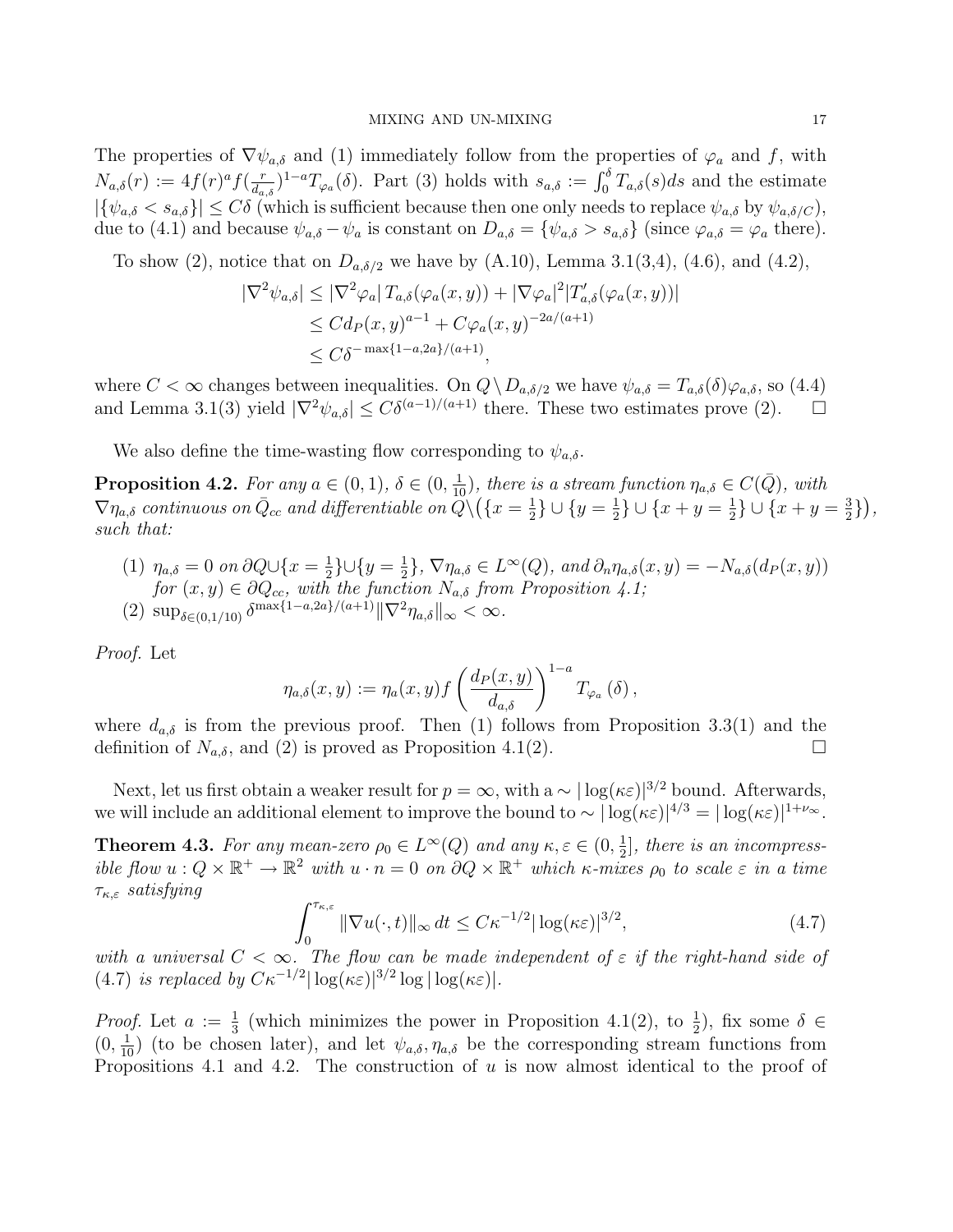Theorem 2.4, with  $\psi$ ,  $\eta$  replaced by  $\psi_{a,\delta}, \eta_{a,\delta}$ . The one change is that Proposition 4.1(3) only guarantees for each n and any square  $Q_{nij}$  (with  $Q'_{nij}, Q''_{nij}$  its left and right halves) existence of  $t_{nij} \in [n, n + \frac{1}{2}]$  $\frac{1}{2}$ ] such that  $\int_{Q'_{nij}\cap D_{nij}} \rho(x, y, t_{nij}) dx dy = \int_{Q''_{nij}\cap D_{nij}} \rho(x, y, t_{nij}) dx dy$ , with the set  $D_{nij} \subseteq Q_{nij}$  such that  $|D_{nij}| \geq (1-\delta)2^{-2n}$  (in fact,  $D_{nij}$  is the image of the set  $D_{a,\delta} = \{\psi_{a,\delta} > s_{a,\delta}\}\$  under the translation+dilation taking Q to  $Q_{nij}$ ). We thus find that  $\int_{Q'_{nij}} \rho(x, y, n + \frac{1}{2})$  $\frac{1}{2}$ )  $dx dy - \frac{1}{2}$  $\frac{1}{2} \int_{Q_{nij}} \rho(x, y, n) dx dy \leq \frac{\delta}{2} 2^{-2n} ||\rho_0||_{\infty}.$ 

A similar adjustment is made when finding the time  $\tilde{t}_{nij}$  as in the proof of Theorem 2.4. We thus find that for any of the four squares with side length  $2^{-(n+1)}$  which form  $Q_{nij}$  (call it  $Q$ ) we have

$$
\left| \oint_{\tilde{Q}} \rho(x, y, n+1) dx dy - \oint_{Q_{nij}} \rho(x, y, n) dx dy \right| \le 4\delta \|\rho_0\|_{\infty}.
$$
 (4.8)

Since  $\rho_0$  is mean-zero, it follows by induction on n that

$$
\left| \int_{Q_{nij}} \rho(x, y, n) dx dy \right| \leq 4n\delta \|\rho_0\|_{\infty}.
$$

We now construct this flow on the time interval  $[0, n]$ , with  $n := \tau_{\kappa,\varepsilon} := \lceil |\log_2 \frac{\kappa \varepsilon}{2} \rceil$  $\frac{c\varepsilon}{2}$ | + 2 (then it is easily shown that for any  $(x, y) \in Q$ , the squares  $Q_{nij}$  which are fully contained in  $B_{\varepsilon}(x, y) \cap Q$  have total area  $\geq (1 - \frac{\kappa}{2})$  $\frac{\kappa}{2}$  $|B_{\varepsilon}(x) \cap Q|$  and with  $\delta := \frac{\kappa}{8n}$ , which then obviously κ-mixes  $\rho_0$  to scale  $\varepsilon$  in time  $\tau_{\kappa,\varepsilon}$ . As in the proof of Theorem 2.4, but using Propositions 4.1(2) and 4.2(2), it follows that  $\sup_{t\in(0,n]} \|\nabla u(\cdot,t)\|_{\infty} \leq C' \delta^{-1/2}$  for some universal  $C' < \infty$ . This yields the first claim because  $C' \delta^{-1/2} \tau_{\kappa,\varepsilon} \leq C \kappa^{-1/2} |\log(\kappa \varepsilon)|^{3/2}$  for some universal C.

If we instead want the flow to be independent of  $\varepsilon$ , we use on each time interval  $[n, n+1]$ the flows  $\psi_{1/3,\delta_n}, \eta_{1/3,\delta_n}$ , with some  $\delta_n > 0$  to be chosen. We then obtain

$$
\left| \int_{Q_{nij}} \rho(x, y, n) dx dy \right| \le 4 \|\rho_0\|_{\infty} \sum_{k=0}^{n-1} \delta_k,
$$
\n(4.9)

and  $\sup_{t\in(n,n+1]} \|\nabla u(\cdot,t)\|_{\infty} \leq C' \delta_n^{-1/2}$ . We again choose  $n := \tau_{\kappa,\varepsilon} := \lceil |\log_2 \frac{\kappa \varepsilon}{2} \rceil$  $\frac{c\varepsilon}{2}$ | +2, and then  $\delta_k$  such that  $\sum_{k=0}^{\infty} \delta_k \leq \frac{\kappa}{8}$  $\frac{\kappa}{8}$ , so that the obtained flow again  $\kappa$ -mixes  $\rho_0$  to any scale  $\varepsilon \in (0, \frac{1}{2})$  $\frac{1}{2}$ ] in time  $\tau_{\kappa,\varepsilon}$ . We now make the specific choice  $\delta_{k-2} := \frac{\kappa}{M} k^{-1} (\log k)^{-2}$  for  $k \geq 2$ , with  $M := 8 \sum_{k=2}^{\infty} k^{-1} (\log k)^{-2}$ . Then the integral in (4.7) is bounded by  $C' \sum_{k=0}^{n-1} \delta_k^{-1/2}$  $\binom{n}{k}$ , which is no more than  $C\kappa^{-1/2}|\log(\kappa\varepsilon)|^{3/2}\log|\log(\kappa\varepsilon)|$ , for some large enough universal  $C$ .  $\Box$ 

To achieve better mixing for  $p = \infty$ , we will next squeeze some mileage out of the sets  $Q_{nij} \setminus D_{nij}$  from the previous proof, instead of simply "giving up" on them. To do this, we first need to obtain an estimate on the periods of the streamlines  $\{\psi_{a,\delta} = s\}$  for  $s \leq \delta$ . This will say that even though these periods need not equal 1, most of them are still close to 1. The following property of  $\varphi_{a,\delta}$ , which we again prove in the appendix, will yield the estimate.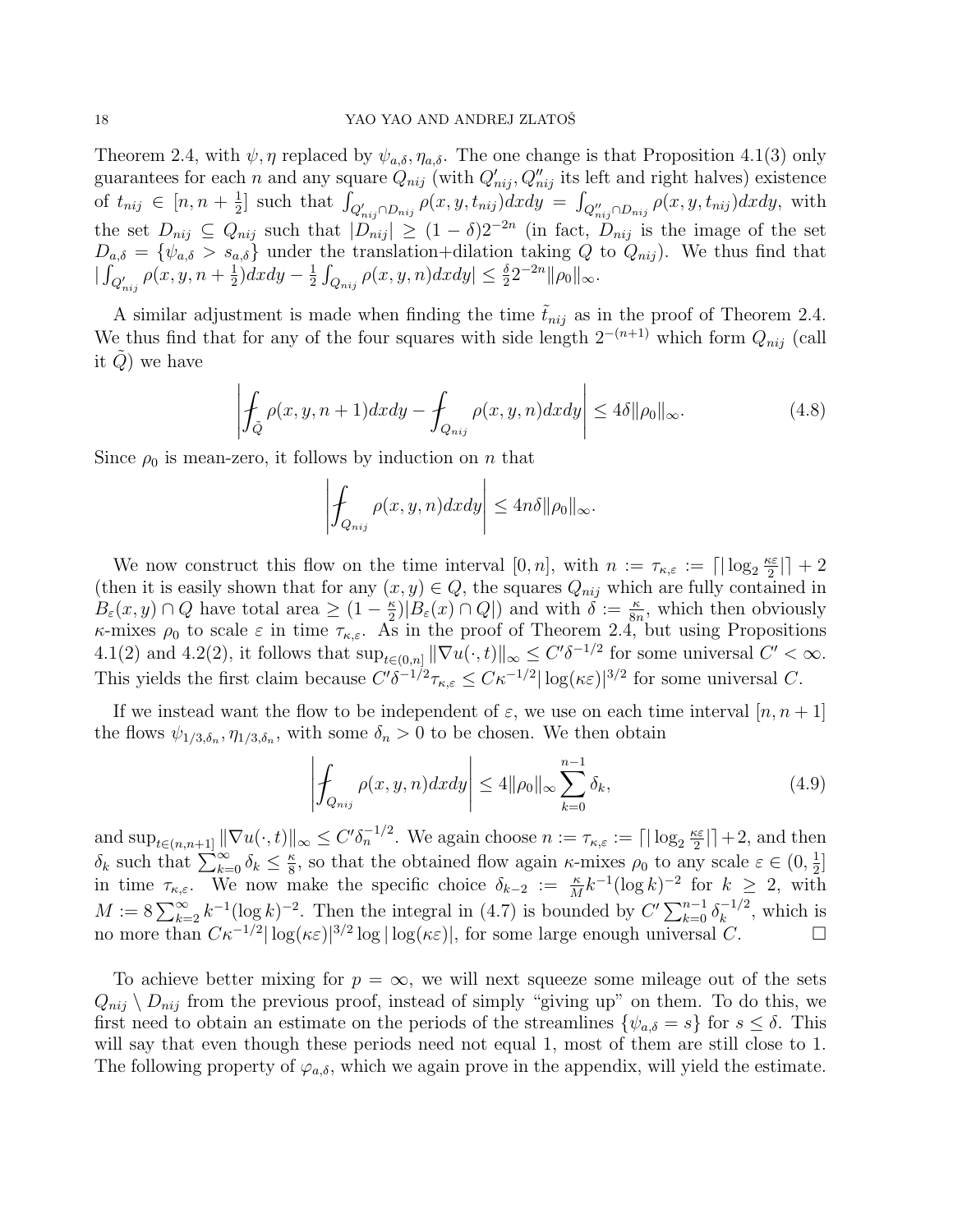**Lemma 4.4.** For any  $a \in (0,1)$ ,  $\delta \in (0, \frac{1}{10})$ , the functions  $\varphi_{a,\delta}$  from (4.3) satisfy:

- (1) the level set  $\{\varphi_{a,\delta} = s\}$  for each  $s \in [0, \frac{2}{\pi}]$  $\frac{2}{\pi}$ ) is a simple closed curve;
- (2)  $\sup_{0 \le s \le \delta \le 1/10} (\delta^{(1-a)/(a+1)} \log \frac{2\delta}{s})^{-1} |T_{\varphi_{a,\delta}}(s) T_{\varphi_a}(\delta)| < \infty$  for each  $a \in (0,1)$ .

We can now prove the final version of our result for  $p = \infty$ .

**Theorem 4.5.** Theorem 4.3 holds with each  $\kappa^{-1/2} |\log(\kappa \varepsilon)|^{3/2}$  replaced by  $\kappa^{-1/3} |\log(\kappa \varepsilon)|^{4/3}$ .

Proof. We proceed identically to the proof of Theorem 4.3, but with a slightly different choice of the times  $t_{nij} \in [n, n + \frac{1}{2}]$  $\frac{1}{2}$ ] (and also  $\tilde{t}_{nij} \in [n + \frac{1}{2}]$  $(\frac{1}{2}, n+1]$ ). Let us define

$$
\tilde{\psi}_{a,\delta}(x,y):=\int_0^{\varphi_{a,\delta}(x,y)}T_{\varphi_{a,\delta}}(s)ds,
$$

so that  $T_{\tilde{\psi}_{a,\delta}} \equiv 1$  and  $\tilde{\psi}_{a,\delta} - \psi_{a,\delta}$  is constant on  $D_{a,\delta} = {\varphi_{a,\delta} > \delta}.$  The latter means that if we let u and  $\tilde{u}$  be given on  $Q_{nij} \times (n, t_{nij}]$  by (2.7) with  $\psi_{a,\delta}$  and  $\tilde{\psi}_{a,\delta}$  in place of  $\psi$ , respectively, then  $u \equiv \tilde{u}$  on  $D_{a,\delta}$ . Notice that u is the same as in Theorem 4.3.

Let us now pick, in the proof of Theorem 4.3, the time  $t_{nij}$  so that if the flow in  $Q_{nij}$  for  $t \in (n, t_{nij}]$  were  $\tilde{u}$ , then we would have  $\int_{Q'_{nij}} \rho(x, y, t_{nij}) dx dy = \int_{Q''_{nij}} \rho(x, y, t_{nij}) dx dy$ . This is possible because  $\tilde{u}$  rotates  $Q_{nij}$  by 180<sup>°</sup> in time  $\frac{1}{2}$ . Having this new  $t_{nij}$ , we still use u to transport  $\rho$  for  $t \in (n, t_{nij}]$  because  $\nabla \tilde{u} = \nabla^2 \tilde{\psi}_{a, \delta} \notin L^{\infty}(Q)$ . This will introduce an error in the above equality of integrals of  $\rho(\cdot, t_{nij})$  over  $Q'_{nij}$  and  $Q''_{nij}$ , which we estimate by using Lemma 4.4. After doing the same with  $\tilde{t}_{nij} \in [n + \frac{1}{2}]$  $(\frac{1}{2}, n+1]$ , we eventually still obtain an estimate like (4.8), but with a better bound (see (4.14) below). This is because Lemma 4.4(2) shows that most streamlines of  $\psi_{a,\delta}$  lying in  $Q \setminus D_{a,\delta}$  still have their periods  $T_{\psi_{a,\delta}}$  close to 1.

For the sake of simplicity, assume  $n = 0$  (so  $Q_{nij} = Q$ ,  $u = \nabla^{\perp} \psi_{a,\delta}$ ,  $\tilde{u} = \nabla^{\perp} \tilde{\psi}_{a,\delta}$ , and  $t_{nij} = t_{000} \in [0, \frac{1}{2}]$  $\frac{1}{2}$ , since the general case is identical. We have  $u \equiv \tilde{u}$  on  $D_{a,\delta}$  and, in fact,

$$
\tilde{u}(x,y) = \frac{T_{\varphi_{a,\delta}}(\varphi_{a,\delta}(x,y))}{T_{a,\delta}(\varphi_{a,\delta}(x,y))}u(x,y)
$$

on Q. This and the definition of  $t_{000}$  above (which uses  $\tilde{u}$  instead of u) mean that if  $X(0; x, y) = (x, y)$  and  $X_t(t; x, y) = U(X(t; x, y))$ , with

$$
U(x,y) := t_{000}(\tilde{u}(x,y) - u(x,y)) = t_{000} \frac{T_{\varphi_{a,\delta}}(\varphi_{a,\delta}(x,y)) - T_{a,\delta}(\varphi_{a,\delta}(x,y))}{T_{a,\delta}(\varphi_{a,\delta}(x,y))} u(x,y), \quad (4.10)
$$

then  $\rho$  solving (1.1) with u (not  $\tilde{u}$ ) satisfies

$$
\int_{Q'} \rho(X(1; x, y), t_{000}) dx dy = \int_{Q''} \rho(X(1; x, y), t_{000}) dx dy,
$$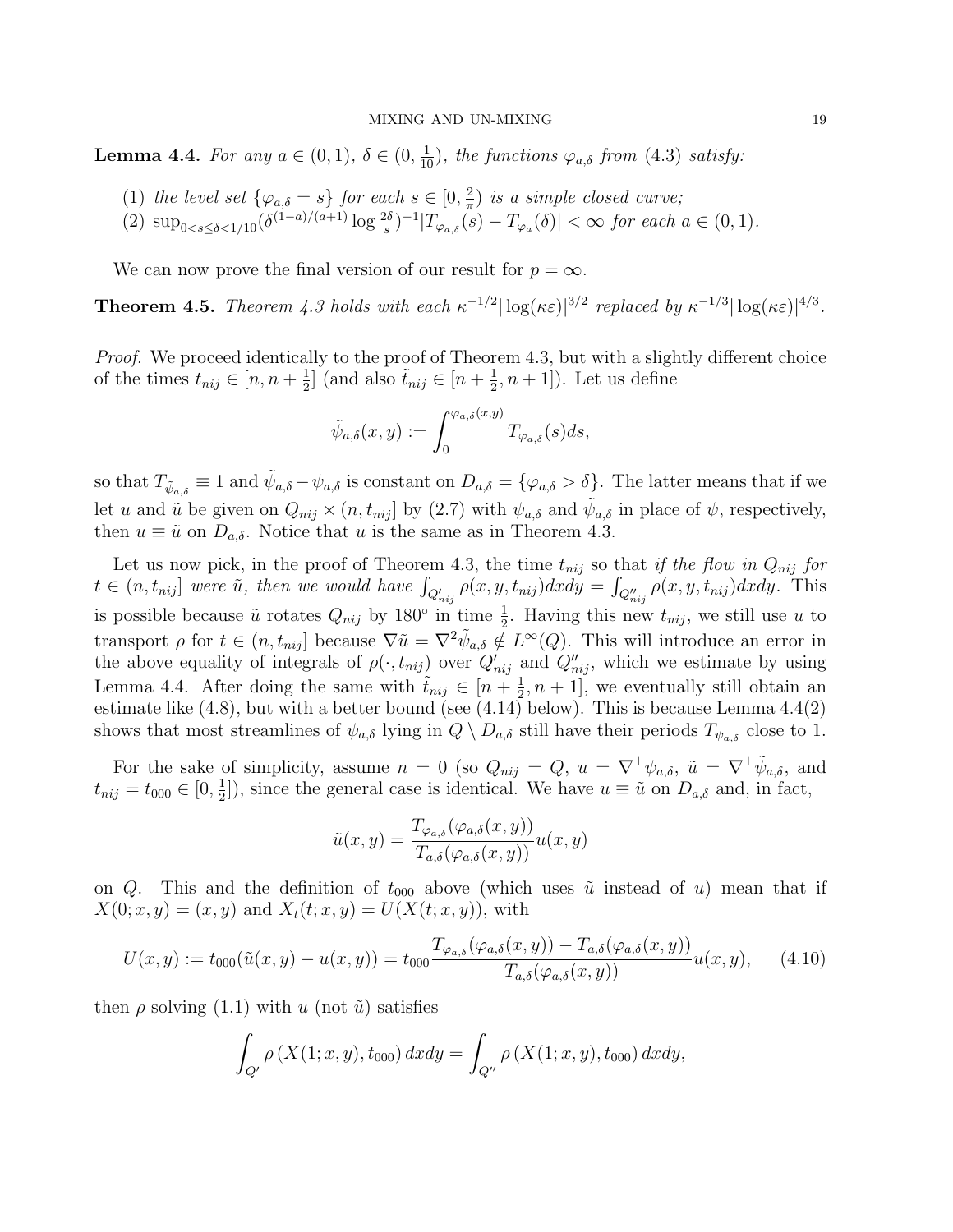(where  $Q', Q''$  are the left and right halves of Q). We have  $\nabla \cdot U \equiv 0$  because  $U(x, y) =$  $\nabla^{\perp}h(\varphi_{a,\delta}(x,y))$  for some function h, so  $X(1;\cdot)$  is measure preserving and hence

$$
\int_{X(1;Q')} \rho(x,y,t_{000}) \, dx dy = \int_{X(1;Q'')} \rho(x,y,t_{000}) \, dx dy. \tag{4.11}
$$

We would like to replace  $X(1; Q')$ ,  $X(1; Q'')$  by  $Q'$ ,  $Q''$  here. To control the resulting error, we need to estimate the size of the symmetric difference of  $X(1; Q')$  and  $Q'$  (see (4.13) below).

The definition of  $T_{a,\delta}$ , Lemma 3.1(3), and (4.5) show that  $||u||_{\infty} \leq C$  for some  $\delta$ -independent C < ∞. Since also  $T_{a,\delta}(\varphi_{a,\delta}(x,y))^{-1}$  is bounded for  $(x,y)$  near  $\partial Q$ , uniformly in  $\delta \in (0, \frac{1}{10})$ (because  $\nabla \varphi_a \in L^{\infty}(Q)$ ), we obtain from (4.10), the definition of  $T_{a,\delta}$ , and Lemma 4.4(2) that

$$
|X(1;x,y) - (x,y)| \le C\delta^{(1-a)/(a+1)} \log \frac{2\delta}{\varphi_{a,\delta}(x,y)} \quad \text{when } 0 < \varphi_{a,\delta}(x,y) \le \delta < \frac{1}{10}, \quad (4.12)
$$

with C independent of  $\delta$  and  $(x, y)$ . (Of course,  $X(1; x, y) = (x, y)$  when  $\varphi_{a, \delta}(x, y) > \delta$ .)

We claim that this shows that if  $D_l := \{2^{-l}\delta < \varphi_{a,\delta} < 2^{1-l}\delta\}$  for  $l \geq 1$  (each  $D_l$  is obviously invariant under the flows  $u, \tilde{u}, U$ , then

$$
|\{(x,y)\in D_l : \text{ exactly one of } (x,y) \text{ and } X(1;x,y) \text{ belongs to } Q'\}| \le c\delta^{2/(a+1)}\frac{l}{2^l} \tag{4.13}
$$

for some  $(\delta, l)$ -independent  $c < \infty$ .

Assume this is true. Then  $X(1; \cdot)$  being measure preserving and (4.11) show

$$
\left| \int_{Q'} \rho(x, y, t_{000}) dx dy - \frac{1}{2} \int_{Q} \rho(x, y, 0) dx dy \right| \leq ||\rho_0||_{\infty} c \delta^{2/(a+1)} \sum_{l=1}^{\infty} \frac{l}{2^l} =: c' \delta^{2/(a+1)} ||\rho_0||_{\infty}.
$$

Applying this for any  $n \geq 0$  and any square  $Q_{nij}$  (and then an analogous estimate involving  $\tilde{t}_{nij} \in (n + \frac{1}{2})$  $(\frac{1}{2}, n+1]$ , as in the proof of Theorem 4.3, we see that if  $\tilde{Q}$  is any of the four squares with side length  $2^{-(n+1)}$  which form  $Q_{nij}$ , then

$$
\left| \int_{\tilde{Q}} \rho(x, y, n+1) dx dy - \int_{Q_{nij}} \rho(x, y, n) dx dy \right| \le 8c' \delta^{2/(a+1)} \|\rho_0\|_{\infty}.
$$
 (4.14)

As a result, (4.9) now becomes (for mean-zero  $\rho_0$ )

$$
\left| \int_{Q_{nij}} \rho(x, y, n) dx dy \right| \le 8c' ||\rho_0||_{\infty} \sum_{k=0}^{n-1} \delta_k^{2/(a+1)}.
$$
\n(4.15)

We can now proceed as in the proof of Theorem 4.3, again with  $n := \tau_{\kappa,\varepsilon} := \lceil |\log_2 \frac{\kappa \varepsilon}{2} \rceil$  $\frac{\epsilon \varepsilon}{2}$ | + 2. When the flow is allowed to depend on  $\varepsilon$ , we pick  $\delta_k := \delta := (\frac{\kappa}{16c'n})^{(a+1)/2}$ , which then yields

$$
\sup_{t\in(0,n]} \|\nabla u(\cdot,t)\|_{\infty} \le C'\delta^{-\max\{1-a,2a\}/(a+1)} \le C''\left(\frac{|\log(\kappa \varepsilon)|}{\kappa}\right)^{\max\{1-a,2a\}/2}
$$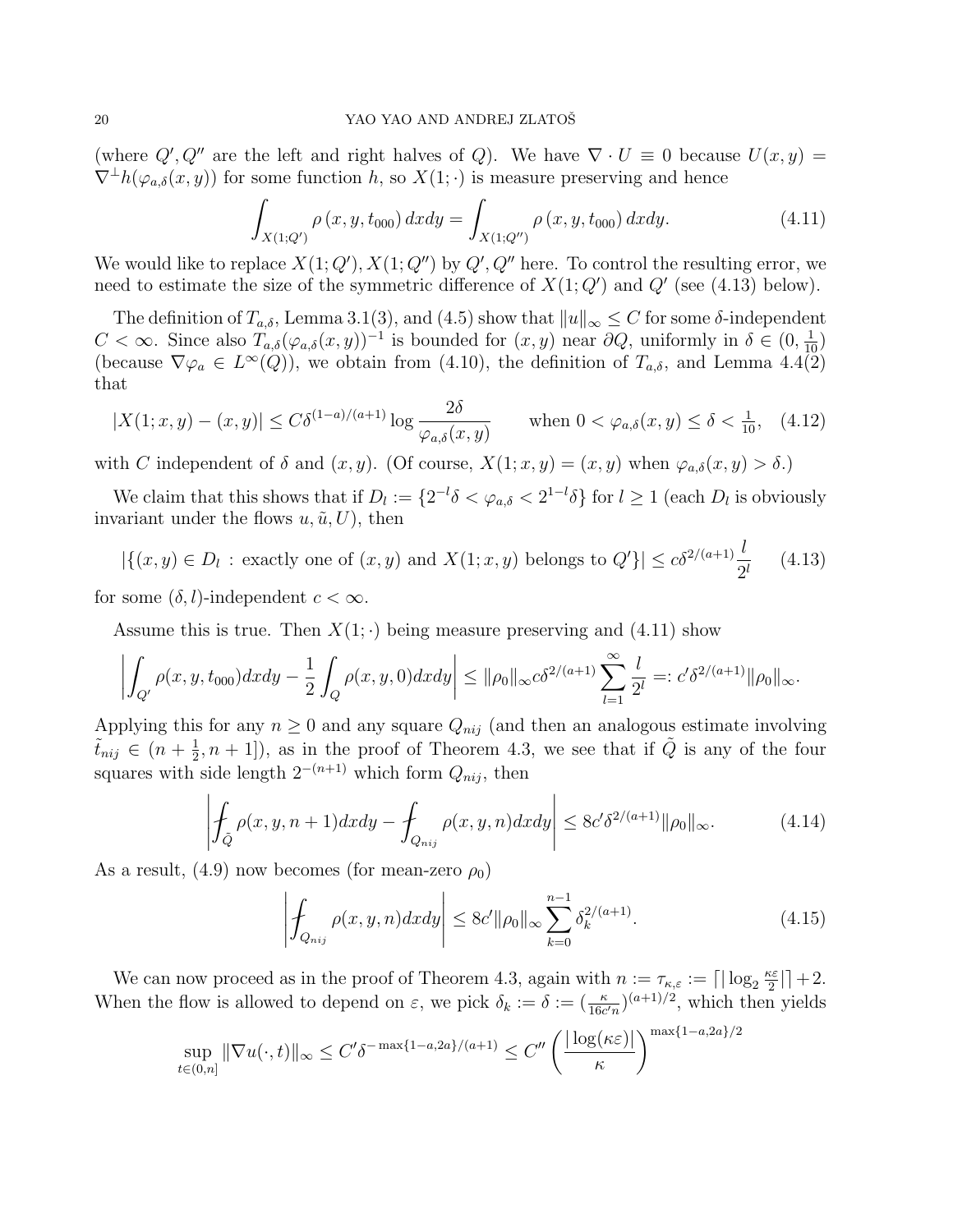for some a-dependent  $C', C'' < \infty$ . We minimize the power (to  $\frac{1}{3}$ ) by again choosing  $a := \frac{1}{3}$ , and the first claim of the theorem follows.

If we want the flow to be independent of  $\varepsilon$ , all is the same as in Theorem 4.3 but we need  $\sum_{k=1}^{\infty} \delta_k^{2/(a+1)} \leq \frac{\kappa}{16a}$  $\frac{\kappa}{16c'}$  instead of  $\sum_{k=1}^{\infty} \delta_k \leq \frac{\kappa}{8}$  $\frac{\kappa}{8}$ . We pick again  $a := \frac{1}{3}$ , so that  $\delta_{k-2} := (\frac{\kappa}{M}k^{-1}(\log k)^{-2})^{2/3}$  satisfies this when  $M := 16c' \sum_{k=2}^{\infty} k^{-1}(\log k)^{-2}$ . Then the integral in (4.7) is bounded by  $C' \sum_{k=0}^{n-1} \delta_k^{-1/2}$  $\binom{n}{k}$ , which is due to our choice of n no more than  $C\kappa^{-1/3}|\log(\kappa\varepsilon)|^{4/3}\log|\log(\kappa\varepsilon)|$ , for some large enough universal C.

It remains to prove (4.13). The streamlines of U are the level sets  $\{\varphi_{a,\delta} = s\}$ . Each of them is a simple closed curve, so each "moves" in a single direction. Also,  $\{\varphi_{a,\delta} = s\}$  with  $s < \frac{1}{10}$  intersects  $\{x_0\} \times (0, \frac{1}{2})$  $(\frac{1}{2})$  in exactly one point when  $x_0 \in [\frac{1}{4}]$  $\frac{1}{4}$ ,  $\frac{3}{4}$  $\frac{3}{4}$ . For  $0 < s < s' < \frac{1}{10}$ , let

$$
M_{s,s'}(x_0) := |\{\varphi_{a,\delta}(x,y) \in (s,s')\,:\, X(t;x,y) \in \{x_0\} \times (0,\frac{1}{2}) \text{ for some } t \in (0,1)\}|
$$

be the measure of the set of those points between level sets  $\{\varphi_{a,\delta} = s\}$  and  $\{\varphi_{a,\delta} = s'\}$  which cross the segment  $\{x_0\} \times (0, \frac{1}{2})$  $\frac{1}{2}$ ) during time interval  $(0, 1)$  when advected by the flow U (by the above, any point can cross at most once). Incompressibility of U shows that  $M_{s,s'}$  must be constant on  $\left[\frac{1}{4}, \frac{3}{4}\right]$  $\frac{3}{4}$  for each  $0 < s < s' < \frac{1}{10}$ . We now pick  $s := 2^{-l}\delta$  and  $s' := 2^{1-l}\delta$ , and notice that the width of  $D_l$  near  $\{\frac{1}{4}\}$  $\frac{1}{4}$   $\times$  (0,  $\frac{1}{2}$  $\frac{1}{2}$ ) is easily shown to be comparable to  $2^{-l}\delta$ . Hence

$$
M_{2^{-l}\delta,2^{1-l}\delta}\left(\frac{1}{2}\right) = M_{2^{-l}\delta,2^{1-l}\delta}\left(\frac{1}{4}\right) \le c\delta^{(1-a)/(a+1)}l\frac{\delta}{2^l} = c\delta^{2/(a+1)}\frac{l}{2^l}
$$

by (4.12), with some  $(\delta, l)$ -independent  $c < \infty$ . Since the same bound is obtained if  $M_{2^{-l}\delta,2^{1-l}\delta}$ is defined with  $(\frac{1}{2}, 1)$  in place of  $(0, \frac{1}{2})$  $(\frac{1}{2})$ , (4.13) follows if we replace c by 2c.

The case  $p \in [$  $3+\sqrt{5}$  $(\frac{\sqrt{5}}{2}, \infty)$  is almost identical to  $p = \infty$ , even simpler in a sense. We now let

$$
\varphi_{a,\delta,p}(x,y) = \varphi_a(x,y) f\left(\frac{d_P(x,y)}{d_{a,\delta}}\right)^{1-a-\frac{2}{p}} \left(1 - \log f\left(\frac{d_P(x,y)}{d_{a,\delta}}\right)\right)^{-1}
$$

and define  $\psi_{a,\delta,p}$  via  $\varphi_{a,\delta,p}$  as in the proof of Proposition 4.1. That proposition then holds for  $\psi_{a,\delta,p}$ , with a different bound in (2). Indeed, essentially the same proof yields

$$
\|\nabla^2 \psi_{a,\delta,p}\|_p \le C\delta^{-\max\left\{1-a-\frac{2}{p},2a-\frac{a+1}{p}\right\}/(a+1)} \quad \text{for } p > \frac{3+\sqrt{5}}{2},
$$

where the right-hand side is minimized (to  $C\delta^{-(p^2-3p+1)/(2p^2-p)}$ ) when  $a=\frac{p-1}{3p-1}$  $\frac{p-1}{3p-1}$  (we fix this a from now on). For  $p = \frac{3+\sqrt{5}}{2}$  we get  $\|\nabla^2 \psi_{a,\delta,p}\|_p \le C |\log \delta|^{1/p}$  when  $a = \frac{p-1}{3p-1} = \sqrt{5} - 2$ .

Lemma 4.4 also holds for  $p \in [$  $3+\sqrt{5}$  $(\frac{1}{2}, \infty)$  and  $a = \frac{p-1}{3p-1}$  $\frac{p-1}{3p-1}$ , with the estimate in part (2) being

$$
\sup_{0
$$

Notice that there is no s-dependence in the first term when  $p < \infty$ , which means that in the argument from the proof of Theorem 4.5 we do not need to split  $\{\varphi_{a,\delta,p} \leq \delta\}$  into the sets  $D_l$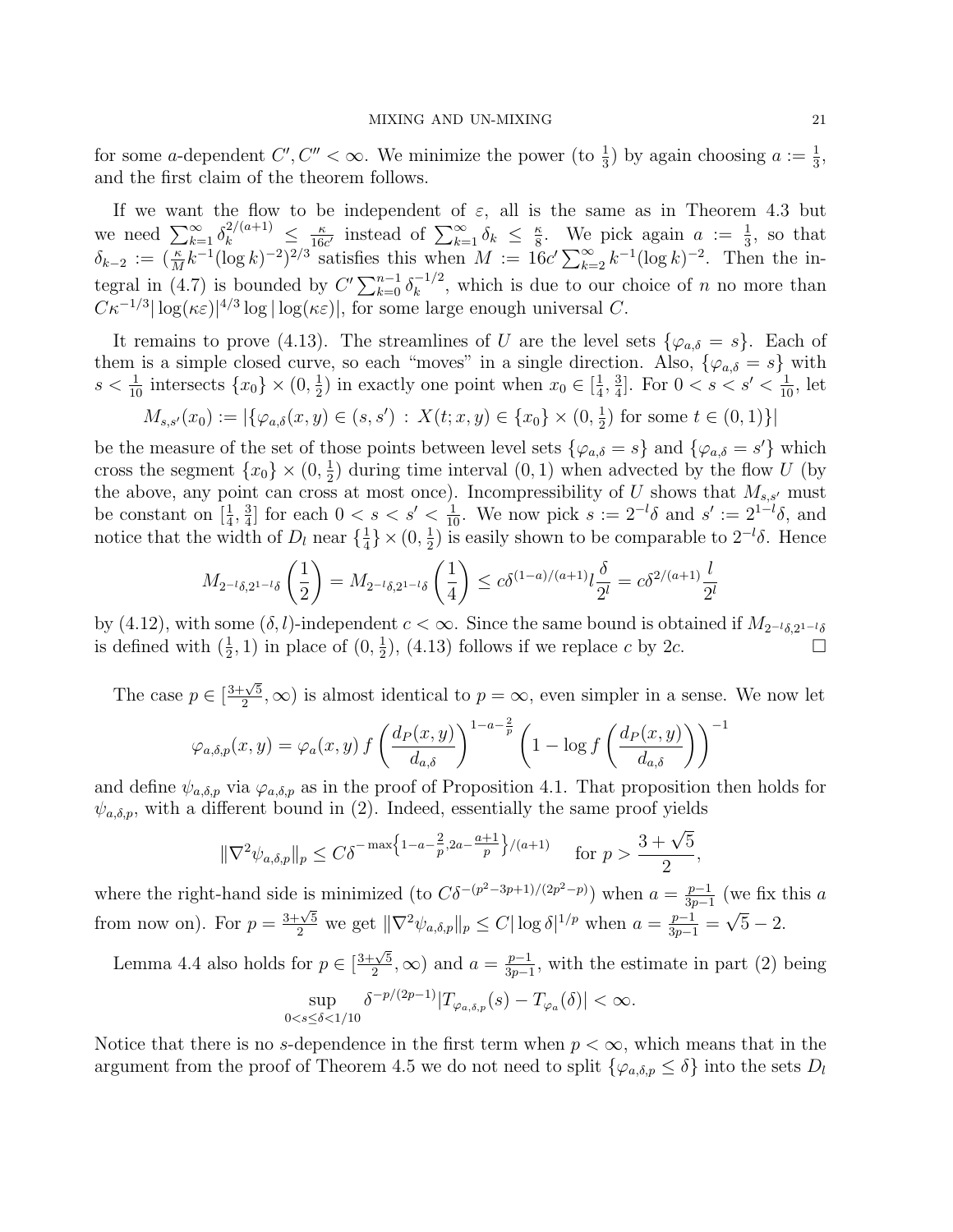anymore. That argument (which also uses the proof of Theorem 4.3) then yields

$$
\left| \int_{Q_{nij}} \rho(x, y, n) dx dy \right| \leq 8c' ||\rho_0||_{\infty} \sum_{k=0}^{n-1} \delta_k^{(3p-1)/(2p-1)}.
$$

instead of (4.15) (notice that  $1 + \frac{p}{2p-1} = \frac{3p-1}{2p-1}$  $\frac{3p-1}{2p-1}$  replaces  $1 + \frac{1-a}{a+1} = \frac{2}{a+1}$ . Then the end of the proof of Theorem 4.5 (before the proof of (4.13)) has  $\delta_k^{2/(a+1)}$  $\int_k^{2/(a+1)}$  and  $\delta_k^{-1/2}$  $k^{\frac{n-1}{2}}$  replaced by  $\delta_k^{(3p-1)/(2p-1)}$  $\int_{k}^{(3p-1)/(2p-1)}$  and  $\delta_k^{-(p^2-3p+1)/(2p^2-p)}$  $\frac{(-p^2-3p+1)}{(2p^2-p)}$ , respectively (the latter is  $|\log \delta_k|^{1/p}$  when  $p = \frac{3+\sqrt{5}}{2}$  $\frac{\sqrt{5}}{2}$ ). We therefore pick  $\delta_k := (\frac{\kappa}{16c'n})^{(2p-1)/(3p-1)}$  (or  $\delta_{k-2} := (\frac{\kappa}{M}k^{-1}(\log k)^{-2})^{(2p-1)/(3p-1)}$  in the  $\varepsilon$ -independent case, with  $M := 16c' \sum_{k=2}^{\infty} k^{-1} (\log k)^{-2}$  and obtain the following.

**Theorem 4.6.** For any mean-zero  $\rho_0 \in L^{\infty}(Q)$  and any  $\kappa, \varepsilon \in (0, \frac{1}{2})$  $\frac{1}{2}$ , there is an incompressible flow  $u: Q \times \mathbb{R}^+ \to \mathbb{R}^2$  with  $u \cdot n = 0$  on  $\partial Q \times \mathbb{R}^+$  which  $\kappa$ -mixes  $\rho_0$  to scale  $\varepsilon$  in a time  $\tau_{\kappa,\varepsilon}$  satisfying

$$
\int_0^{\tau_{\kappa,\varepsilon}} \|\nabla u(\cdot,t)\|_p \, dt \le \begin{cases} C_p \kappa^{-\nu_p} |\log(\kappa \varepsilon)|^{1+\nu_p} & p \in \left(\frac{3+\sqrt{5}}{2}, \infty\right), \\ C_p |\log(\kappa \varepsilon)| \left|\log \frac{|\log(\kappa \varepsilon)|}{\kappa}\right|^{1/p} & p = \frac{3+\sqrt{5}}{2}, \end{cases} \tag{4.16}
$$

with  $\nu_p := \frac{p^2 - 3p - 1}{3p^2 - p}$  $\frac{2-3p-1}{3p^2-p}$  and  $C_p < \infty$  depending only on p. The flow can be made independent of  $\varepsilon$ , but the  $p \in ($  $3+\sqrt{5}$  $\frac{\sqrt{5}}{2}$ ,  $\infty$ ) alternative of the right-hand side of (4.16) must be replaced by  $C_p \kappa^{-\nu_p} |\log(\kappa \varepsilon)|^{1+\nu_p} \log |\log(\kappa \varepsilon)|.$ 

## 5. Mixing for periodic and no-slip boundary conditions

In this section we will show that the results from Sections 2–4 extend to periodic boundary conditions with only minor modifications to their proofs (in particular, "perfect" mixing is preserved here), and with some more work and slightly worse bounds also to no-slip boundary conditions. Let us start with the simpler case of periodic boundary conditions.

**Theorem 5.1.** Theorems 3.4, 4.5, and 4.6 hold when the no-flow boundary condition  $u \cdot n = 0$ on  $\partial Q \times \mathbb{R}^+$  is replaced by the periodic boundary condition.

Proof. Notice that the flows from all three theorems already satisfy periodic boundary conditions at all times  $t > 1$ . Hence the only change required will be for  $t \in (0, 1]$ .

First consider the case from Theorem 3.4. What we need is that  $\int_{Q_{1ij}} \rho(x, y, 1) dx dy = 0$  for any  $i, j \in \{0, 1\}$ . We first let  $u(x, y, t) = (2, 0)$  for  $t \in (0, t_0]$  and  $u(x, y, t) = 0$  for  $t \in (t_0, \frac{1}{4})$  $\frac{1}{4}$ , where  $t_0 \in [0, \frac{1}{4}]$  $\frac{1}{4}$ ] is such that  $\int_{(0,1/2)\times(0,1)} \rho(x,y,t_0) dx dy = 0$  (which exists because the left and right halves of Q would be swapped in time  $\frac{1}{4}$ . Now let

$$
m_0 := \int_{Q_{100}} \rho(x, y, \frac{1}{4}) dx dy = - \int_{Q_{101}} \rho(x, y, \frac{1}{4}) dx dy,
$$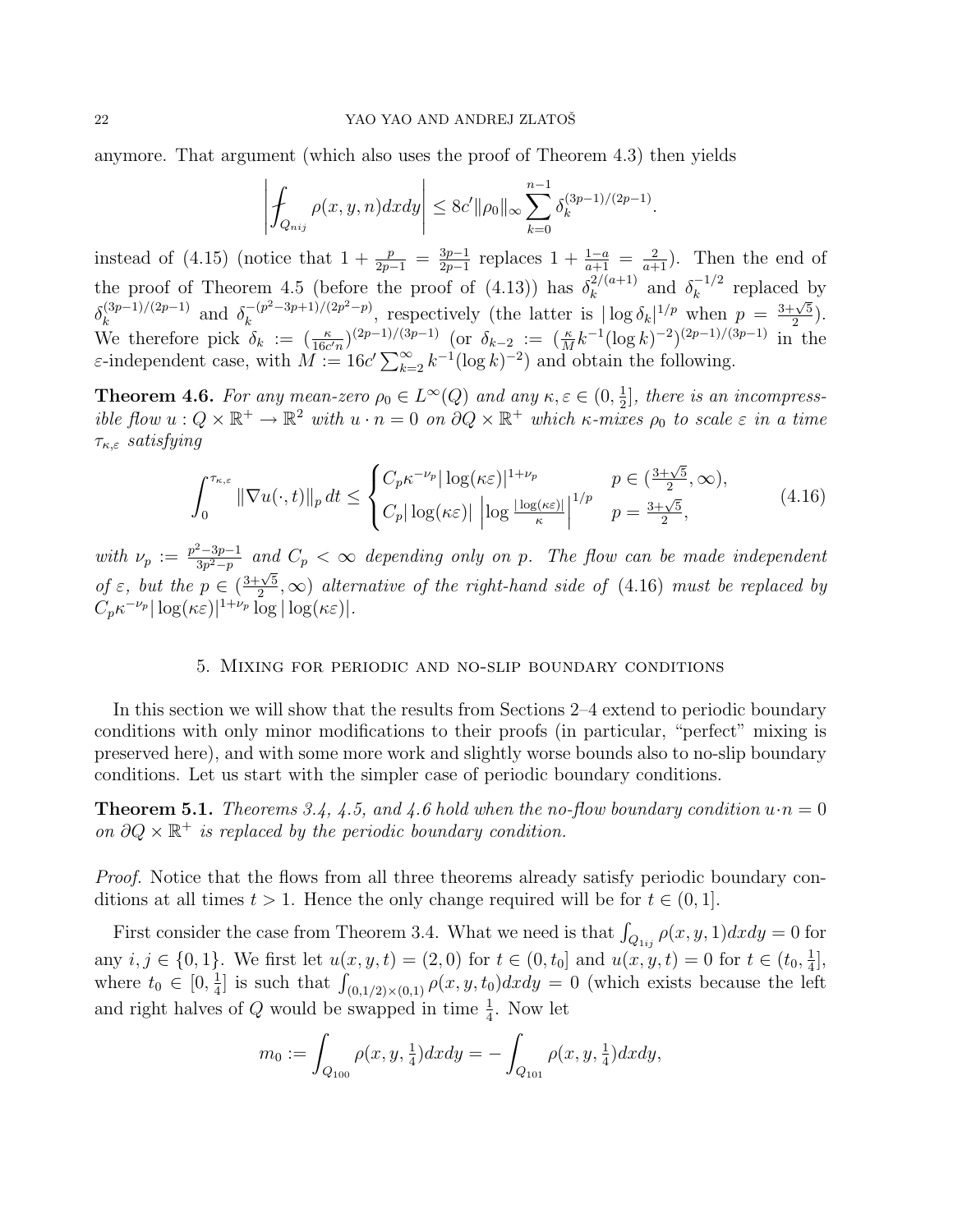$$
m_1 := \int_{Q_{111}} \rho(x, y, \frac{1}{4}) dx dy = - \int_{Q_{110}} \rho(x, y, \frac{1}{4}) dx dy.
$$

For  $t \in \left[\frac{1}{4}\right]$  $\frac{1}{4}$ ,  $\frac{3}{4}$  $\frac{3}{4}$ ) and  $a := \sqrt{5} - 2$  (the latter as in Theorem 3.4), define

$$
u(x, y, t) = \begin{cases} \nabla^{\perp} \left[ (-1)^{i+j} 2^{-2} \psi_a \left( 2x - i, 2y - j \right) \right] & t \in \left( \frac{1}{4}, t_{ij} \right], \\ \nabla^{\perp} \left[ (-1)^{i+j} 2^{-2} \eta_a \left( 2x - i, 2y - j \right) \right] & t \in \left( t_{ij}, \frac{3}{4} \right], \end{cases}
$$

where  $t_{ij} \in \left[\frac{1}{4}\right]$  $\frac{1}{4}$ ,  $\frac{3}{4}$  $\frac{3}{4}$  is such that the integrals of  $\rho(\cdot,t_{ij})$  over the lower and upper halves of  $Q_{1ij}$ are equal (then they are both  $\frac{1}{2}(-1)^{i+j}m_i$ ). Finally, for  $t \in (\frac{3}{4})$  $\frac{3}{4}$ , 1] we let  $u(x, y, t) = (0, 1)$ , so that indeed  $\int_{Q_{1ij}} \rho(x, y, 1) dx dy = 0$  for any  $i, j \in \{0, 1\}$ , and we are done.

The case from Theorem 4.5 is virtually identical, with  $\psi_a$ ,  $\eta_a$  replaced by  $\psi_{a,\delta}$ ,  $\eta_{a,\delta}$  as in that theorem (i.e.,  $a = \frac{1}{3}$ )  $\frac{1}{3}$  and either  $\delta = (\frac{\kappa}{16c'n})^{(a+1)/2}$  when u can depend on  $\varepsilon$  or  $\delta = \delta_1 =$  $\left(\frac{\kappa}{M}\right)$  $\frac{\kappa}{M}(\log 2)^{-2}$ <sup>2/3</sup> when it cannot), and with  $t_{ij} \in \left[\frac{1}{4}\right]$  $\frac{1}{4}$ ,  $\frac{3}{4}$  $\frac{3}{4}$  again chosen so that *if the flow u in Q<sub>ij</sub>* for  $t \in (\frac{1}{4})$  $\frac{1}{4}$ ,  $t_{ij}$  were given as above but with  $\tilde{\psi}_{a,\delta}$  in place of  $\psi_a$ , then the integrals of  $\rho(\cdot,t_{ij})$ over the lower and upper halves of  $Q_{1ij}$  would be equal. This creates an error with the same bound as the error created in the proof of Theorem 4.5 during time interval [0, 1].

Finally, the same adjustment works in the case from Theorem 4.6.

The next theorem extends Theorem 3.4 to no-slip boundary conditions. Here the difference is that our flow will not be a "perfectly mixing" one because  $\rho(\cdot, n)$  may not have mean zero on the squares  $Q_{nij}$  due to the no-slip condition. We will have to control the resulting errors as we did in the theorems in Section 4. As a result, even though our "mixing cost" for the no-slip boundary conditions has the same dependence on  $\varepsilon$  as (2.6) (i.e.,  $O(|\log \varepsilon|)$ ), the dependence on  $\kappa$  is worse.

**Theorem 5.2.** For any mean-zero  $\rho_0 \in L^{\infty}(Q)$  and  $\kappa \in (0, \frac{1}{2})$  $\frac{1}{2}$ , there is an incompressible  $u: Q \times \mathbb{R}^+ \to \mathbb{R}^2$  with  $u = 0$  on  $\partial Q \times \mathbb{R}^+$  such that u  $\kappa$ -mixes  $\rho_0$  to any scale  $\varepsilon \in (0, \frac{1}{2})$  $\frac{1}{2}$  in a time  $\tau_{\kappa,\varepsilon}$  satisfying

$$
\int_0^{\tau_{\kappa,\varepsilon}} \|\nabla u(\cdot,t)\|_p \, dt \le C_p \left( |\log(\kappa \varepsilon)| + \kappa^{-1+1/p} \right) \tag{5.1}
$$

for each  $p \in [1,$  $3+\sqrt{5}$  $\frac{2-\sqrt{5}}{2}$ , with  $C_p < \infty$  depending only on p.

Remark. In particular, choosing  $\kappa := |\log \varepsilon|^{-p/(p-1)}$  for a given  $\varepsilon \in (0, \frac{1}{2})$  $\frac{1}{2}$  gives us an ε-dependent flow that  $|\log \varepsilon|^{-p/(p-1)}$ -mixes  $\rho_0$  to scale  $\varepsilon$  in time  $\tau_\varepsilon$  such that (5.1) holds with  $\tau_{\varepsilon}$  in place of  $\tau_{\kappa,\varepsilon}$  and  $C_p |\log \varepsilon|$  on the right-hand side.

Proof. We will change the flow from no-flow case to no-slip by multiplying the stream functions by a factor vanishing at  $\partial Q$ , which will make them vanish at  $\partial Q$  to the second degree.

Let us therefore repeat the construction from the proof of Theorem 3.4 on each time interval  $(n, n + \frac{1}{2})$  $\frac{1}{2}$  (and then again on  $(n + \frac{1}{2})$  $(\frac{1}{2}, n+1]$ , but with the following change. Given  $\rho(\cdot, n)$ ,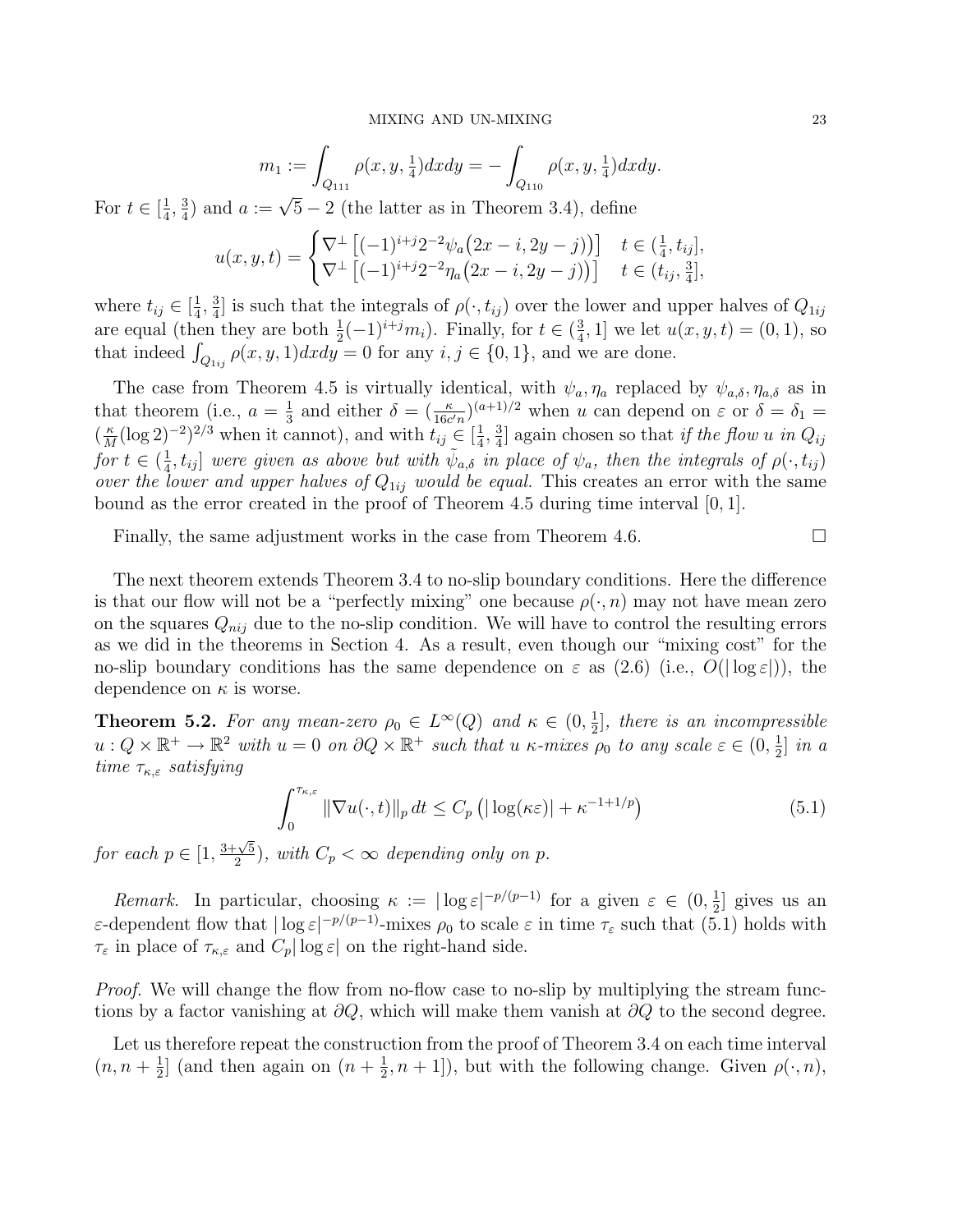let the stream function on each  $Q_{nij}$  be

$$
\tilde{\psi}(x,y,t) = \begin{cases}\n(-1)^{i+j}2^{-2n}\psi_a(2^nx - i, 2^ny - j) & t \in (n, t_{nij}], \\
(-1)^{i+j}2^{-2n}\eta_a(2^nx - i, 2^ny - j) & t \in (t_{nij}, n + \frac{1}{2}],\n\end{cases}
$$

with  $a = \sqrt{5} - 2$  and  $t_{nij}$  chosen so that we would have

$$
\int_{Q'_{nij}} \rho(x, y, t_{nij}) dx dy = \int_{Q''_{nij}} \rho(x, y, t_{nij}) dx dy
$$
\n(5.2)

if the flow were  $\tilde{u} := \nabla^{\perp} \tilde{\psi}$  on the time interval  $(n, t_{nij}]$  (here again  $Q'_{nij}, Q''_{nij}$  are the left and right halves of  $Q_{nij}$ ). This is essentially the same construction as in Theorem 3.4, except that the two integrals need not equal 0 because we may have  $\int_{Q_{nij}} \rho(x, y, n) dx dy \neq 0$ .

We now pick  $\beta_n \in (0, \frac{1}{2})$  $(\frac{1}{2})$  (to be chosen later) and define

$$
\psi(x, y, t) := \tilde{\psi}(x, y, t) g_n(x, y) := \tilde{\psi}(x, y, t) f\left(2^n \beta_n^{-1} x(1-x)\right) f\left(2^n \beta_n^{-1} y(1-y)\right),
$$

with f from Lemma 3.1, and use the flow  $u := \nabla^{\perp} \psi$  for  $t \in (n, n + \frac{1}{2})$  $\frac{1}{2}$ ] instead (which satisfies the no-slip boundary condition). Notice that the  $t_{nij}$  remain defined in terms of  $\tilde{u}$ .

This means that we may not achieve (5.2) when  $Q_{nij}$  touches  $\partial Q$ , but we can estimate the resulting error by finding the area of the set of streamlines of  $\psi_a$  whose distance from  $\partial Q$  is  $\langle \beta_n$ . Indeed, if that area is  $\gamma_n$ , then  $u = \tilde{u}$  on a subset of  $Q_{nij}$  which is invariant under u over time interval  $(n, t_{nij}]$  and has area  $2^{-2n}(1 - \gamma_n)$ . Thus, for  $Q_{nij}$  touching  $\partial Q$  we will have

$$
\left| \int_{Q'_{nij}} \rho(x, y, t_{nij}) dx dy - \int_{Q''_{nij}} \rho(x, y, t_{nij}) dx dy \right| \leq 2^{1-2n} \gamma_n ||\rho_0||_{\infty}
$$

(the same argument appeared in Theorem 4.3), while for those not touching  $\partial Q$  we will still have (5.2). The same statements then hold with  $t_{nij}$  replaced by  $n + \frac{1}{2}$  $\frac{1}{2}$ , since  $Q'_{nij}, Q''_{nij}$  are still invariant under u on the time interval  $(t_{nij}, n + \frac{1}{2})$  $\frac{1}{2}$ .

After a similar argument is applied for  $t \in (n + \frac{1}{2})$  $(\frac{1}{2}, n+1]$  with the same  $\beta_n$ , we find that if  $\tilde{Q}$  is any of the four squares of side-length  $2^{-(n+1)}$  forming  $Q_{nij}$ , then

$$
\left| \int_{\tilde{Q}} \rho(x, y, n+1) dx dy - \int_{Q_{nij}} \rho(x, y, n) dx dy \right| \leq 4\gamma_n ||\rho_0||_{\infty}
$$

(and the difference is 0 if  $Q_{nij}$  does not touch  $\partial Q$ ). Since  $\rho_0$  is mean-zero, it follows that

$$
\left| \int_{Q_{nij}} \rho(x, y, n) dx dy \right| \le 4 \|\rho_0\|_{\infty} \sum_{k=0}^{n-1} \gamma_k \le C \|\rho_0\|_{\infty} \sum_{k=0}^{n-1} \beta_k.
$$
 (5.3)

Here C depends only on a and is such that  $4\gamma_n \leq C\beta_n$ . This last estimate is proved as follows (with C below depending only on a but changing from line to line).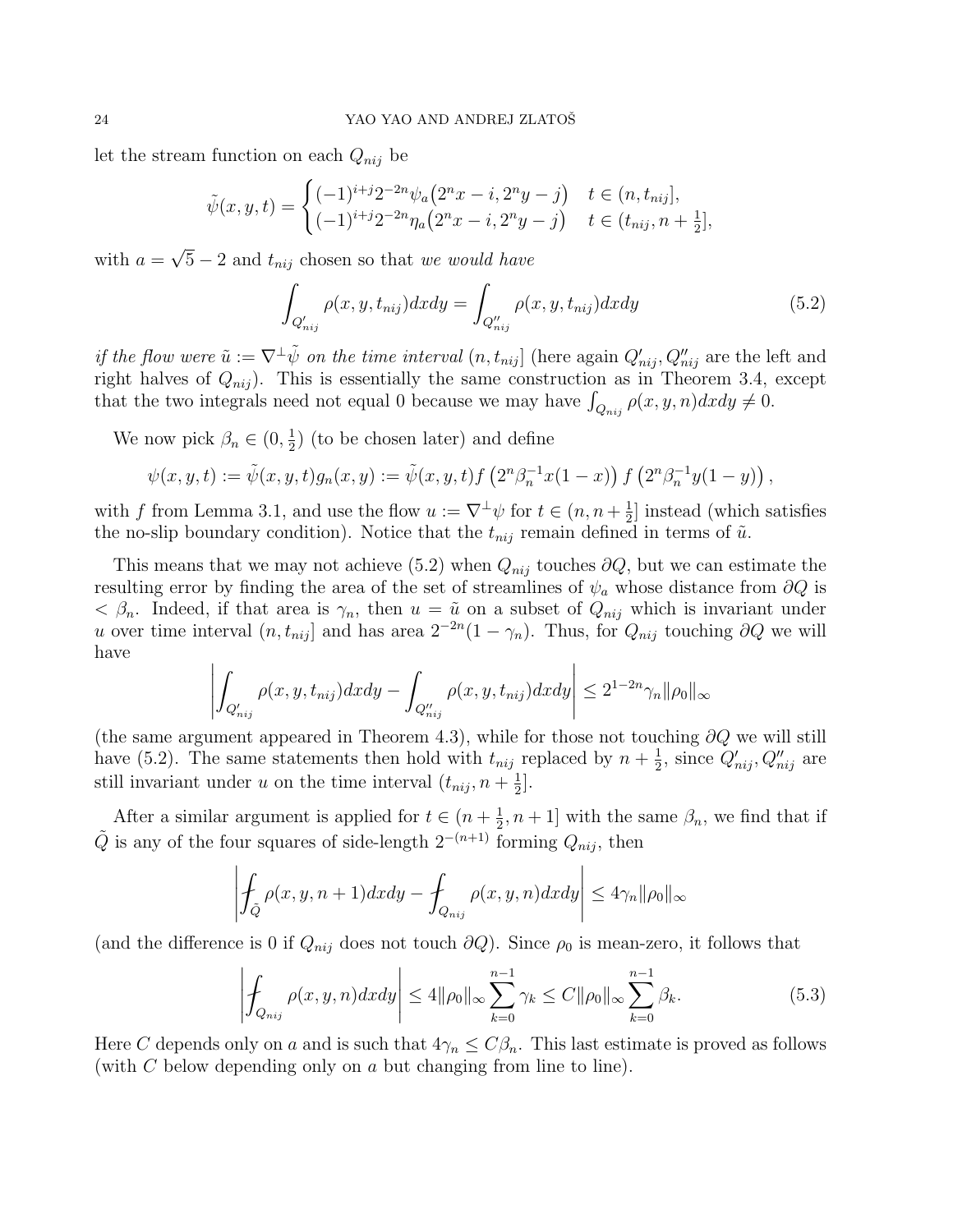Let  $B_n = \{(x, y) \in Q : d_{\partial Q}(x, y) < \beta_n\}$  and  $s_n := \sup_{B_n} \psi_a$ . Then  $\gamma_n = |\{\psi_a \le s_n\}|$  by definition, so we need to show  $|\{\psi_a < s_n\}| \leq C\beta_n$ . We have  $s_n \leq C\beta_n$  due to  $\|\nabla \psi_a\|_{\infty}$  $\infty$ , and the definition of  $\psi_a$  gives  $\psi_a(x, y) \geq C^{-1} \min\{d_{\partial Q}(x, y), d_P(x, y)^{1+a}\},\$  with  $d_{\partial Q}$  the distance from  $\partial Q$  and  $d_P$  from Lemma 3.1. This finally yields (with a changing C)

$$
|\{\psi_a < s_n\}| \le |\{d_{\partial Q}(x, y) < C s_n\}| + |\{d_P(x, y) < C s_n^{1/(1+a)}\}| \le C(s_n + s_n^{2/(1+a)}) \le C\beta_n.
$$

Next we estimate  $\|\nabla u(\cdot, t)\|_p$  for  $t \in (n, n+\frac{1}{2})$  $\frac{1}{2}$  (a similar estimate holds for  $t \in (n + \frac{1}{2})$  $(\frac{1}{2}, n+1]).$ Recall that  $u(x, y) = \tilde{u}(x, y)$  when  $d_{\partial Q}(x, y) \geq 2^{-n} \beta_n$ . On the rest of Q we have

$$
|\nabla u| \le |\nabla \tilde{u}| g_n + 2|\nabla \tilde{\psi}| \, |\nabla g_n| + |\tilde{\psi}| \, |\nabla^2 g_n| \le |\nabla \tilde{u}| + C\beta_n^{-1},
$$

(with an a-dependent  $C$ ), where in the last inequality we used

$$
|\tilde{\psi}(x,y)| \le 2^{-n} (\|\nabla \psi_a\|_{\infty} + \|\nabla \eta_a\|_{\infty}) d_{\partial Q}(x,y) \le C2^{-2n} \beta_n
$$

when  $d_{\partial Q}(x, y) < 2^{-n}\beta_n$ . Since  $|\{d_{\partial Q} < 2^{-n}\beta_n\}| \leq 2^{2-n}\beta_n$  and we have  $\sup_{t>0} \|\nabla \tilde{u}(\cdot, t)\|_p \leq$  $C_p'$  as in the proof of Theorem 3.4, we now obtain for  $p \in [1,$ 3+<sup>√</sup> 5  $\frac{\sqrt{5}}{2}$  (and a new  $C_p'$ ),

$$
\sup_{t \in (n,n+1]} \|\nabla u(\cdot,t)\|_{p} \le C'_{p} \left(1 + 2^{-n/p} \beta_{n}^{(1-p)/p}\right). \tag{5.4}
$$

Given  $\kappa, \varepsilon \in (0, \frac{1}{2}]$ , let again  $n := \tau_{\kappa, \varepsilon} := \lceil |\log_2 \frac{\kappa \varepsilon}{2}| \rceil + 2$ . As in the proof of Theorem 4.3, the constructed flow u will  $\kappa$ -mix  $\rho_0$  to scale  $\varepsilon$  in time  $\tau_{\kappa,\varepsilon}$ , provided  $\sum_{k=0}^{n-1} \beta_k \leq \frac{\kappa}{2C}$  $\frac{\kappa}{2C}$  (with C from (5.3)). We pick  $\beta_{k-2} := \frac{\kappa}{M} k^{-1} (\log k)^{-2}$ , with  $M := 2C \sum_{k=0}^{\infty} k^{-1} (\log k)^{-2}$ , which then yields (with  $C_p'' < \infty$  depending only on p)

$$
\int_0^{\tau_{\kappa,\varepsilon}} \|\nabla u(\cdot,t)\|_p \, dt \le C_p' \sum_{k=0}^{n-1} \left(1 + 2^{-k/p} \beta_k^{(1-p)/p}\right) \le C_p' n + C_p'' \kappa^{(1-p)/p}
$$

for  $p \in [1,$  $3+\sqrt{5}$  $\frac{1}{2}$ . The result follows because the  $\beta_k$  are independent of  $\varepsilon$ , hence so is  $u$ .  $\Box$ 

The following two results extend Theorems 4.5 and 4.6 to no-slip boundary conditions.

**Theorem 5.3.** For any mean-zero  $\rho_0 \in L^{\infty}(Q)$  and any  $\kappa, \varepsilon \in (0, \frac{1}{2})$  $\frac{1}{2}$ , there is an incompressible flow  $u: Q \times \mathbb{R}^+ \to \mathbb{R}^2$  with  $u = 0$  on  $\partial Q \times \mathbb{R}^+$  which  $\kappa$ -mixes  $\rho_0$  to scale  $\varepsilon$  in a time  $\tau_{\kappa,\varepsilon}$ satisfying

$$
\int_0^{\tau_{\kappa,\varepsilon}} \|\nabla u(\cdot,t)\|_{\infty} dt \le C\kappa^{-1} |\log(\kappa \varepsilon)|^2,
$$
\n(5.5)

with a universal  $C < \infty$ . The flow can be made independent of  $\varepsilon$  if the right-hand side of (5.5) is replaced by  $C\kappa^{-1}|\log(\kappa\varepsilon)|^2(\log|\log(\kappa\varepsilon)|)^2$ .

*Proof.* This is almost the same as the proof of Theorem 5.2, except that  $\hat{\psi}$  is constructed not using  $\psi_a$  and  $\eta_a$  but the corresponding stream functions from the proofs of Theorems 4.3 and 4.5. This results in the following two changes relative to the proof of Theorem 5.2.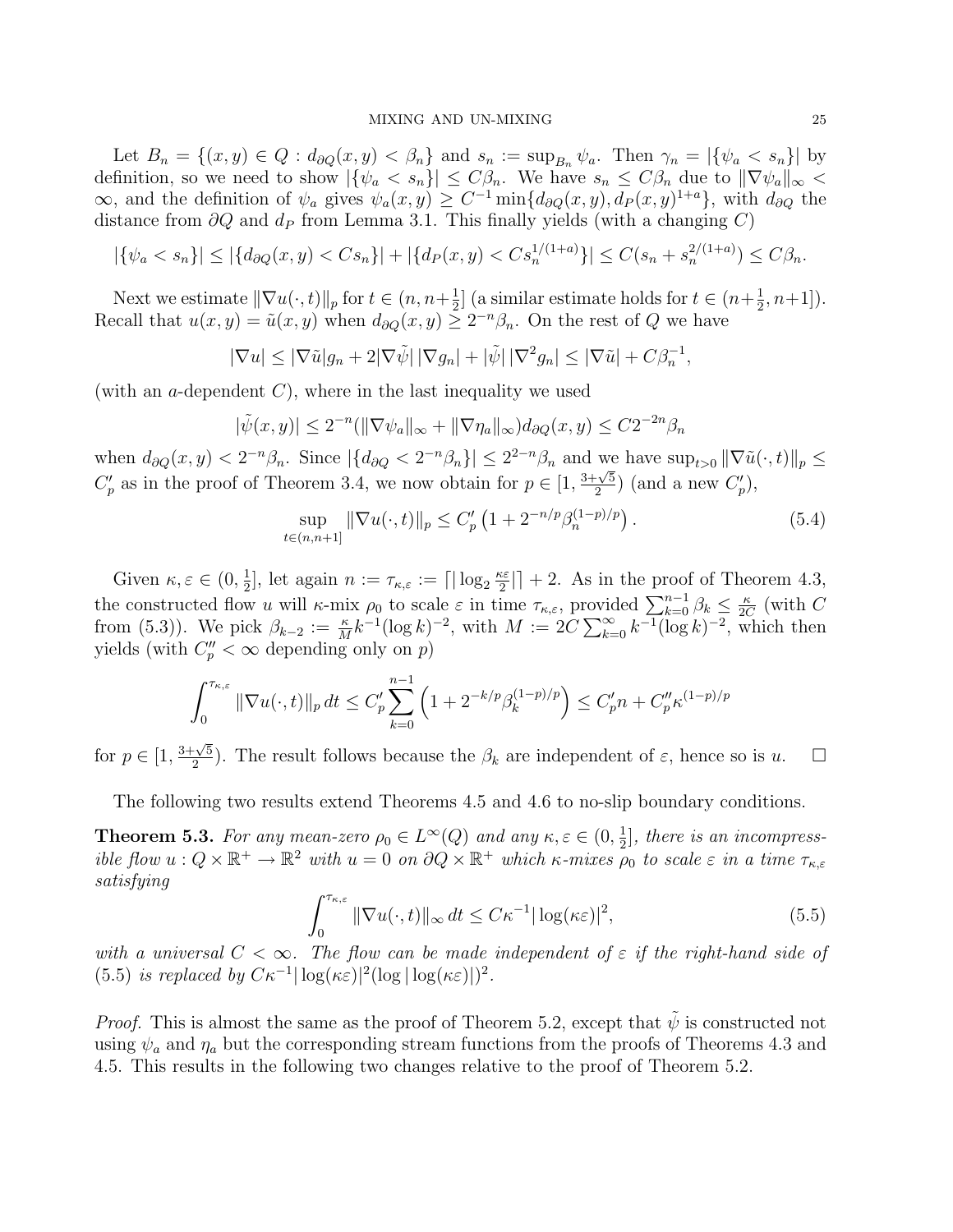The first change is that (5.3) will also include the error from (4.15), hence the estimate becomes (with  $a := \frac{1}{3}$ , so  $\frac{2}{a+1} = \frac{3}{2}$  $\frac{3}{2}$ 

$$
\left| \oint_{Q_{nij}} \rho(x, y, n) dx dy \right| \le C ||\rho_0||_{\infty} \sum_{k=0}^{n-1} \left( \beta_k + \delta_k^{3/2} \right).
$$
 (5.6)

The second change results from the flow in Theorem 4.5 satisfying  $\|\nabla u(\cdot,t)\|_{\infty} \leq C\delta_n^{-1/2}$  for  $t \in (n, n+1]$ , so  $(5.4)$  becomes

$$
\sup_{t \in (n,n+1]} \|\nabla u(\cdot,t)\|_{\infty} \le C' \left(\beta_n^{-1} + \delta_n^{-1/2}\right).
$$

The rest of the proof follows that of Theorem 5.2, again with  $n := \tau_{\kappa,\varepsilon} := \lceil |\log_2 \frac{\kappa \varepsilon}{2} \rceil$  $\frac{\epsilon \varepsilon}{2}$ | + 2. When our flow is allowed to depend on  $\varepsilon$ , we let  $\beta_k := \frac{\kappa}{4Cn}$  and  $\delta_k := (\frac{\kappa}{4Cn})^{2/3}$ . Thus u  $\kappa$ -mixes  $\rho_0$  to scale  $\varepsilon$  in time  $\tau_{\kappa,\varepsilon}$ , and we have

$$
\int_0^{\tau_{\kappa,\varepsilon}} \|\nabla u(\cdot,t)\|_{\infty} dt \le C' \sum_{k=0}^{n-1} \left(\beta_k^{-1} + \delta_k^{-1/2}\right) = C' n \left[\left(\frac{\kappa}{4Cn}\right)^{-1} + \left(\frac{\kappa}{4Cn}\right)^{-1/3}\right] \le \frac{8C'Cn^2}{\kappa},
$$

which is bounded by  $C\kappa^{-1}|\log(\kappa\varepsilon)|^2$  (with a new C). If we instead want the flow to be independent of  $\varepsilon$ , we pick  $\beta_{k-2} := \frac{\kappa}{M} k^{-1} (\log k)^{-2}$  and  $\delta_{k-2} := (\frac{\kappa}{M} k^{-1} (\log k)^{-2})^{2/3}$ , with  $M := 4C \sum_{k=2}^{\infty} k^{-1} (\log k)^{-2}$ . The above estimate then gains a factor of  $(\log |\log(\kappa \varepsilon)|)^2$ .  $\Box$ 

Remark. This result is the same as the one in the remark at the beginning of Section 4 for  $p = \infty$ . The method is different, though, which will make a difference for  $p < \infty$  below.

**Theorem 5.4.** Theorem 4.6 holds when the no-flow boundary condition  $u \cdot n = 0$  on  $\partial Q \times \mathbb{R}^+$ is replaced by the no-slip boundary condition  $u = 0$  on  $\partial Q \times \mathbb{R}^+$ , and  $C_p \kappa^{-1+1/p}$  is added to the right-hand side of  $(4.16)$  in both the  $\varepsilon$ -dependent and  $\varepsilon$ -independent cases.

*Proof.* We proceed in the same way as in Theorem 5.3, but estimates for  $p = \infty$  from Theorem 4.5 are replaced by the corresponding estimates for  $p \in [$ 3+<sup>√</sup> 5  $\frac{-\sqrt{5}}{2}$ ,  $\infty$ ) from Theorem 4.6. This ultimately yields a flow u for which

$$
\left| \int_{Q_{nij}} \rho(x, y, n) dx dy \right| \le C ||\rho_0||_{\infty} \sum_{k=0}^{n-1} \left( \beta_k + \delta_k^{(3p-1)/(2p-1)} \right)
$$

for all *n*, and with  $n := \tau_{\kappa,\varepsilon} := \lceil |\log_2 \frac{\kappa \varepsilon}{2} \rceil$  $\frac{\varepsilon \varepsilon}{2}$ | + 2 we also have

$$
\int_0^{\tau_{\kappa,\varepsilon}} \|\nabla u(\cdot,t)\|_p \, dt \le C_p' \sum_{k=0}^{n-1} \left( 2^{-k/p} \beta_k^{(1-p)/p} + \delta_k^{-(p^2-3p+1)/(2p^2-p)} \right)
$$

(with  $|\log \delta_k|^{1/p}$  in place of  $\delta_k^{-(p^2-3p+1)/(2p^2-p)}$  when  $p =$  $3+\sqrt{5}$  $\frac{1}{2}$ .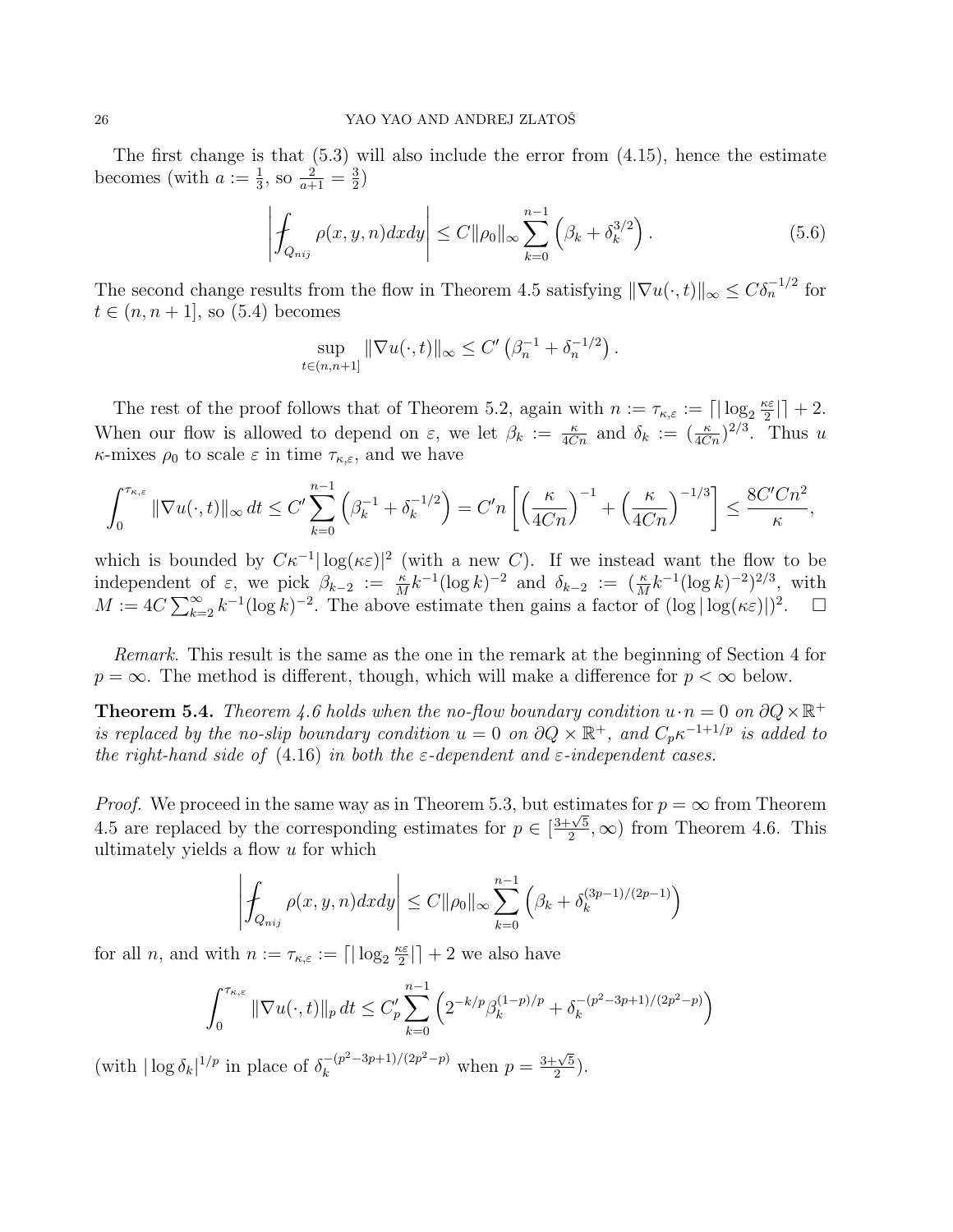We now take  $\beta_k$  from the proof of Theorem 5.2 (with 4C in place of 2C) and  $\delta_k$  from the proof of Theorem 4.6 (with 4C in place of 16c'). We thus obtain that u  $\kappa$ -mixes  $\rho_0$  to scale  $\varepsilon$  in time  $\tau_{\kappa,\varepsilon}$ , and also

$$
\int_0^{\tau_{\kappa,\varepsilon}} \|\nabla u(\cdot,t)\|_p \, dt \le C_p'' \kappa^{(1-p)/p} + C_p' \left(\frac{\kappa}{4C}\right)^{-\nu_p} n^{1+\nu_p} \tag{5.7}
$$

for  $p > \frac{3+\sqrt{5}}{2}$  $\frac{C}{2}$  (with the last term being  $C_p'(\frac{\kappa}{M})$  $\frac{\kappa}{M}$ )<sup>-ν<sub>p</sub></sup> n<sup>1+ν<sub>p</sub></sup>(log n)<sup>2ν<sub>p</sub></sup> in the ε-independent case; notice that  $\nu_p \leq \frac{1}{3}$  $\frac{1}{3}$ ). For  $p = \frac{3+\sqrt{5}}{2}$  $\frac{1}{2}$  the last term in (5.7) is  $C'_p n |\log \frac{\kappa}{n}|^{1/p}$  in both the  $\varepsilon$ dependent and  $\epsilon$ -independent cases. This yields the result.

## 6. Un-mixing

*Proof of Theorem 1.6.* We will prove an equivalent statement, with  $\rho(\cdot, n) = \chi_B$  and

$$
\sup_{t \in (0,n]} \|\nabla u(\cdot, t)\|_{p} \le C\kappa^{-1+1/p} n^{1-1/p} \qquad \text{for each } p \in [1, \infty]
$$
\n
$$
(6.1)
$$

(the equivalence is obtained by changing this flow to  $nu(\cdot, \frac{t}{n})$  $(\frac{t}{n})$ . Let  $\theta_{ij} := 2^{2n} |A \cap Q_{nij}|$ . We claim that it is sufficient to find incompressible  $\tilde{u}: Q \times (0,n] \to \mathbb{R}^2$  with  $\tilde{u} = 0$  on  $\partial Q \times \mathbb{R}^+$  and satisfying (6.1) such that the solution to (1.1) with  $\tilde{\rho}(\cdot, 0) = \chi_{0 \leq x \leq |A|}$  satisfies  $\|\tilde{\rho}(\cdot,n)-\chi_S\|_1 \leq \kappa$ , for some  $S \subseteq Q$  with  $2^{2n}|S \cap Q_{nij}| = \theta_{ij}$  for any  $i, j \in \{0, \ldots, 2^n - 1\}$ . Indeed, then  $\int_{Q_{nij}} |\chi_S - \chi_A| \, dxdy \leq 2^{1-2n} \kappa$  whenever  $\theta_{ij} \notin (\kappa, 1-\kappa)$ . Combining this with the hypothesis that at most  $2^{2n}\kappa$  of the  $\theta_{ij}$  belong to  $(\kappa, 1 - \kappa)$ , we obtain  $\|\chi_S - \chi_A\|_1 \leq 3\kappa$ . It therefore suffices to let  $u(x, y, t) := -\tilde{u}(x, y, n-t)$ . We now have that  $\tilde{\rho}(\cdot, n-t)$  also solves  $(1.1)$ , so incompressibility of u and  $|A| = |B|$  yield

$$
2|B \cap [(|A|,1) \times (0,1)]| = ||\tilde{\rho}(\cdot,0) - \rho(\cdot,n)||_1 = ||\tilde{\rho}(\cdot,n) - \chi_A||_1 \leq 4\kappa.
$$

This proves the result. Hence it suffices to prove the following lemma (with the  $\check{c}$  dropped).  $\Box$ 

**Lemma 6.1.** There is  $C > 0$  such that for any  $n \geq 1$ ,  $\kappa \in (0, \frac{1}{2})$  $\frac{1}{2}$ ], and  $\theta_{ij} \in [0,1]$  (with  $i, j \in \{0, ..., 2<sup>n</sup> - 1\}$ , there is  $S \subseteq Q$  with  $2<sup>2n</sup> |S \cap Q_{nij}| = \theta_{ij}$  for any  $i, j \in \{0, ..., 2<sup>n</sup> - 1\}$ , and there is an incompressible flow  $u: Q \times (0, n] \to \mathbb{R}^2$  with  $u = 0$  on  $\partial Q \times (0, n]$  and satisfying (6.1), such that the solution to (1.1) with  $\rho(\cdot, 0) = \chi_{0 \le x \le |S|}$  satisfies  $\|\rho(\cdot, n) - \chi_{S}\|_1 \le \kappa$ .

Remark. Remark 2 after Theorem 1.6 applies here, too.

Proof. This is related to the previous constructions, particularly to that in the remark at the beginning of Section 4. The basic stream function here will be

$$
\psi^{\delta}(x, y) := \psi(x, y)g^{\delta}(x, y) := \psi(x, y)f\left(\delta^{-1}x(1-x)\right)f\left(\delta^{-1}y(1-y)\right),\tag{6.2}
$$

with  $\psi$  from Proposition 2.1, f from Lemma 3.1, and  $\delta \in (0,1]$ . Notice that if  $\delta > 0$ , then  $\nabla^{\perp}\psi^{\delta} = 0$  on  $\partial Q$  since  $\psi = 0$  on  $\partial Q$  and  $f(0) = 0$ . Then  $(2.3)$ , Lemma 2.2(1,3,4), (A.2),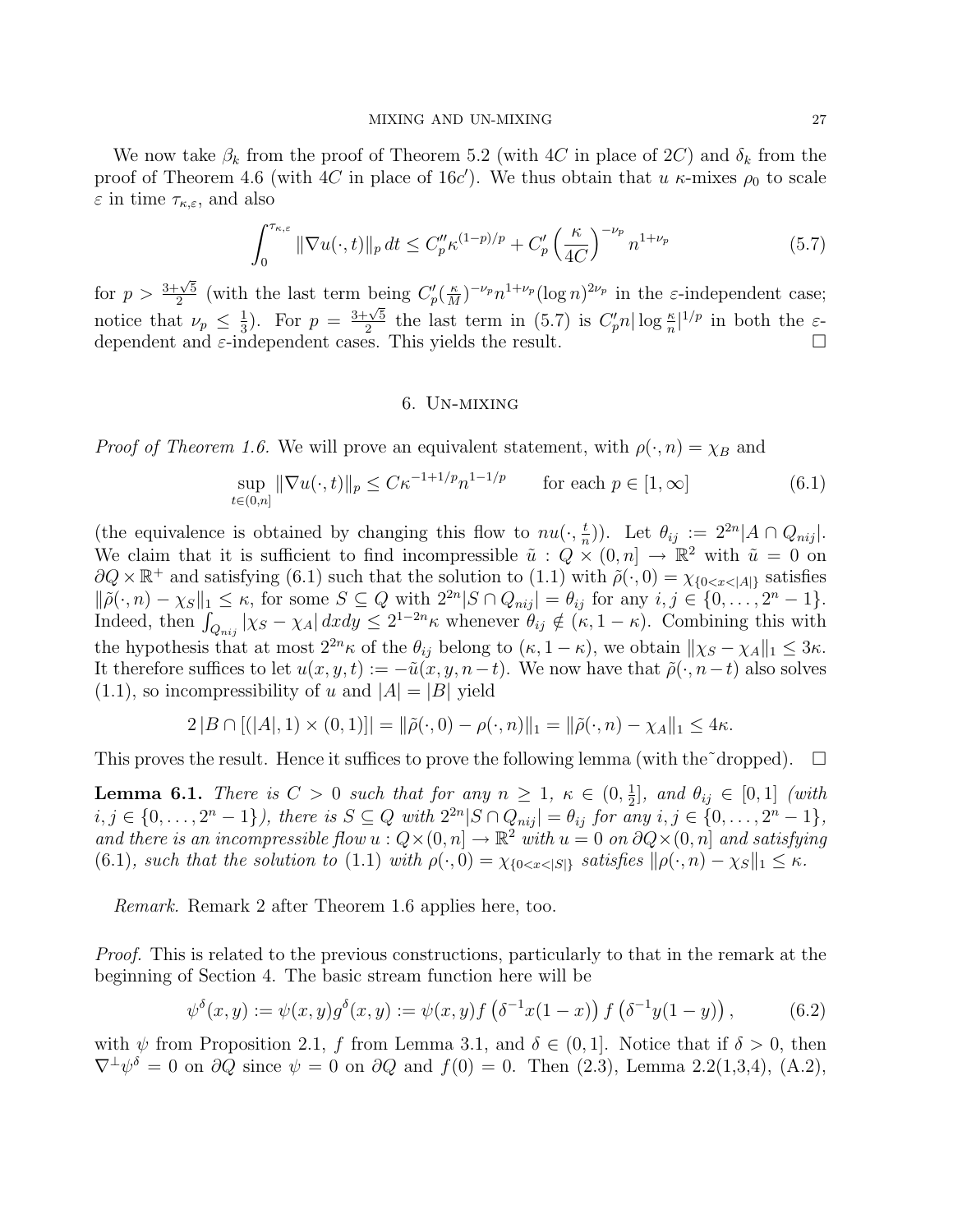$(A.5)$ , and the definition of f show for some  $\delta$ -independent  $C < \infty$ ,

$$
|\nabla^2 \psi^{\delta}| \leq |\nabla^2 \psi|g^{\delta} + 2|\nabla \psi| \, |\nabla g^{\delta}| + \psi \, |\nabla^2 g^{\delta}| \leq \begin{cases} C d_c(x, y)^{-1} & d_{\partial Q}(x, y) \geq \delta, \\ C\delta^{-1} & d_{\partial Q}(x, y) < \delta, \end{cases}
$$

where we also used  $\psi(x, y) \leq \|\nabla \psi\|_{\infty} d_{\partial Q}(x, y)$  (and  $d_c, d_{\partial Q}$  are the distances from the nearest corner and from  $\partial Q$ , respectively). This yields for any  $p \in [1,\infty]$  and  $\delta \in (0,1],$ 

$$
\|\nabla^2 \psi^\delta\|_p \le C\delta^{-1+1/p},\tag{6.3}
$$

with a new  $p$ -independent  $C$ .

Let us define

$$
\theta_0 := 2^{-2n} \sum_{i=0}^{2^{n-1}-1} \sum_{j=0}^{2^n-1} \theta_{ij} \le \frac{1}{2} \quad \text{and} \quad \theta_1 := 2^{-2n} \sum_{i=2^{n-1}}^{2^n-1} \sum_{j=0}^{2^n-1} \theta_{ij} \le \frac{1}{2}.
$$

Notice that if S is as in the statement of the lemma, then  $\theta_0 = |S \cap [(0, \frac{1}{2})]$  $(\frac{1}{2}) \times (0,1)]$  and  $\theta_1 = |S \cap [(\frac{1}{2}, 1) \times (0, 1)]|.$ 



FIGURE 5. What  $\rho(\cdot, t)$  would be at different times if  $\psi^{\delta}$  were replaced by  $\psi$ in the construction of the flow u.

For  $t \in (0, \frac{1}{4})$  $\frac{1}{4}$  let  $u(x, y, t) = 0$  when  $x \in (0, \theta_0]$  and

$$
u(x, y, t) := \nabla^{\perp} \left[ 2(1 - \theta_0) \psi^{\delta} \left( \frac{x - \theta_0}{1 - \theta_0}, y \right) \right]
$$
(6.4)

when  $x \in (\theta_0, 1)$ . This flow, as well as  $\rho(\cdot, 0)$ , is illustrated in Figure 5(a). Proposition 2.1(3) and symmetry show that if  $\psi^{\delta}$  were replaced by  $\psi$  here, then  $\rho(\cdot, \frac{1}{4})$  $\frac{1}{4}$ ) would equal  $\chi_{\{0 < x < \theta_0\}} +$  $\chi_{\{1-\theta_1, as illustrated in Figure 5(b). This is because the flow  $\nabla^{\perp}[2\psi]$  rotates Q by 180°$ in time  $\frac{1}{4}$ . However, the factor  $g^{\delta}$  in (6.2) limits us to only

$$
\left\| \rho(\cdot, \frac{1}{4}) - \chi_{\{0 < x < \theta_0\}} - \chi_{\{1 - \theta_1 < x < 1\}} \right\|_1 \le C\delta \tag{6.5}
$$

for a new  $C < \infty$ . This is due to the area of the set of streamlines of  $\psi$  whose distance from  $\partial Q$  is  $\lt \delta$  (which are the ones affected by  $g^{\delta}$ ) being bounded by  $C\delta$  (by  $\nabla \varphi \in L^{\infty}$  and  $(A.5)$ ).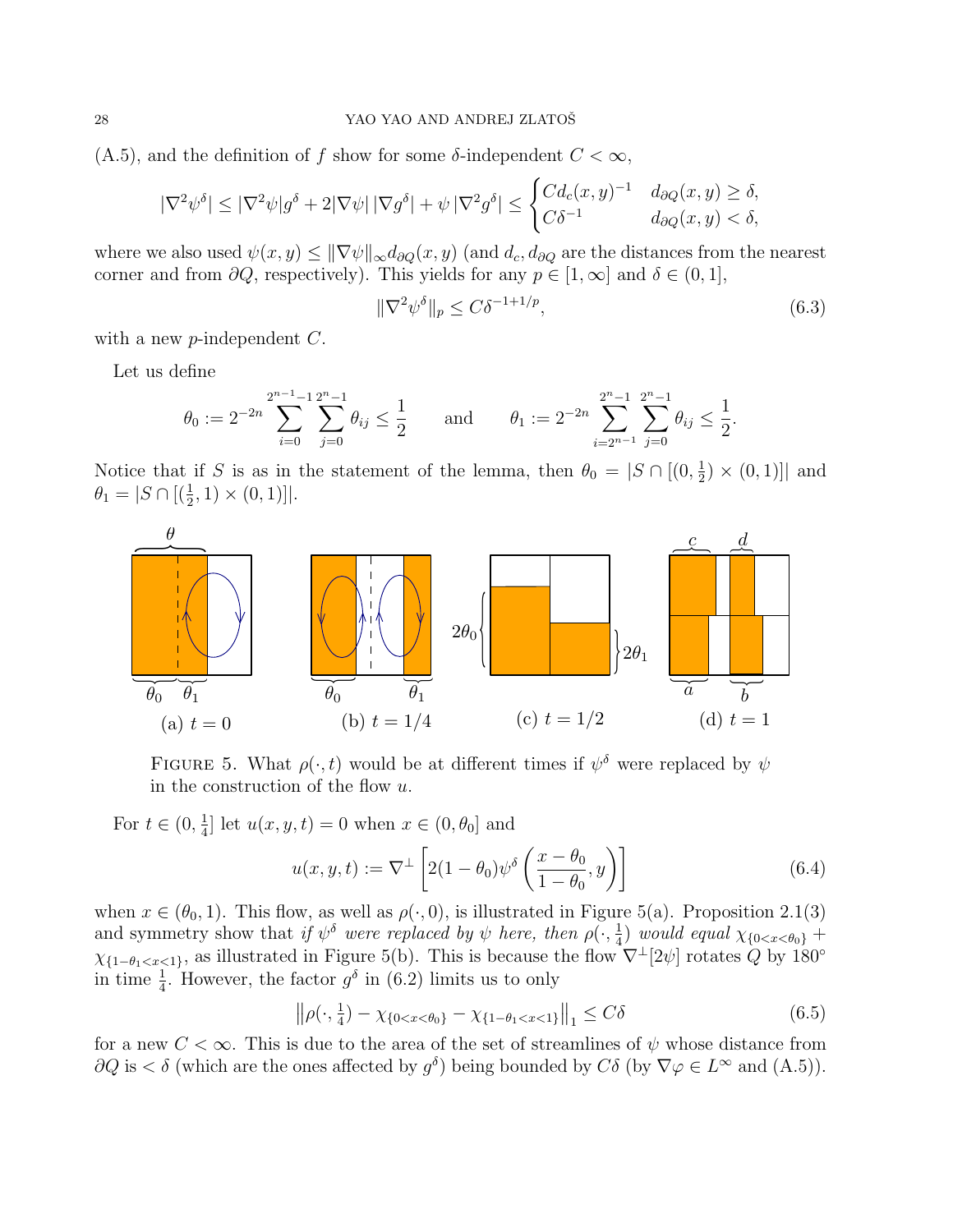Notice also that  $\theta_0 \leq \frac{1}{2}$  $\frac{1}{2}$  and (6.3) show (with a new C)

$$
\sup_{t \in (0,1/4]} \|\nabla u(\cdot, t)\|_{p} \le C\delta^{-1+1/p}.\tag{6.6}
$$

For  $t \in (\frac{1}{4})$  $\frac{1}{4}, \frac{1}{2}$  $\frac{1}{2}$  let

$$
u(x,y,t) := \nabla^{\perp} \left[ \frac{(-1)^{\lfloor 2x \rfloor + 1}}{2} \psi^{\delta} \left( \{ 2x \}, y \right) \right],
$$

with  $|2x|$ ,  $\{2x\}$  the integer and fractional parts of  $2x$ , respectively. This flow is illustrated in Figure 5(b). Again (6.6) holds for  $t \leq \frac{1}{2}$  $\frac{1}{2}$ , and again, if  $\psi^{\delta}$  were replaced by  $\psi$  here and in (6.4), then  $\rho(\cdot, \frac{1}{2})$  $(\frac{1}{2})$  would equal

$$
\chi_{(0,1/2)\times(0,2\theta_0)} + \chi_{(1/2,1)\times(0,2\theta_1)},
$$

as shown in Figure 5(c). This is because the flow  $\nabla^{\perp}\psi$  rotates Q clockwise (and  $\nabla^{\perp}[-\psi]$ rotates Q counter-clockwise) by  $90^{\circ}$  in time  $\frac{1}{4}$ , due to Proposition 2.1(3) and symmetry. However, as above, the extra factor  $g^{\delta}$  means we only obtain (with a new C)

$$
\left\|\rho(\cdot,\frac{1}{2}) - \chi_{(0,1/2)\times(0,2\theta_0)} - \chi_{(1/2,1)\times(0,2\theta_1)}\right\|_1 \leq C\delta.
$$

For  $t \in (\frac{1}{2})$  $(\frac{1}{2}, 1]$  we run the same argument as for  $t \in (0, \frac{1}{2})$  $\frac{1}{2}$ , but separately on the rectangles  $(0, \frac{1}{2})$  $(\frac{1}{2}) \times (0, 1)$  and  $(\frac{1}{2}, 1) \times (0, 1)$  instead of Q, and rotated by 90° (so the first argument of the stream functions is either  $2x$  or  $2x - 1$ , instead of the second being y). The end result is

$$
\left\|\rho(\cdot,1)-\chi_{(0,a)\times(0,1/2)}-\chi_{(1/2,1/2+b)\times(0,1/2)}-\chi_{(0,c)\times(1/2,1)}-\chi_{(1/2,1/2+d)\times(1/2,1)}\right\|_1\leq C\delta,
$$

with a new C and

$$
a:=2^{1-2n}\sum_{i,j=0}^{2^{n-1}-1}\theta_{ij},\quad b:=2^{1-2n}\sum_{i=2^{n-1}}^{2^{n-1}}\sum_{j=0}^{2^{n-1}-1}\theta_{ij},\quad c:=2^{1-2n}\sum_{i=0}^{2^{n-1}-1}\sum_{j=2^{n-1}}^{2^{n-1}-1}\theta_{ij},\quad d:=2^{1-2n}\sum_{i,j=2^{n-1}}^{2^{n-1}}\theta_{ij}
$$

(so  $a + c = 2\theta_0$  and  $b + d = 2\theta_1$ ). That is,  $\rho(\cdot, 1)$  is  $C\delta$  close in  $L^1(Q)$  to the function from Figure  $5(d)$ , which is the sum of characteristic functions of four rectangles, each being the intersection of one of the squares  $Q_{100}, Q_{101}, Q_{110}, Q_{111}$  with a half-plane with normal vector  $(1,0)$ , and each having area equal to  $2^{-2n}$  times the sum of those  $\theta_{ij}$  for which  $Q_{nij}$  lies inside that square.

It is clear that a scaled version of this construction can be repeated for  $t \in (1, 2]$ , separately on each square  $Q_{100}, Q_{101}, Q_{110}, Q_{111}$ , with  $(6.6)$  still valid for these t (because scaling of the stream functions is by a factor of 2 in space and  $\frac{1}{4}$  in value) and at the expense of an additional L<sup>1</sup>-norm error  $\frac{1}{4}C\delta$  on each square. Continuing up to time  $t = n$  and scale  $2^{-n}$ , we obtain  $\|\rho(\cdot, n) - \sum_{i,j=0}^{2^{n}-1} \chi_{R_{ij}}\|_{1} \leq Cn\delta$ , where  $R_{ij} = (2^{-n}i, 2^{-n}(i+\theta_{ij})) \times (2^{-n}j, 2^{-n}(j+1)) \subseteq Q_{nij}$ for any  $i, j \in \{0, \ldots, 2^n - 1\}$ . So  $S := \bigcup_{i,j=0}^{2^n - 1} R_{ij}$  and it now suffices to pick  $\delta := \frac{\kappa}{C_n}$ .

The claim of the remark follows by replacing  $\psi^{\delta}$  by  $\psi$  in the proof.

$$
2\mathfrak{c}
$$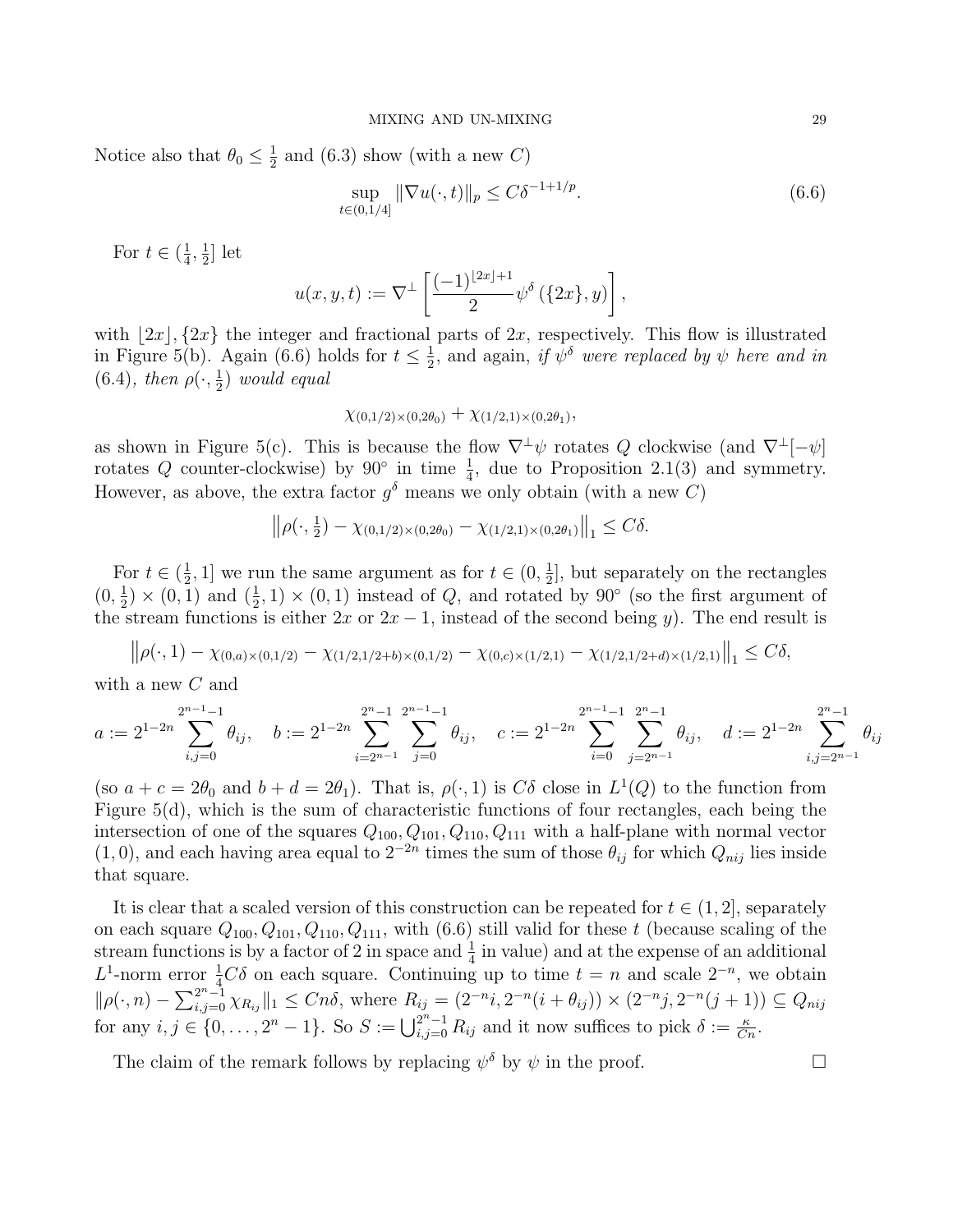### 30 YAO YAO AND ANDREJ ZLATOŠ

*Proof of Corollary 1.7.* Let  $\theta_{nij} := 2^{2n} |A \cap Q_{nij}|$  and consider the setting from the last sentence of the previous proof (i.e.,  $\kappa = 0$  and  $\dot{\psi}$  in place of  $\psi^{\delta}$ ) for any n and with the  $\theta_{ij}$ being the  $\theta_{nij}$ . Then the constructed flows for  $n = n_1$  and  $n = n_2$  obviously coincide for  $t \in (0, \min\{n_1, n_2\}]$ . Thus there is a unique incompressible flow  $u: Q \times \mathbb{R}^+ \to \mathbb{R}^2$  satisfying the no-flow boundary condition which coincides with all these flows (for different  $n$ ) on their time intervals of definition. One easily sees that  $\sup_{t>0} ||u(\cdot,t)||_{BV} < \infty$  so, in particular, (1.1) is well-posed.

Due to the nature of the scaling of the stream functions in the previous proof by a factor of  $2^k$  in space and  $2^{-2k}$  in value for  $t \in (k, k + 1]$  (relative to  $t \in (0, 1]$ ), we have

$$
\sup_{t \in (k,k+1)} \|u(\cdot,t)\|_{\dot{W}^{s,p}} \leq C_{s,p} 2^{(s-1)k}
$$

for any  $s < \frac{1}{p}$  and  $k = 0, 1...$  (we need  $s < \frac{1}{p}$  to make  $u(\cdot, t) \in W^{s,p}$ , since it is discontinuous along finitely many lines). Indeed, this follows from Lemma A.2 in the appendix (rather than from interpolation, as in the introduction, because the flows here do not belong to  $W^{1,p}(Q)$ ). Scaling  $u|_{(k,k+1]}$  in time by a factor of  $(1-2^{s-1})^{-1}2^{(1-s)k}$  and multiplying it by the same factor creates an incompressible flow  $\tilde{u}$  on  $Q \times (0, 1)$  such that

$$
\sup_{t\in(0,1)}\|\tilde{u}(\cdot,t)\|_{\dot{W}^{s,p}}\leq C_{s,p}
$$

(new  $C_{s,p}$  equals old  $C_{s,p}$  times  $(1-2^{s-1})^{-1}$ ) and the solution to  $(1.1)$  with  $\tilde{u}$  in place of u, and with  $\rho(\cdot,0) = \chi_{0 \le x \le |A|}$  satisfies  $\int_{Q_{nij}} \rho(x,y,1-2^{(s-1)n}) dx dy = \theta_{nij}$  for all  $n, i, j$ . Because A is measurable (so a.e.  $(x, y) \in Q$  is its Lebesgue point), we obtain  $\lim_{t \to 1} ||\rho(\cdot, t) - \chi_A||_1 = 0$ .  $\Box$ 

## APPENDIX: PROPERTIES OF STREAM FUNCTIONS  $\varphi, \varphi_a, \varphi_{a,\delta}$  and two inequalities

Proof of Lemma 2.2. The first two claims of (1) are obvious, and the other two follow from

$$
\varphi_x(x, y) = 4\cos(\pi x) \left(1 + \frac{\sin(\pi x)}{\sin(\pi y)}\right)^{-2}
$$
\n(A.1)

and a similar expression for  $\varphi_y$ .

To show  $(2)$ , we start by taking another x-derivative of  $(A.1)$ :

$$
\varphi_{xx}(x,y) = -4\pi \sin(\pi x) \left(1 + \frac{\sin(\pi x)}{\sin(\pi y)}\right)^{-2} - 8\pi \cos^2(\pi x) \left(1 + \frac{\sin(\pi x)}{\sin(\pi y)}\right)^{-2} \left(\sin(\pi x) + \sin(\pi y)\right)^{-1}.
$$

Hence

$$
|\varphi_{xx}(x,y)| \le 4\pi + \frac{8\pi}{\sin(\pi x) + \sin(\pi y)} \le 4\pi + \frac{8\pi}{\sqrt{2} d_c(x,y)} \le \frac{40}{d_c(x,y)},
$$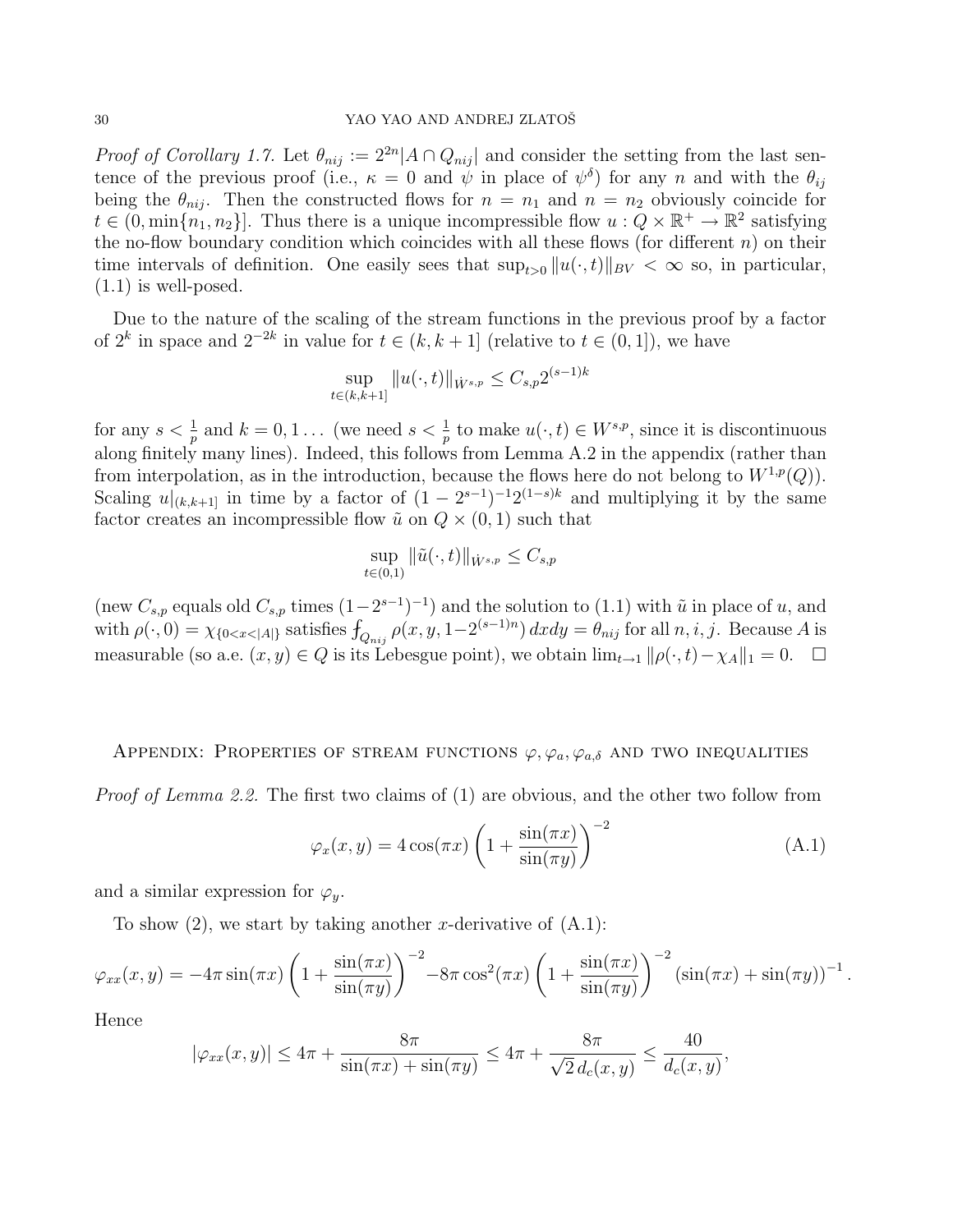with  $d_c$  the distance to the closest of the four corners of Q. Obviously,  $\varphi_{yy}$  obeys the same bound due to symmetry. As for the cross term, taking the  $y$  derivative of  $(A.1)$  gives

$$
\varphi_{xy}(x,y) = 8\pi \cos(\pi x) \cos(\pi y) \left(1 + \frac{\sin(\pi x)}{\sin(\pi y)}\right)^{-1} \left(1 + \frac{\sin(\pi y)}{\sin(\pi x)}\right)^{-1} \left(\sin(\pi x) + \sin(\pi y)\right)^{-1},
$$

hence  $|\varphi_{xy}(x, y)| \leq 20 d_c(x, y)^{-1}$ . These estimates now show (2) because they yield

$$
|\nabla^2 \varphi(x, y)| \le \frac{70}{d_c(x, y)}.\tag{A.2}
$$

To show (3), first note that  $\partial_n \varphi = -4$  on  $\partial Q_c$  implies  $T_{\varphi}(0) = 1$ . Consider the triangle  $Q_T := \{0 \le y \le x \le \frac{1}{2}\},\$  and for  $s \in (0, \frac{2}{\pi})\}$  $(\frac{2}{\pi})$  let  $\Gamma(s) := \{(x, y) \in Q_T : \varphi(x, y) = s\}$  (note that  $0 \leq \varphi \leq \frac{2}{\pi}$  $\frac{2}{\pi}$  on Q). By symmetry we have

$$
T_{\varphi}(s) = 8 \int_{\Gamma(s)} \frac{1}{|\nabla \varphi|} d\sigma,
$$

so with  $|\Gamma(s)|$  the length of the curve  $\Gamma(s)$ ,

$$
T_{\varphi}(s) \le 8|\Gamma(s)| \max_{\Gamma(s)} |\nabla \varphi|^{-1}.
$$
\n(A.3)

Since  $\varphi_y \ge \varphi_x > 0$  on  $Q_T$ , the function of x whose graph is  $\Gamma(s)$  has slope between -1 and 0 on its domain  $(b(s), \frac{1}{2})$  $(\frac{1}{2})$ , with  $b(s) := \frac{1}{\pi} \arcsin \frac{\pi s}{2}$ . Thus

$$
|\Gamma(s)| \le \sqrt{2} \left( \frac{1}{2} - \frac{1}{\pi} \arcsin \frac{\pi s}{2} \right) \quad (\le 1), \tag{A.4}
$$

for all s, and  $\lim_{s\to 2/\pi} |\Gamma(s)| = 0$ . Moreover, on  $\Gamma(s)$  we have  $\sin(\pi x) \geq \sin(\pi y)$ , so

$$
|\nabla \varphi|^{-1} \le (\varphi_y)^{-1} \le \frac{1}{4\cos(\pi y)} \left(1 + \frac{\sin(\pi y)}{\sin(\pi x)}\right)^2 \le \frac{1}{\cos(\pi b(s))} = \frac{1}{\sqrt{1 - (\pi s/2)^2}} \tag{A.5}
$$

there. Combining  $(A.4)$  and  $(A.5)$  with  $(A.3)$  now gives

$$
T_{\varphi}(s) \le 8\sqrt{2} \frac{\frac{1}{2} - \frac{1}{\pi} \arcsin \frac{\pi s}{2}}{\sqrt{1 - \left(\frac{\pi s}{2}\right)^2}}.
$$

The fraction is bounded in  $s \in [0, \frac{2}{\pi}]$  $(\frac{2}{\pi})$  away from  $\frac{2}{\pi}$ , and one can easily check that it converges to  $\frac{1}{\pi}$  as  $s \to \frac{2}{\pi}$ . This proves (3).

It remains to prove (4). Let us first use the divergence theorem to find

$$
T_{\varphi}(s) = \int_{\{\varphi=s\}} -n \cdot \frac{\nabla \varphi}{|\nabla \varphi|^2} d\sigma = \int_{\{\varphi>s\}} -\nabla \cdot \frac{\nabla \varphi}{|\nabla \varphi|^2} dxdy,
$$

with *n* the outer unit normal vector to  $\{\varphi > s\}$ . This yields

$$
T'_{\varphi}(s) = \int_{\{\varphi=s\}} \frac{1}{|\nabla \varphi|} \nabla \cdot \frac{\nabla \varphi}{|\nabla \varphi|^2} d\sigma = \int_{\{\varphi=s\}} \left( \frac{\Delta \varphi}{|\nabla \varphi|^3} - 2 \frac{\nabla \varphi \cdot (\nabla^2 \varphi \nabla \varphi)}{|\nabla \varphi|^5} \right) d\sigma \tag{A.6}
$$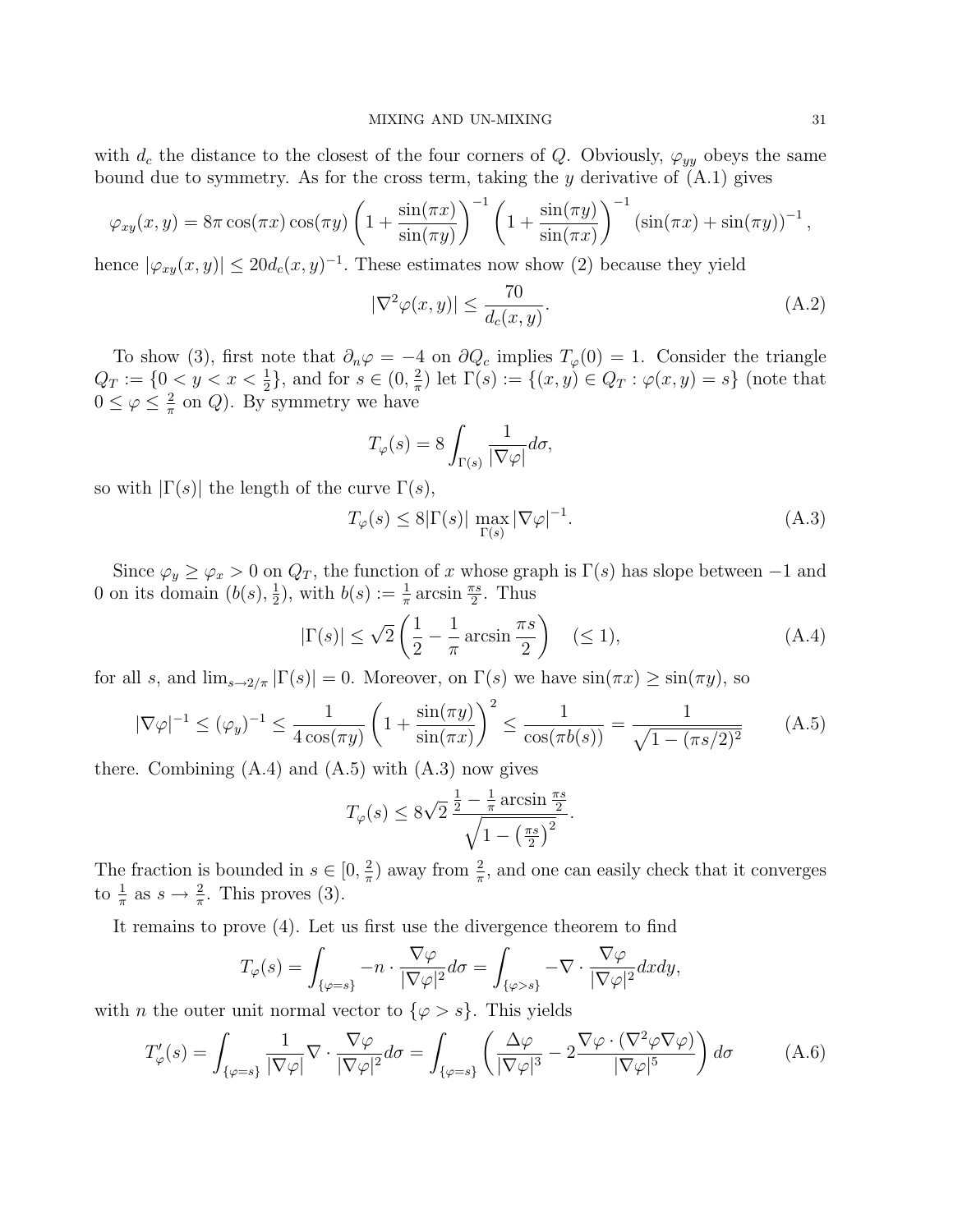for  $s \in (0, \frac{2}{\pi})$  $(\frac{2}{\pi})$ , so  $T_{\varphi}$  is differentiable on  $(0, \frac{2}{\pi})$  $\frac{2}{\pi}$ ). We also obtain

$$
|T'_{\varphi}(s)| \max_{\{\varphi=s\}} |\nabla \varphi|^2 \le 4 \int_{\{\varphi=s\}} \frac{|\nabla^2 \varphi|}{|\nabla \varphi|^3} d\sigma \left( \max_{\{\varphi=s\}} |\nabla \varphi|^2 \right). \tag{A.7}
$$

Recall that  $\|\nabla \varphi\|_{\infty} < \infty$  by (1), and  $|\nabla \varphi|^{-1}$  is easily seen to be uniformly bounded away from  $(\frac{1}{2}, \frac{1}{2})$  $(\frac{1}{2})$  (where  $s \approx \frac{2}{\pi}$  $\frac{2}{\pi}$ ). Since (A.2) shows that  $|\nabla^2 \varphi|$  is uniformly bounded away from the corners of Q (where  $s \approx 0$ ), we only need to bound the RHS of (A.7) near  $s = 0, \frac{2}{\pi}$  $\frac{2}{\pi}$ .

For s close to  $\frac{2}{\pi}$  we have  $|\nabla^2 \varphi| \le 200$  by (A.2), hence

$$
|T'_{\varphi}(s)| \max_{\{\varphi=s\}} |\nabla \varphi|^2 \le 800 \int_{\{\varphi=s\}} \frac{1}{|\nabla \varphi|} d\sigma \frac{\max_{\{\varphi=s\}} |\nabla \varphi|^2}{\min_{\{\varphi=s\}} |\nabla \varphi|^2} = 800 T_{\varphi}(s) \frac{\max_{\{\varphi=s\}} |\nabla \varphi|^2}{\min_{\{\varphi=s\}} |\nabla \varphi|^2}.
$$
 (A.8)

The RHS is bounded near  $\frac{2}{\pi}$  because  $T_{\varphi}$  is bounded and the fraction is bounded near  $\frac{2}{\pi}$ . Indeed, by symmetry it suffices to show the latter with  $\Gamma(s)$  in place of  $\{\varphi = s\}$ . We have

$$
|\nabla \varphi| \ge \cos(\pi b(s)) = \sin\left(\pi \left(\frac{1}{2} - b(s)\right)\right)
$$

on  $\Gamma(s)$  by (A.5). We also have  $|\nabla \varphi| \leq \sqrt{2}\varphi_y \leq 4\sqrt{2}\cos(\pi y)$  on  $\Gamma(s)$ , as well as  $y \geq$  $b(s) - (\frac{1}{2} - b(s)) = 2b(s) - \frac{1}{2}$  $\frac{1}{2}$ . The latter is because the curve starts at the point  $(b(s), b(s))$ and its slope (as a function of x) is between 0 and  $-1$  on the interval  $(b(s), \frac{1}{2})$  $(\frac{1}{2})$ . It follows that

$$
|\nabla \varphi| \le 4\sqrt{2}\sin\left(2\pi\left(\frac{1}{2} - b(s)\right)\right)
$$

on  $\Gamma(s)$ . Since  $\frac{1}{2} - b(s) \approx 0$  for s near  $\frac{2}{\pi}$ , the last fraction in (A.8) is bounded near  $\frac{2}{\pi}$ .

It remains to bound (A.7) for s near 0. Since  $|\nabla \varphi|, |\nabla \varphi|^{-1}$  are both bounded near  $\partial Q$  and the slope of  $\Gamma(s)$  is between 0 and  $-1$ , we obtain for some  $C < \infty$ ,

$$
\frac{1}{C}|T'_{\varphi}(s)|\max_{\{\varphi=s\}}|\nabla \varphi|^2\leq \int_{\Gamma(s)}|\nabla^2 \varphi|d\sigma\leq \int_{\Gamma(s)}\frac{70}{d_c(x,y)}d\sigma\leq \int_{b(s)}^{\frac{1}{2}}\frac{70\sqrt{2}}{x}dx\leq 100|\log b(s)|.
$$

But  $|\log b(s)| = |\log(\frac{1}{\pi} \arcsin \frac{\pi s}{2})| \leq |\log \frac{s}{2}| \leq 2|\log s|$  for s near 0, so (4) is proved.

*Proof of Lemma 3.1.* Note that  $\varphi_a = \varphi$  on  $Q \setminus \{d_P < \frac{1}{5}\}\$  $\frac{1}{5}$ }  $\supseteq B_{3/10}(\frac{1}{2})$  $\frac{1}{2}, \frac{1}{2}$  $(\frac{1}{2})$  =: D. All constants below may depend on  $a \in (0,1]$ .

The first, second, and fourth claim in (1) follow immediately from Lemma 2.2(1). We also obtain for  $a > 0$ ,

$$
|\nabla \varphi_a(x, y)| \leq |\nabla \varphi(x, y)| f(d_P(x, y))^a + \varphi(x, y) f(d_P(x, y))^{a-1} ||f'||_{\infty} |\nabla d_P(x, y)|
$$
  
\n
$$
\leq |\nabla \varphi(x, y)| ||f'||_{\infty}^a d_P(x, y)^a + \varphi(x, y) ||f'||_{\infty}^a d_P(x, y)^{a-1} \leq C d_P(x, y)^a
$$
 (A.9)

for some  $C < \infty$ , where in the last inequality we used  $\varphi(x, y) \leq 2\pi d_P(x, y)$ . So (1) is proved.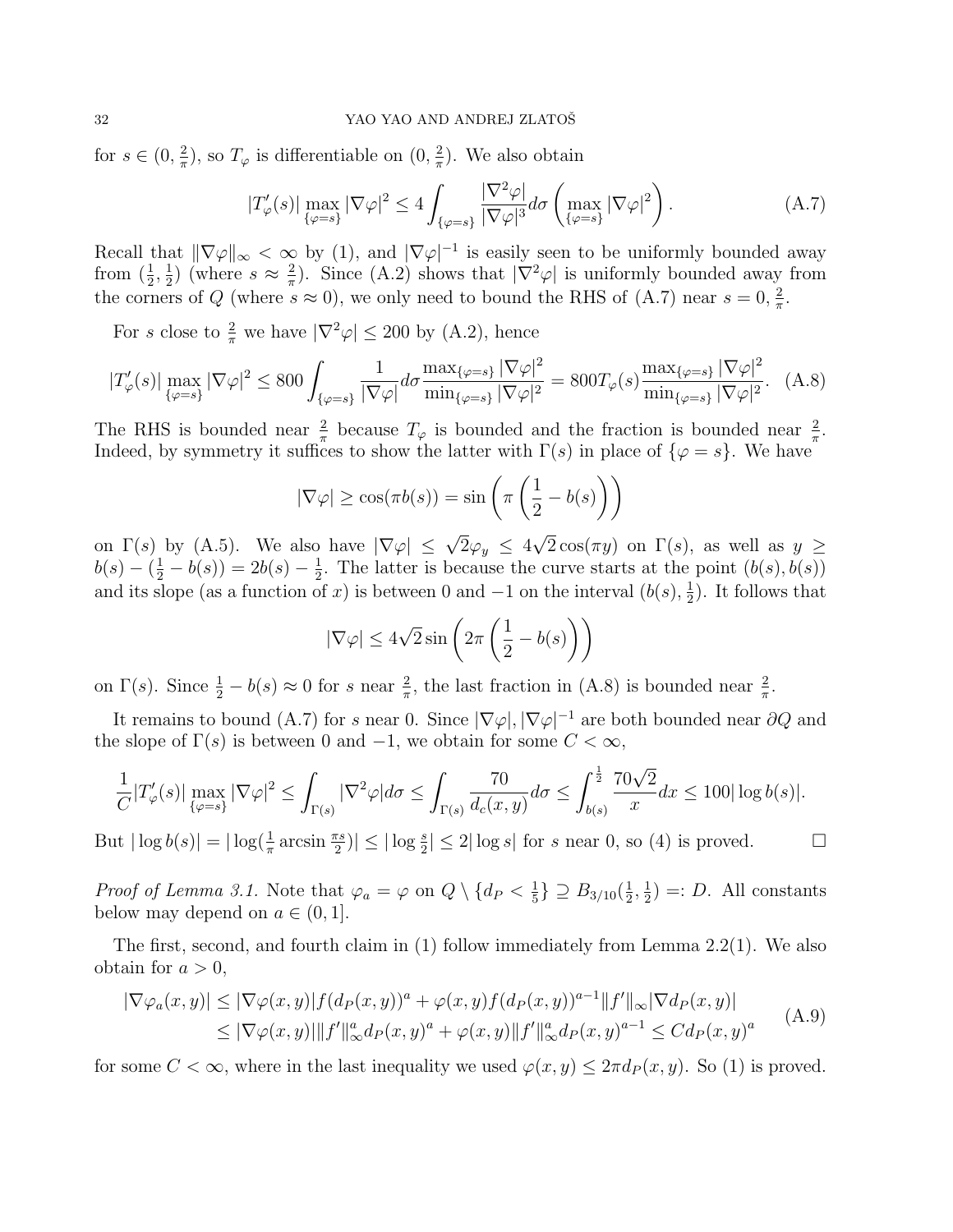(2) is proved similarly: direct differentiation, together with  $\varphi(x, y) \leq 2\pi d_P(x, y)$ , (A.2), and  $|\nabla^2 d_P(x, y)| \leq d_P(x, y)^{-1}$  on  $\{d_P < \frac{1}{5}\}$  $\frac{1}{5}$  yield for some  $C < \infty$ ,

$$
|\nabla^2 \varphi_a(x, y)| \le C d_P(x, y)^{a-1}.
$$
\n(A.10)

It remains to show (3) and (4). Since  $\varphi_a = \varphi$  on D (and D fully contains the level sets  $\{\varphi_a = s\}$  for all s near  $\frac{2}{\pi}$ , all the claims hold when restricted to all s near  $\frac{2}{\pi}$ , due to the same properties of  $\varphi$ . We therefore only need to consider s away from  $\frac{2}{\pi}$ .

The claim in (3) about the level sets of  $\varphi_a$  follows from the same statement for  $\varphi$ , and from positivity of the derivatives of  $\varphi$  and  $d_P$  in the direction  $(\frac{1}{2}, \frac{1}{2})$  $(\frac{1}{2}) - p$  inside each connected component of  $\{d_P < \frac{1}{5}\}$  $\frac{1}{5}$ , where p is the unique point from P belonging to that component. Also, since  $s^{-2a/(a+1)}$  is integrable near 0 for  $a \in (0,1)$  and  $\nabla \varphi_a \in L^{\infty}(Q)$  for  $a > 0$ , boundedness of  $T_{\varphi_a}$  for  $a \in (0,1)$  as well as (4) for  $a \in (0,1]$  will follow if we show  $\sup_{s\in(0,s_0]} s^{2a/(a+1)}|T'_{\varphi_a}(s)| < \infty$  for  $a \in (0,1]$ , with  $s_0 := \sup_{(x,y)\in Q\setminus D} \varphi(x,y) < \frac{2}{\pi}$  $\frac{2}{\pi}$ .

For any  $s \in (0, s_0]$ , let  $b_a(s)$  be the unique value such that  $(b_a(s), b_a(s)) \in \partial Q_T$  (with  $Q_T$  from the proof of Lemma 2.2) and  $\varphi_a(b_a(s), b_a(s)) = s$ . A direct computation yields  $c's^{1/(a+1)} \leq b_a(s) \leq C's^{1/(a+1)}$  for some  $c', C' \in (0, \infty)$ . Due to  $(A.6)$  and symmetry we have

$$
|T'_{\varphi_a}(s)| \leq 32 \int_{\{\varphi_a = s\} \cap Q_T} \frac{|\nabla^2 \varphi_a|}{|\nabla \varphi_a|^3} d\sigma = 32 \int_{b_a(s)}^{1/2} \frac{|\nabla^2 \varphi_a(x, y_{a,s}(x))|}{|\nabla \varphi_a(x, y_{a,s}(x))|^2 |(\varphi_a)_y(x, y_{a,s}(x))|} dx
$$
  

$$
\leq 32 \int_{b_a(s)}^{1/2} \frac{|\nabla^2 \varphi_a(x, y_{a,s}(x))|}{|(\varphi_a)_y(x, y_{a,s}(x))|^3} dx,
$$
 (A.11)

where  $y_{a,s}(x)$  is such that  $\varphi_a(x, y_{a,s}(x)) = s$  and  $(x, y_{a,s}(x)) \in Q_T$ . Its uniqueness is guaranteed by  $(\varphi_a)_y > 0$  on  $Q_T$ , which holds because  $\varphi$ ,  $\partial_y \varphi$ , and  $f(d_P(x, y))$  are positive on  $Q_T$ , and  $\partial_y[f(d_P(x,y))] \geq 0$  there. In fact, on  $Q_T \cap {\varphi < s_0}$  we have for some  $C < \infty$ ,

$$
(\varphi_a)_y(x,y) \ge \partial_y \varphi(x,y) f(d_P(x,y))^a \ge C d_P(x,y)^a.
$$

Combining this and (A.10) with (A.11) yields for  $s \in (0, s_0]$  (with a new  $C < \infty$ ),

$$
\frac{1}{C}|T'_{\varphi_a}(s)| \le \int_{b_a(s)}^{1/2} d_P(x, y_{a,s}(x))^{-1-2a} dx
$$
\n
$$
\le \int_{b_a(s)}^{1/4} x^{-1-2a} dx + \int_{1/4}^{1/2 - b_a(s)} \left(x - \frac{1}{2}\right)^{-1-2a} dx + \int_{1/2 - b_a(s)}^{1/2} y_{a,s}(x)^{-1-2a} dx.
$$

The first two integrals are each bounded by  $\frac{1}{2a}(c')^{-2a} s^{-2a/(a+1)}$  (recall that  $b_a(s) \ge c' s^{1/(a+1)}$ ), as we need. For  $x \in \left[\frac{1}{2} - b_a(s), \frac{1}{2}\right]$  $\frac{1}{2}$  and  $s \in (0, s_0]$  we have (with  $C := ||\nabla \varphi||_{\infty} ||f'||_{\infty}^a$ )

$$
s = \varphi_a(x, y_{a,s}(x)) \le C y_{a,s}(x) d_P(x, y_{a,s}(x))^a \le C(C')^a y_{a,s}(x) (s^{a/(a+1)} + y_{a,s}(x)^a)
$$

because  $\frac{1}{2} - x \leq b_a(s) \leq C' s^{1/(a+1)}$ . This gives  $\max\{y_{a,s}(x)s^{a/(a+1)}, y_{a,s}(x)^{a+1}\} \geq cs$  (with some  $c \in (0,1]$ , which implies  $y_{a,s}(x) \geq c s^{1/(a+1)}$ . This and  $b_a(s) \leq C' s^{1/(a+1)}$  show that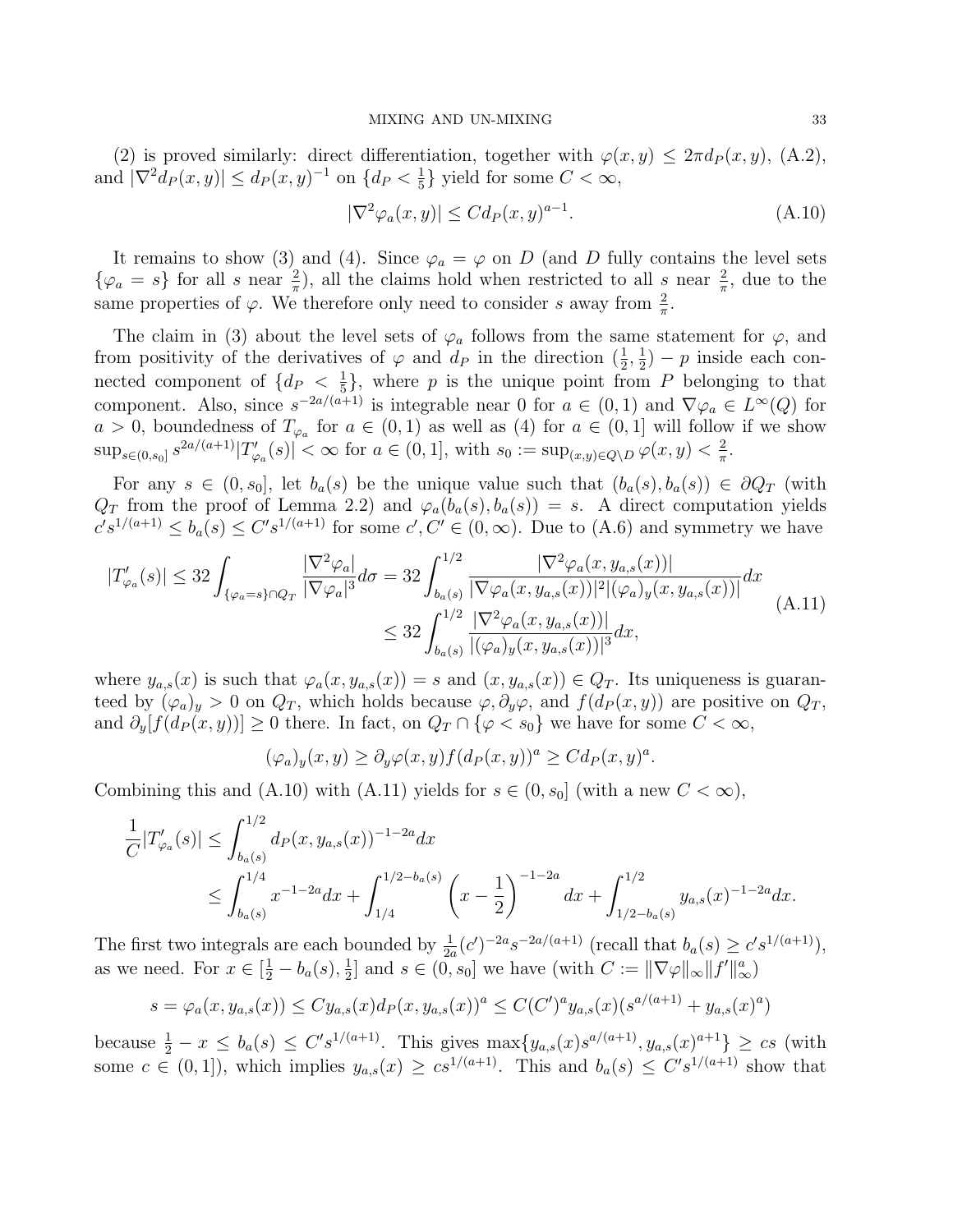the third integral is bounded by  $C'c^{-1-2a}s^{-2a/(a+1)}$  for  $s \in (0, s_0]$ . Hence we indeed get  $\sup_{s\in(0,s_0]} s^{2a/(a+1)}|T'_{\varphi_a}(s)| < \infty$  for  $a \in (0,1]$ , and we are done.

*Proof of Lemma 4.4.* Since  $\varphi_{a,\delta} = \varphi_a$  on  $D_{a,\delta} \cup \partial Q$ , we only need to consider  $s \in (0,\delta)$  in (1). Fix any  $a \in (0,1)$ ,  $\delta \in (0, \frac{1}{10})$ , and  $s \in (0, \delta)$ . We also have  $\varphi_{a,\delta}(x,y) = \varphi_a(x,y)$  when  $d_P(x,y) \geq \frac{1}{5}$  $\frac{1}{5}d_{a,\delta}$ , so their level sets coincide outside  $B_{a,\delta} := \{(x,y) \in Q : d_P(x,y) < \frac{1}{5}\}$  $\frac{1}{5}d_{a,\delta}\}.$ (Recall that  $d_{a,\delta} = c\delta^{1/(a+1)}$  for some  $\delta$ -independent  $c > 0$ .) (1) now follows as the same claim for  $\varphi_a$  in the proof of Lemma 3.1(3).

From Lemma 3.1(4) and  $|\nabla \varphi|^{-1}$  being bounded except near the point  $(\frac{1}{2}, \frac{1}{2})$  $(\frac{1}{2})$  (and hence  $(\sup_{\{\varphi_a=s\}} |\nabla \varphi_a|^2)^{-1}$  being bounded except near  $s=\frac{2}{\pi}$  $\frac{2}{\pi}$ ) it follows that

$$
\sup_{0
$$

It is therefore sufficient to show (2) with  $T_{\varphi_a}(s)$  in place of  $T_{\varphi_a}(\delta)$ . The parts of the integrals defining  $T_{\varphi_a}(s)$  and  $T_{\varphi_{a,\delta}}(s)$  coincide outside  $B_{a,\delta}$ , so

$$
T_{\varphi_{a,\delta}}(s) - T_{\varphi_a}(s) = \int_{\{\varphi_{a,\delta}=s\}\cap B_{a,\delta}} \frac{1}{|\nabla \varphi_{a,\delta}|} d\sigma - \int_{\{\varphi_{a}=s\}\cap B_{a,\delta}} \frac{1}{|\nabla \varphi_a|} d\sigma.
$$

It therefore suffices to show

$$
\sup_{0 < s \le \delta < 1/10} \left( \delta^{(1-a)/(a+1)} \log \frac{2\delta}{s} \right)^{-1} \max \left\{ \int_{\{\varphi_a = s\} \cap B_{a,\delta}} \frac{1}{|\nabla \varphi_a|} d\sigma, \int_{\{\varphi_{a,\delta} = s\} \cap B_{a,\delta}} \frac{1}{|\nabla \varphi_{a,\delta}|} d\sigma \right\} < \infty. \tag{A.12}
$$

On  $B_{a,\delta}$  we have  $d_P \leq \frac{1}{10}$  (because  $d_{a,\delta} < \frac{1}{2}$  $\frac{1}{2}$ , which is due to  $\varphi_a(\frac{1}{4})$  $\frac{1}{4}, \frac{1}{4}$  $(\frac{1}{4}) =$  $\frac{\sqrt{2}}{\pi} > \delta$ ), so

$$
\varphi_a(x, y) = 5^a \varphi(x, y) d_P(x, y)^a
$$
 and  $\varphi_{a, \delta}(x, y) = 5^a \varphi(x, y) d_P(x, y)^a f\left(\frac{d_P(x, y)}{d_{a, \delta}}\right)^{1-a}$ 

there. Also,  $B_{a,\delta}$  has 8 connected components, but the following analysis is essentially the same in each of them. We will therefore only consider the one near the origin (or rather one half of it, due to symmetry). So let  $B' := B_{d_{a, \delta}/5}(0, 0) \cap \{0 < y < x\}.$ 

On B' we have  $\varphi_x, \varphi_y, (d_P)_x, (d_P)_y > 0$ , which together with  $f' \geq 0$  shows that (with the usual  $\sim$  notation, where constants depend on a but not on  $\delta$ , s)

$$
|\nabla \varphi_a| \sim (\varphi_a)_x + (\varphi_a)_y \quad \text{and} \quad |\nabla \varphi_{a,\delta}| \sim (\varphi_{a,\delta})_x + (\varphi_{a,\delta})_y \quad (A.13)
$$

and also that the curves  $\{\varphi_a = s\} \cap B'$  and  $\{\varphi_{a,\delta} = s\} \cap B'$  are graphs of decreasing functions of x. Those graphs start at some points  $(b_a(s), b_a(s))$  and  $(b_{a,\delta}(s), b_{a,\delta}(s))$  (the former being from the proof of Lemma 3.1). Since  $\varphi(x, y) \sim y$  and  $d_P(x, y) \sim x$  on B', and  $f(r) \sim r$  on  $(0, 1)$ , we obtain (using also  $d_{a,\delta} = c\delta^{1/(a+1)}$ )

$$
b_a(s) \sim s^{1/(a+1)}
$$
 and  $b_{a,\delta}(s) \sim \delta^{(1-a)/(2a+2)} s^{1/2}.$  (A.14)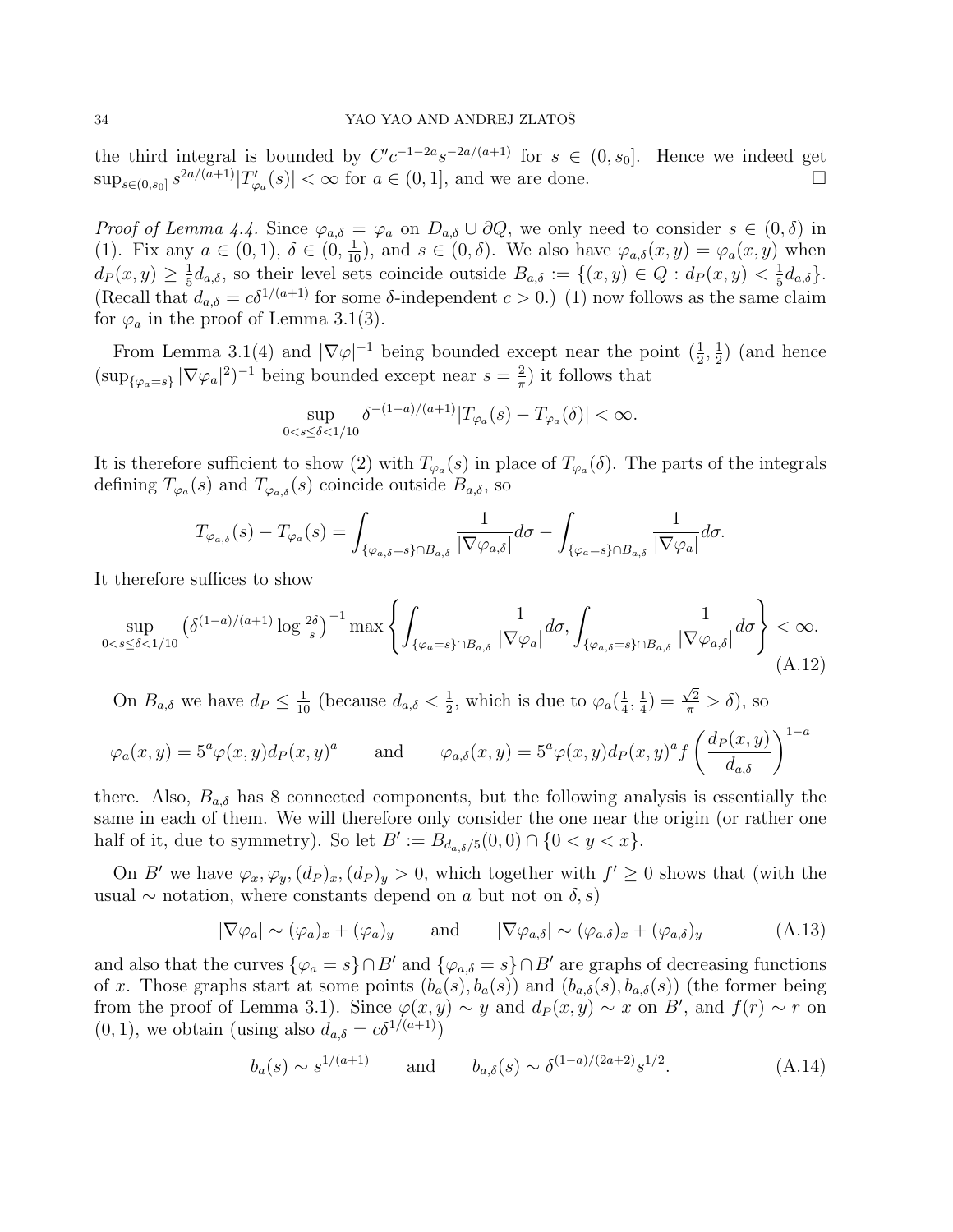Since on B' we also have  $0 \leq \varphi_x \leq \varphi_y \sim 1$  and  $0 \leq (d_P)_y \leq (d_P)_x \sim 1$ , it follows that

$$
|\nabla \varphi_a(x, y)| \sim x^a
$$
 and  $|\nabla \varphi_{a, \delta}(x, y)| \sim \delta^{-(1-a)/(a+1)} x$ 

on B'. From this and (A.14) we obtain that the first integral in (A.12), with  $B_{a,\delta}$  replaced by  $B'$ , is bounded above by a constant times

$$
\int_{b_a(s)}^{d_{a,\delta}} x^{-a} (1+|h'(x)|) dx \le \int_{b_a(s)}^{d_{a,\delta}} x^{-a} dx + b_a(s)^{-a} b_a(s) \lesssim \delta^{(1-a)/(a+1)},
$$

with h the decreasing function whose graph is  $\{\varphi_a = s\} \cap B'$ . By the same argument (and also using  $\frac{1}{1+a} - \frac{1-a}{2a+2} = \frac{1}{2}$  $\frac{1}{2}$ , the second integral is bounded above by a constant times

$$
\int_{b_{a,\delta}(s)}^{d_{a,\delta}} \delta^{(1-a)/(a+1)} x^{-1} dx + \delta^{(1-a)/(a+1)} b_{a,\delta}(s)^{-1} b_{a,\delta}(s) \lesssim \delta^{(1-a)/(a+1)} (1 + \log \frac{\delta}{s}).
$$

The same bounds are obtained for the integrals from (A.12) over the remaining parts of  $B_{a,\delta}$  (the 4 connected components in the corners of Q are divided into 2 parts each, the other 4 connected components into 4 parts each). This proves  $(A.12)$ , and thus  $(2)$ .

**Lemma A.1.** There is  $c > 0$  such that for any  $s \in [0,1]$  and  $\kappa, \varepsilon \in (0, \frac{1}{2})$  $\frac{1}{2}$ , a function  $f \in L^{\infty}(Q)$  is  $\kappa$ -mixed to scale  $\varepsilon$  whenever  $||f||_{H^{-s}} \leq c\kappa^{1+s/2} \varepsilon^{1+s} ||f||_{\infty}$ .

*Proof.* Let us consider the same test function  $g : \mathbb{R}^2 \to [0, 1]$  as in [9, Lemma 2.3], smooth and satisfying  $g = 1$  on  $B(0, \varepsilon)$ ,  $g = 0$  on  $\mathbb{R}^2 \setminus B(0, (1 + \frac{\kappa}{20})\varepsilon)$ , and  $\|\nabla g\|_{\infty} \leq \frac{40}{\kappa \varepsilon}$  $\frac{40}{\kappa \varepsilon}$ . Elementary computations yield  $||g||_2 \leq C_1 \varepsilon$  and  $||g||_{\dot{H}^1} \leq C_1 \kappa^{-1/2}$  for some  $C_1 < \infty$ . Interpolation then gives us  $||g||_{\dot{H}^s} \leq C_1 \kappa^{-s/2} \varepsilon^{1-s}$  for  $s \in [0,1]$ . We thus have for any  $x \in Q$  such that  $d(x, \partial Q) \geq 2\varepsilon$  (so that  $g(\cdot - x)$  is supported on  $Q$ ),

$$
\left| \int_{Q} f(y)g(y-x)dy \right| \leq \|f\|_{H^{-s}} \|g\|_{\dot{H}^{s}} \leq C_{1}c\kappa \varepsilon^{2} \|f\|_{\infty},
$$

which gives

$$
\left| \oint_{B_{\varepsilon}(x)} f(y) dy \right| \leq \frac{1}{\pi \varepsilon^2} \left( \left| \int_Q f(y) g(y - x) dy \right| + \frac{3\pi \kappa \varepsilon^2}{20} ||f||_{\infty} \right) \leq \left( \frac{C_1 c}{\pi} + \frac{3}{20} \right) \kappa ||f||_{\infty}.
$$
\n(A.15)

For  $x \in Q$  such that  $d(x, \partial Q) < 2\varepsilon$  we instead use the test function  $g(\cdot - x)h(\cdot)$ , where  $h(y) = 1$  when  $d(y, \partial Q) \ge \frac{\kappa \varepsilon}{20}$ ,  $h = 0$  on  $\mathbb{R}^2 \setminus Q$  and  $\|\nabla h\|_{\infty} \le \frac{40}{\kappa \varepsilon}$  $\frac{40}{\kappa \varepsilon}$ . An identical argument as above yields  $||g(\cdot - x)h(\cdot)||_{\dot{H}^s} \leq C_2 \kappa^{-s/2} \varepsilon^{1-s}$  for some  $C_2 < \infty$  and all  $s \in [0, 1]$ . Similarly to (A.15) we also obtain

$$
\left| \int_{B_{\varepsilon}(x) \cap Q} f(y) dy \right| \le \left( \frac{4C_2 c}{\pi} + \frac{12}{20} \right) \kappa \| f \|_{\infty} \tag{A.16}
$$

because  $|B_{\varepsilon}(x) \cap Q| \geq \frac{\pi}{4} \varepsilon^2$ . Choosing  $c := \frac{\pi}{10} \max\{C_1, C_2\}^{-1}$  finishes the proof.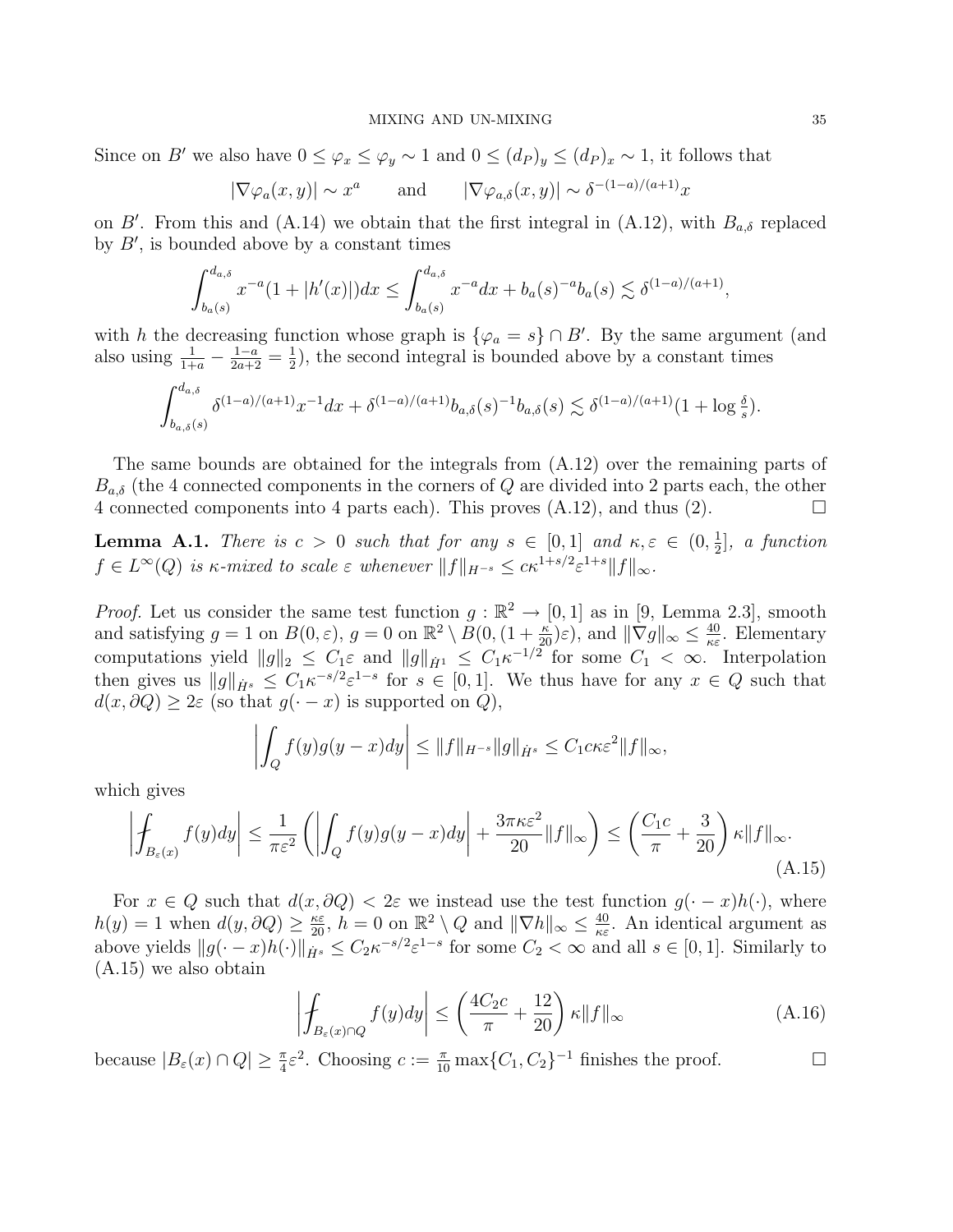**Lemma A.2.** Let  $p \in [1, \infty)$ ,  $s \in (0, \frac{1}{p})$  $\frac{1}{p}$ ), and  $n \geq 0$ . Assume that a family of functions  ${f_{ij}}_{i,j=0}^{2^n-1}$  on Q satisfies  $||f_{ij}||_{W^{s,p}} \leq 1$  and  $||f_{ij}||_{\infty} \leq 1$  for any  $i, j \in \{0, \ldots, 2^n-1\}$ . Let  $f: Q \to \mathbb{R}$  be defined on each  $Q_{nij}$  by

$$
f(x) = 2^{-n} f_{ij} (2^n x - (i, j)).
$$

Then we have  $||f||_{W^{s,p}} \leq C_{s,p} 2^{-(1-s)n}$  for some  $C_{s,p} > 0$  which depends only on s, p.

*Proof.* Since  $s \in (0, 1)$  and  $Q \subseteq \mathbb{R}^2$ , the fractional Sobolev norm can equivalently be defined by (see, e.g., [14])

$$
||f||_{W^{s,p}} = \left(\int_{Q} |f|^p dx + \underbrace{\int_{Q^2} \frac{|f(x) - f(y)|^p}{|x - y|^{2+sp}} dx dy}_{=:I[f]} \right)^{1/p}.
$$

Obviously  $||f||_p \leq 2^{-n}$ , so it is sufficient to show  $I[f] \leq C_{s,p} 2^{-(1-s)np}$ . This would follow from

$$
\int_{Q_{nij}\times Q} \frac{|f(x)-f(y)|^p}{|x-y|^{2+sp}} dxdy \leq C_{s,p} 2^{-2n-(1-s)np} \tag{A.17}
$$

for any  $i, j \in \{0, \ldots, 2<sup>n</sup> - 1\}$ , which we shall now prove.

Since  $I[f_{ij}] \leq 1$  for any  $i, j$  by the hypothesis, we have

$$
\int_{Q_{nij}^2} \frac{|f(x) - f(y)|^p}{|x - y|^{2 + sp}} dx dy = 2^{-2n - (1 - s)np} I[f_{ij}] \le 2^{-2n - (1 - s)np}.
$$
\n(A.18)

Also, for some  $C_{s,p} < \infty$  and any  $x \in Q_{nij}$  we have using  $||f||_{L^{\infty}(Q)} \leq 2^{-n}$ ,

$$
\int_{Q\backslash Q_{nij}}\frac{|f(x)-f(y)|^p}{|x-y|^{2+sp}}dy\leq \int_{d(x,\partial Q_{nij})}^{\sqrt{2}}\frac{(2\|f\|_\infty)^p}{r^{2+sp}}2\pi rdr\leq C_{s,p}2^{-np}d(x,\partial Q_{nij})^{-sp}.
$$

Integrating this in  $x \in Q_{nij}$  and using  $sp < 1$  gives (with a new  $C_{s,p}$ )

$$
\int_{Q_{nij}\times(Q\setminus Q_{nij})} \frac{|f(x)-f(y)|^p}{|x-y|^{2+sp}} dxdy \leq C_{s,p} 2^{-np} \int_{Q_{nij}} d(x,\partial Q_{nij})^{-sp} dx \leq C_{s,p} 2^{-2n-(1-s)np}.
$$
  
Adding this to (A.18) yields (A.17).

## **REFERENCES**

- [1] G. Alberti, G. Crippa, and A. Mazzucato, Exponential self-similar mixing and loss of regularity for continuity equations, preprint, 2014. arXiv:1407.2631
- [2] Y. Brenier, F. Otto, and C. Seis. Upper bounds on the coarsening rates in demixing binary viscous fluids. SIAM J. Math. Anal., 43:114–134, 2011.
- [3] A. Bressan. A lemma and a conjecture on the cost of rearrangements. Rend. Sem. Mat. Univ. Padova, 110:97–102, 2003.
- [4] A. Bressan. Prize offered for the solution of a problem on mixing flows. http://www.math.psu.edu/bressan/PSPDF/prize1.pdf, 2006.